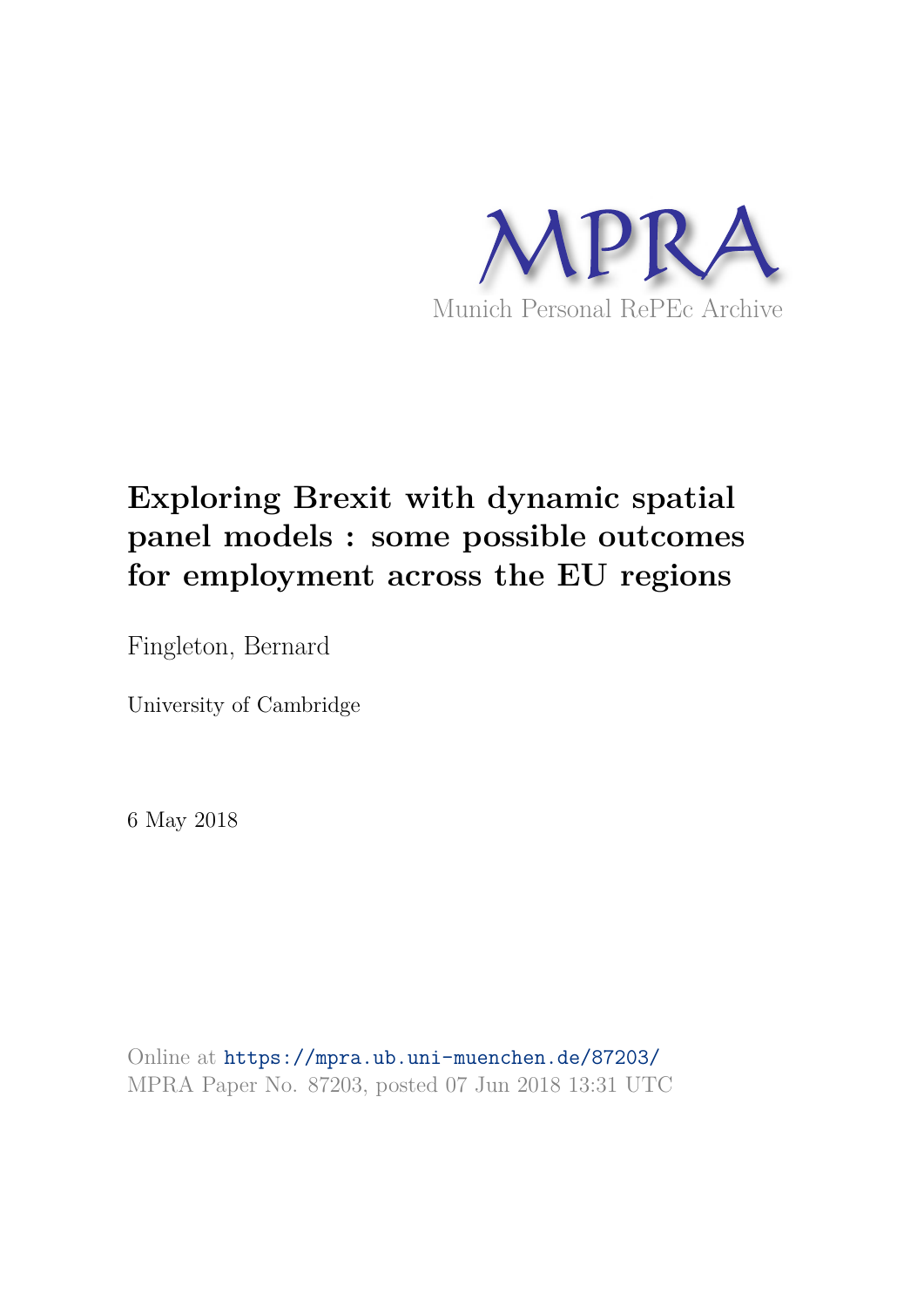#### Exploring Brexit with dynamic spatial panel models : some possible outcomes for employment across the EU regions

#### Bernard Fingleton

Department of Land Economy, University of Cambridge, United Kingdom

#### Abstract

Starting with a reduced form derived from standard urban economics theory, this paper estimates the possible job-shortfall across UK and EU regions using a time-space dynamic panel data model with a Spatial Moving Average Random Effects (SMA-RE) structure of the disturbances. The paper provides a logical rational for the presence of spatial and temporal dependencies involving the endogenous variable, leading to estimates based on a dynamic spatial Generalized Moments (GM) estimator proposed by Baltagi, Fingleton and Pirotte (2018). Given state-of-the art interregional trade estimates, the simulations are based on a linear predictor which utilizes different regional interdependency matrices according to assumptions about interregional trade post-Brexit.

Keywords: Brexit; Interregional trade; Urban economics theory; Panel data; Spatial lag; Spatio-temporal lag; Dynamic; Spatial moving average; Prediction; Simulation.

JEL classification: C23,C33,C53,E27,F10,J21,R12.

.

Corresponding author. Bernard Fingleton. E-mail: bf100@cam.ac.uk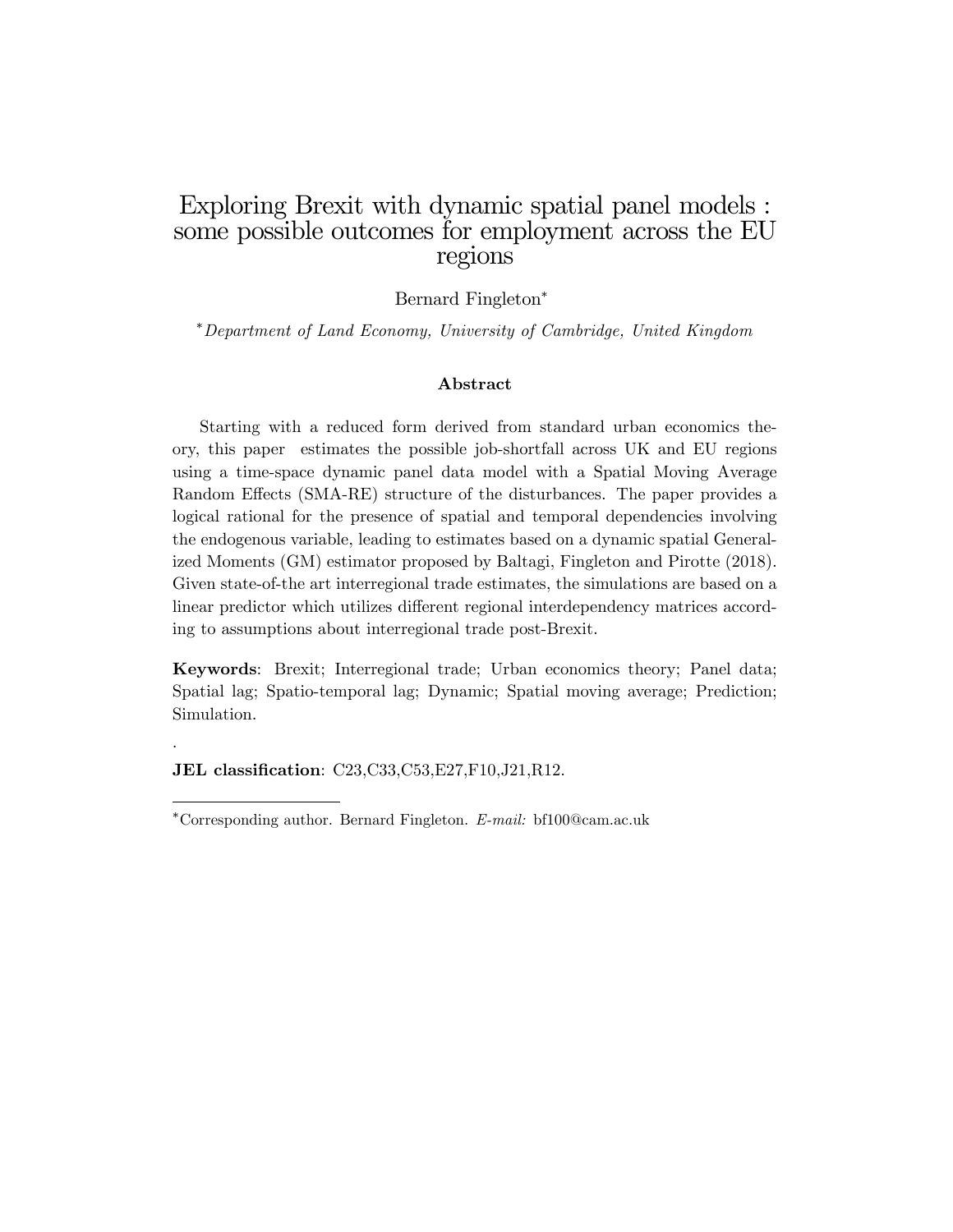# 1 Introduction

What will be the impact across the  $EU$  regions<sup>1</sup> of a shock to the UK and  $EU$ economy following Brexit? What I want to do is show possible, speculative, predictions of the impact of Brexit on employment across the EU. The Brexit effect will not be confined to the UK, but how far will it spread, and how long will it last? I am using a state of the art modelling approach, but the predictions, like all predictions, can only be very imprecise. Nevertheless, we can look at the outcome qualitatively. The main outcome of my effort is that spatial and temporal spillovers are a significant feature. In other words, the impact of Brexit will extend beyond the shores of the UK and persist into the future.

I emphasize that these are speculative predictions regarding the impact of Brexit across the EU and UK regions. The predictions are presented with a high level of caution, so the numbers SHOULD NOT be taken too literally. They are naturally dependent on the assumptions underpinning the model. Different assumptions regarding model structure, relevant data and estimation techniques can all potentially affect the predictions of the Brexit impact or of what would otherwise happen had Brexit not been the result of the UK referendum. Nevertheless the predicted  $\%$  impacts in terms of jobshortfall are robustly predictable given what is assumed regarding the overall % reduction in trade between UK and EU regions. Also it is reasonably insensitive to what is assumed about future paths of drivers of employment. This suggests that the Brexit effect is perhaps somewhat immune to how we predict it, within certain reasonable parameters naturally. If the Brexit effect is in a sense neutral to the modelling and prediction effect, then we might be able to take the predictions a bit more seriously than would otherwise be the case. Of course, as always, extreme caution should be exercised.

The simulations in the paper are the outcomes of assumed changes in across-EU region connectivity due to trade barriers erected on exit from the EU. Using state-of-the-art trade interregional áow estimates, the level of trade between post-Brexit EU regions and UK regions is reduced compared with the trade flows that would otherwise exist. The simulated impact of Brexit is an estimate of the % job-shortfall that would occur were there to be no additional stimulus, in the form of changed levels of output and

<sup>&</sup>lt;sup>1</sup>Although Switzerland and Norway are formally outside the EU, they are an integral part of the analyis. Their regions are referred to as EU regions for convenience.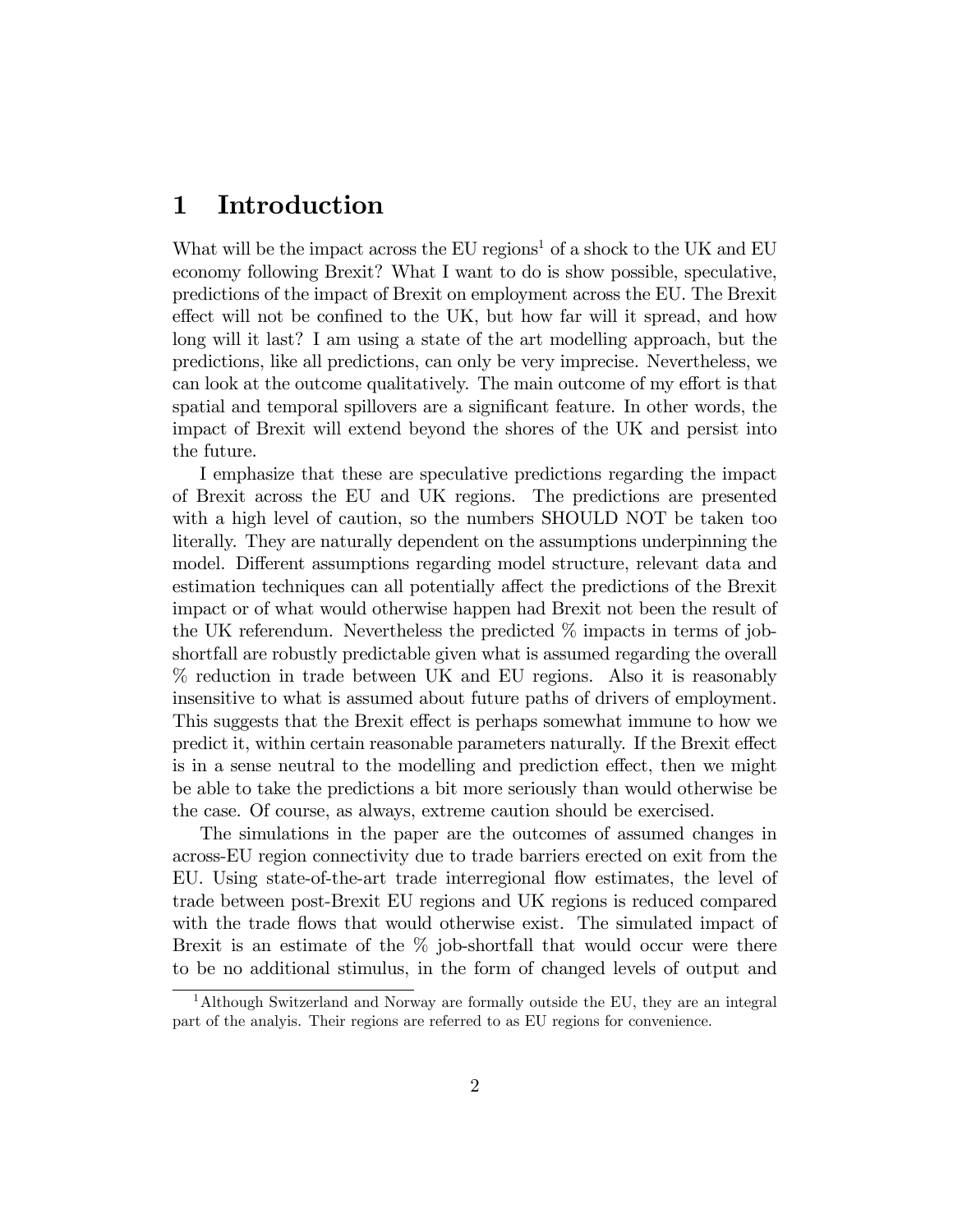capital in response to new trade deals as mooted by the pro-Brexit lobby. In reality it might be the case that the UK and EU's employment shortfall, as predicted by this analysis, will be offset by the introduction of new trade deals with the rest of the World, resulting in a boost to output and capital investment and consequently employment. Moreover, a boost to the UK economy could increase demand across Europe and lead to an increase in employment, contrary to what is predicted here which is based on a reduction in trade. However this is very much speculation and there is much uncertainty as to the real outcome as a result of Brexit. What is attempted here is a simulation of outcomes under strict assumptions, which may or may not hold.

More specifically, in order to estimate of the Brexit effect, I estimate employment levels across  $N = 255$  EU regions both with and without Brexit. The explicit drivers of employment are output and capital, which are approximated by Gross Value Added (GVA) and a function of Gross Fixed Capital Formation (GFCF) respectively. Estimation of a model with employment related to output and capital is based on a viable data series over the period  $2001$  to  $2010<sup>2</sup>$ . Different assumptions can be made about post  $2011$  paths for GVA and GFCF, given that accessible data with the same geography are not available over the more recent period. One assumption might be that post 2011 paths are driven by each regionís average growth over the period 1991 to 2011. A second assumption might be to hold GVA and GFCF at the 2011 levels through into the future. Interestingly different assumptions have relatively little effect on outcomes.

### 2 The Model

The reduced form used as a basis to simulate the Brexit effect assumes that employment partly depends on level of output, as measured by GVA (Gross Value Added), denoted by  $\mathbf{q}_t$ , and (a proxy for) the level of capital within the region, based on GFCF (Gross Fixed Capital Formation), which is denoted by  $\mathbf{k}_t$ . To show this we start with the theoretical model given as equation (1), which is based on equation (30) given in the Appendix. The N by 1 vector  $e_t^d$  is the density of employment per unit area, and  $a_t$  is the level of

 $2$ Data for 2011 and 2012 are not used in estimation but held for one- and two-step ahead prediction.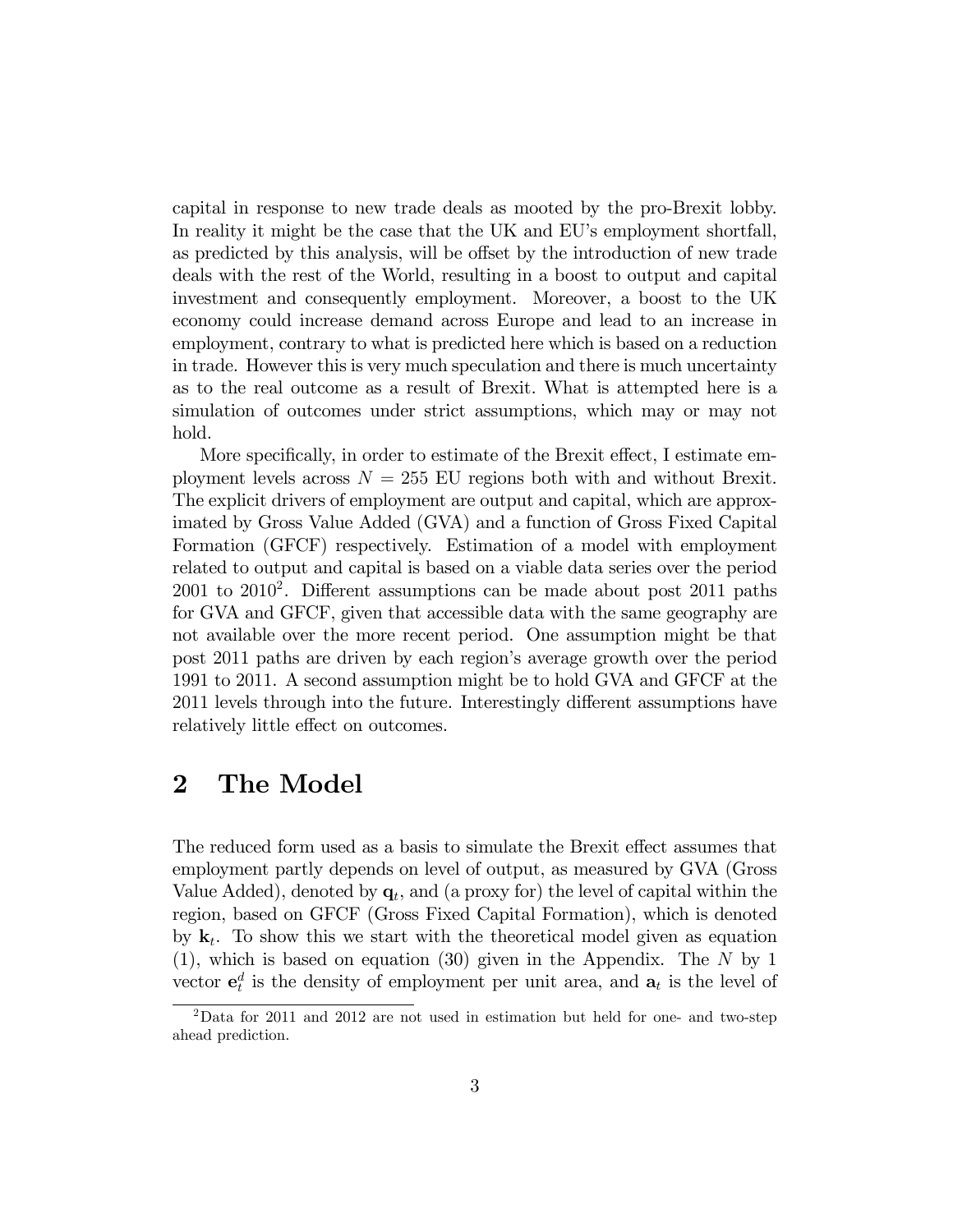efficiency of labour at time t, so that the product  $e_t^d a_t$  is the number of labour efficiency units. This is related to  $\widetilde{q}_t$ , which is a measure of output in the competitive final goods and services sector in each region at time  $t$ , via the constant parameters  $\phi$  and  $\tilde{\gamma}$ , thus

$$
\widetilde{\mathbf{q}}_t = \phi(\mathbf{e}_t^d \mathbf{a}_t)^\gamma \tag{1}
$$

In order to obtain total output  $\mathbf{q}_t$ , it is assumed that  $\widetilde{\mathbf{q}}_t = \boldsymbol{\pi} \mathbf{q}_t$ , in which  $\pi$  is an N by 1 vector giving the share of total output in each region that is competitive Önal goods and services output. For simplicity of estimation it is assumed that  $\pi$  is constant over time. Also the employment levels are  $\mathbf{e}_t = \mathbf{he}_t^d$  in which **h** is the area of land in each region. Taking logs gives

$$
\ln \pi + \ln \mathbf{q}_t = \ln \phi + \widetilde{\gamma} \ln \mathbf{e}_t + \widetilde{\gamma} \ln \mathbf{a}_t - \widetilde{\gamma} \ln \mathbf{h}
$$
 (2)

Rearranging (2) gives

$$
\ln \mathbf{e}_t = \frac{1}{\widetilde{\gamma}} \left( \ln \boldsymbol{\pi} + \ln \mathbf{q}_t - \ln \phi \right) - \ln \mathbf{a}_t + \ln \mathbf{h}
$$

To obtain (3) I assume that labour efficiency  $\mathbf{a}_t = \frac{\mathbf{q}_t}{\mathbf{k}_t}$ , with more efficient labour having a higher level of output per unit of capital  $\mathbf{k}_t$ . As shown below in equation (13), an approximation to the log level of capital is  $\ln k_t =$  $-\ln \widetilde{a} + b \ln \mathbf{k}_t$ , hence  $\ln \mathbf{a}_t = \ln \mathbf{q}_t + \ln \widetilde{a} - b \ln \mathbf{k}_t$ , and from this

$$
\ln \mathbf{e}_t = \frac{1}{\widetilde{\gamma}} \left( \ln \pi + \ln \mathbf{q}_t - \ln \phi \right) + \ln \mathbf{h} - \ln \mathbf{q}_t - \ln \widetilde{a} + \widetilde{b} \ln \mathbf{k}_t \tag{3}
$$

Collecting together constants as c and reorganising gives

$$
\ln \mathbf{e}_t = c + \frac{1 - \widetilde{\gamma}}{\widetilde{\gamma}} \ln \mathbf{q}_t + \widetilde{b} \ln \mathbf{k}_t + \varepsilon_t \tag{4}
$$

in which the error term  $\varepsilon_t$  captures the time-invariant regional heterogeneity in land h and in shares  $\pi$ , which are unobservable, as given in equation (11).

In the dynamic context, it is reasonable to assume that disparities in employment levels across locations will persist as an equilibrium outcome to unchanging and fundamental causes. We therefore assume that (log) employment levels across regions, denoted by the N by 1 vector  $\ln e_t$  at time t will persist at dynamically stable levels so that  $\ln e_t = \ln e_{t-1}$  unless there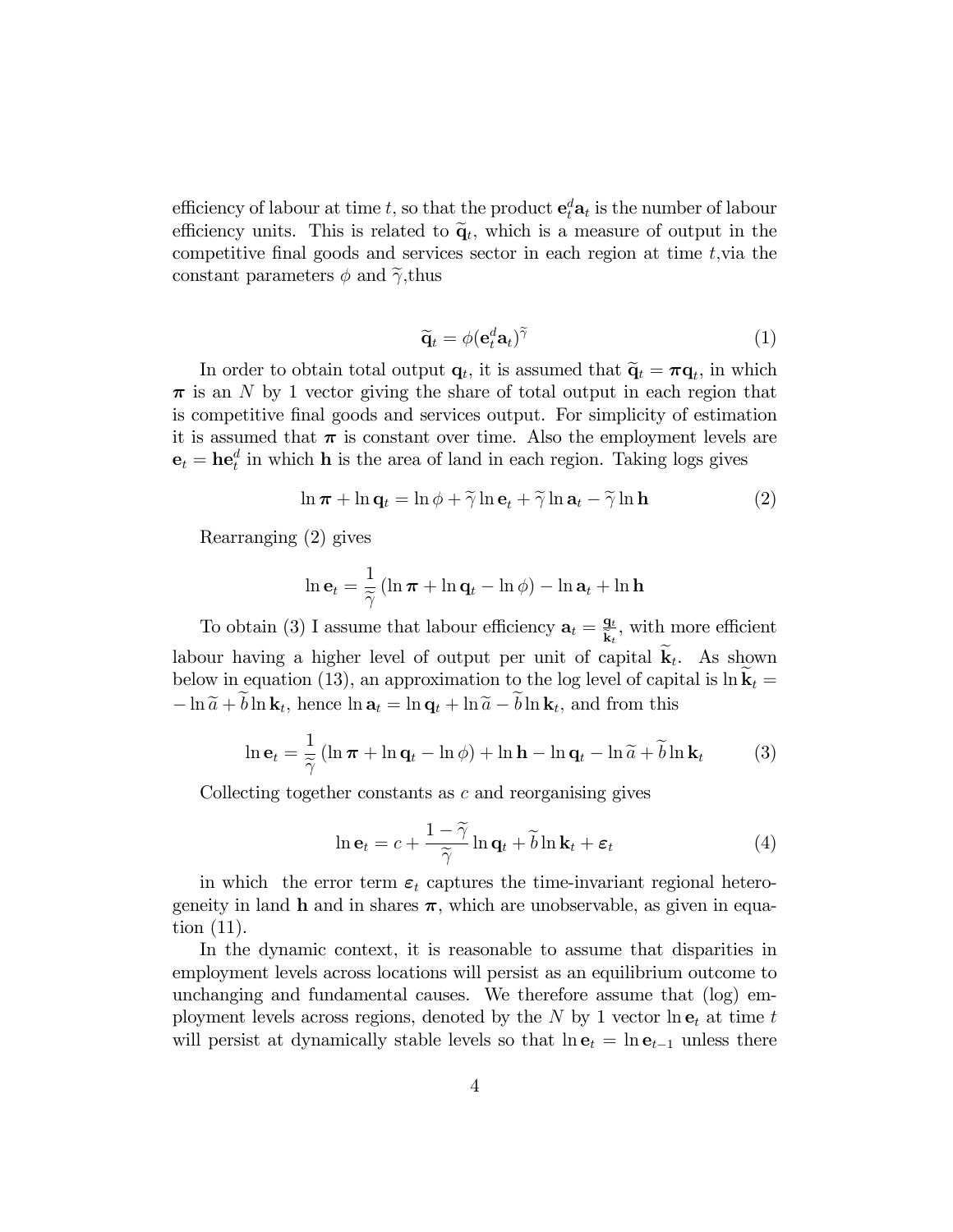are changes in the levels of  $\mathbf{q}_t$  or  $\mathbf{k}_t$ , or changes in interregional trade, or changes in unobservable effects. If such a disturbance occurs at time  $t$  and is ephemeral, then  $\ln e_t \neq \ln e_{t-1}$  but over a subsequent period of quiescence  $t \to T$  then once again we expect employment levels to converge on a new equilibrium at which  $\ln e_T = \ln e_{T-1}$ . Assume data are observed where  $\ln {\bf e}_t \neq \ln {\bf e}_{t-1}$  but tending to converge, so that  $\ln {\bf e}_t = f(\ln {\bf e}_{t-1})$ , and an autoregressive process is assumed, hence

$$
\ln \mathbf{e}_t = \varsigma + \gamma \ln \mathbf{e}_{t-1} \tag{5}
$$

in which  $\varsigma$  is an N by 1 vector and  $\gamma$  is a scalar parameter. In the long-run with  $abs(\gamma) < 1$ , and with no subsequent disturbances, the process converges to  $\ln {\mathbf{e}_T} = \frac{\varsigma}{(1 - \varsigma)}$  $\frac{\varsigma}{(1-\gamma)}$ .

Consider next connectivity between regions in the form of a matrix  $\mathbf{W}_{N}^{*}$ , which is is a time-invariant  $N$  by  $N$  matrix where  $N$  is the number of regions. For purposes of interpreting parameter estimates we normalize by dividing  $\mathbf{W}_N^*$ by the maximum eigenvalue of  $\mathbf{W}_N^*$  to give<sup>3</sup>  $\mathbf{W}_N$ . Using this normalization, the maximum eigenvalue of  $W_N$  is 1, and the continuous range for which  $(I_N - \rho_1 \mathbf{W}_N)$  is nonsingular is  $\frac{1}{\min(eig)} < \rho_1 < \frac{1}{\max(eig)} = 1$ , in which  $\rho_1$  is a scalar spatial autoregressive parameter:

Given (5), logic dictates that

$$
\rho_1 \mathbf{W}_N \ln \mathbf{e}_t = \rho_1 \mathbf{W}_N \varsigma + \rho_1 \mathbf{W}_N \gamma \ln \mathbf{e}_{t-1}
$$
\n(6)

Subtracting (6) from (5) leads to another logically consistent expression in which the spatial dependence implied by  $(6)$  can be seen in  $(7)$  as an explicit cause of variation in  $\ln e_t$ . Thus

$$
\ln \mathbf{e}_t - \rho_1 \mathbf{W}_N \ln \mathbf{e}_t = \varsigma + \gamma \ln \mathbf{e}_{t-1} - (\rho_1 \mathbf{W}_N \varsigma + \rho_1 \mathbf{W}_N \gamma \ln \mathbf{e}_{t-1})
$$

$$
(\mathbf{I}_N - \rho_1 \mathbf{W}_N) \ln \mathbf{e}_t = (\gamma \mathbf{I}_N - \rho_1 \gamma \mathbf{W}_N) \ln \mathbf{e}_{t-1} + (\mathbf{I}_N - \rho_1 \mathbf{W}_N) \varsigma
$$

<sup>&</sup>lt;sup>3</sup>The matrix  $W_N$  retains (scaled) absolute levels rather than shares as the basis of interregional connectivity, and we make the standard assumptions for a weights matrix, that it comprises Öxed (non-stochastic) non-negative values with zeros on the leading diagonal and its row and column sums are uniformly bounded in absolute value, and maintain the same assumption for  $\mathbf{B}_N^{-1} = (\mathbf{I}_N - \rho_1 \mathbf{W}_N)^{-1}$  (Elhorst, 2014, p. 99).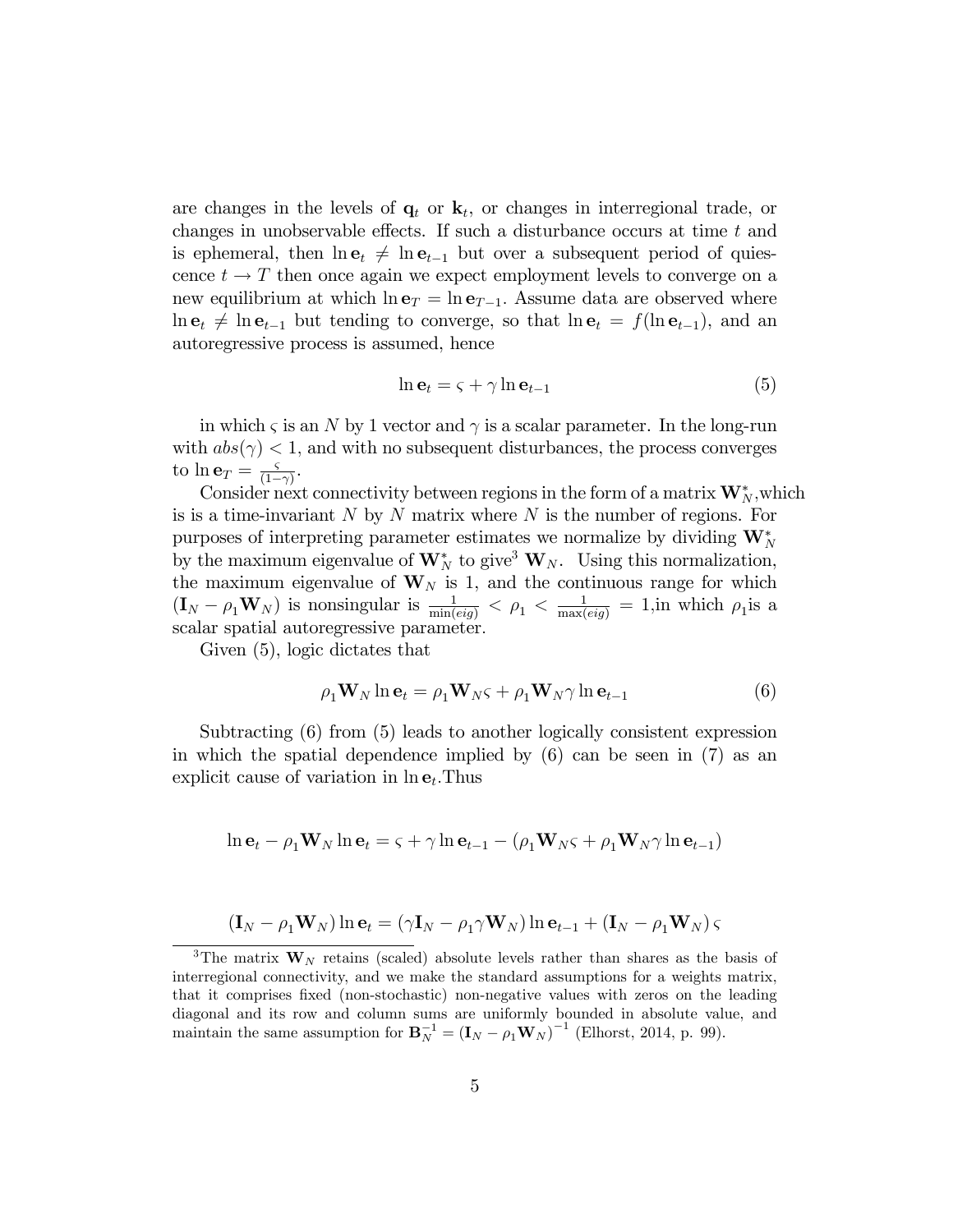Writing  $\theta = -\rho_1 \gamma$  gives

$$
\ln \mathbf{e}_t = \mathbf{B}_N^{-1} [\mathbf{C}_N \ln \mathbf{e}_{t-1} + \mathbf{B}_N \varsigma]
$$
 (7)

in which  $\mathbf{B}_N = (\mathbf{I}_N - \rho_1 \mathbf{W}_N)$ ,  $\mathbf{C}_N = (\gamma \mathbf{I}_N + \theta \mathbf{W}_N)$  and  $\mathbf{I}_N$  is an identity matrix of order  $N$ . In order to solve equation  $(7)$ , given appropriate parameter restrictions, equation (7) converges to  $\ln \mathbf{e}_T = (\mathbf{B}_N - \mathbf{C}_N)^{-1} \mathbf{B}_N$ .

Introducing additional covariates by writing  $\mathbf{B}_{N}\varsigma = (c + \mathbf{x}\boldsymbol{\beta})$ , in which c is a constant N by 1 vector,  $\bf{x}$  is an N by k matrix and  $\boldsymbol{\beta}$  is a k by 1 vector, gives

$$
\ln \mathbf{e}_{t} = \mathbf{B}_{N}^{-1} \left[ \mathbf{C}_{N} \ln \mathbf{e}_{t-1} + c + \mathbf{x} \boldsymbol{\beta} \right]
$$

In order to maintain dynamically stable simulations, following Elhorst (2001,2014, p. 98), Parent and LeSage (2011, p. 478, 2012, p. 731) and Debarsy, Ertur and LeSage (2012, p. 162), requires the largest characteristic root  $(e_{\text{max}})$  of  $\mathbf{B}_N^{-1}\mathbf{C}_N$  to be less than 1. This restriction ensures that employment converges to equilibrium levels  $\ln \mathbf{e}_T = (\mathbf{B}_N - \mathbf{C}_N)^{-1} (c + \mathbf{x}\boldsymbol{\beta}).$ 

Additional realism is introduced in three ways. First, the restriction that  $\theta = -\rho_1 \gamma$  is removed since  $\rho_1$  and  $\gamma$  are unknown, so that  $\theta$  is free to vary. However we anticipate that  $\hat{\theta} \approx -\hat{\rho}_1 \hat{\gamma}$ . Second, taking account of the variables in equation (4), the time invariant matrix  $\bf{x}$  is replaced by timevarying matrix<sup>4</sup>  $\mathbf{x}_t$ . Third, spatially dependent unobservables are represented by the error term  $\varepsilon_t$ . Although the system may, depending on  $\mathbf{B}_N^{-1}\mathbf{C}_N$ , still tend towards equilibrium, equilibrium will be continuously disturbed and new equilibrium levels established as  $t$  varies. For simplicity of estimation, inter-regional connectivity is assumed to remain constant over the estimation period. These considerations lead to the model given in equations (8,9,10,11), which is a time-space dynamic panel data model, thus

$$
\ln \mathbf{e}_t = \mathbf{B}_N^{-1} \left[ \mathbf{C}_N \ln \mathbf{e}_{t-1} + c + \mathbf{x}_t \boldsymbol{\beta} + \boldsymbol{\varepsilon}_t \right]
$$
(8)

Given  $\mathbf{x}_{1t} = \ln \mathbf{q}_t$ ,  $\mathbf{x}_{2t} = \ln \mathbf{k}_t$ ,  $\mathbf{x}_t = [\mathbf{x}_{1t} \ \mathbf{x}_{2t}]$  and  $\boldsymbol{\beta} = [\beta_1 \ \beta_2]^T$ , equation(8) can be stated more explicitly as

<sup>&</sup>lt;sup>4</sup>We assume that the elements of  $\mathbf{X}_t$  are uniformly bounded in absolute value.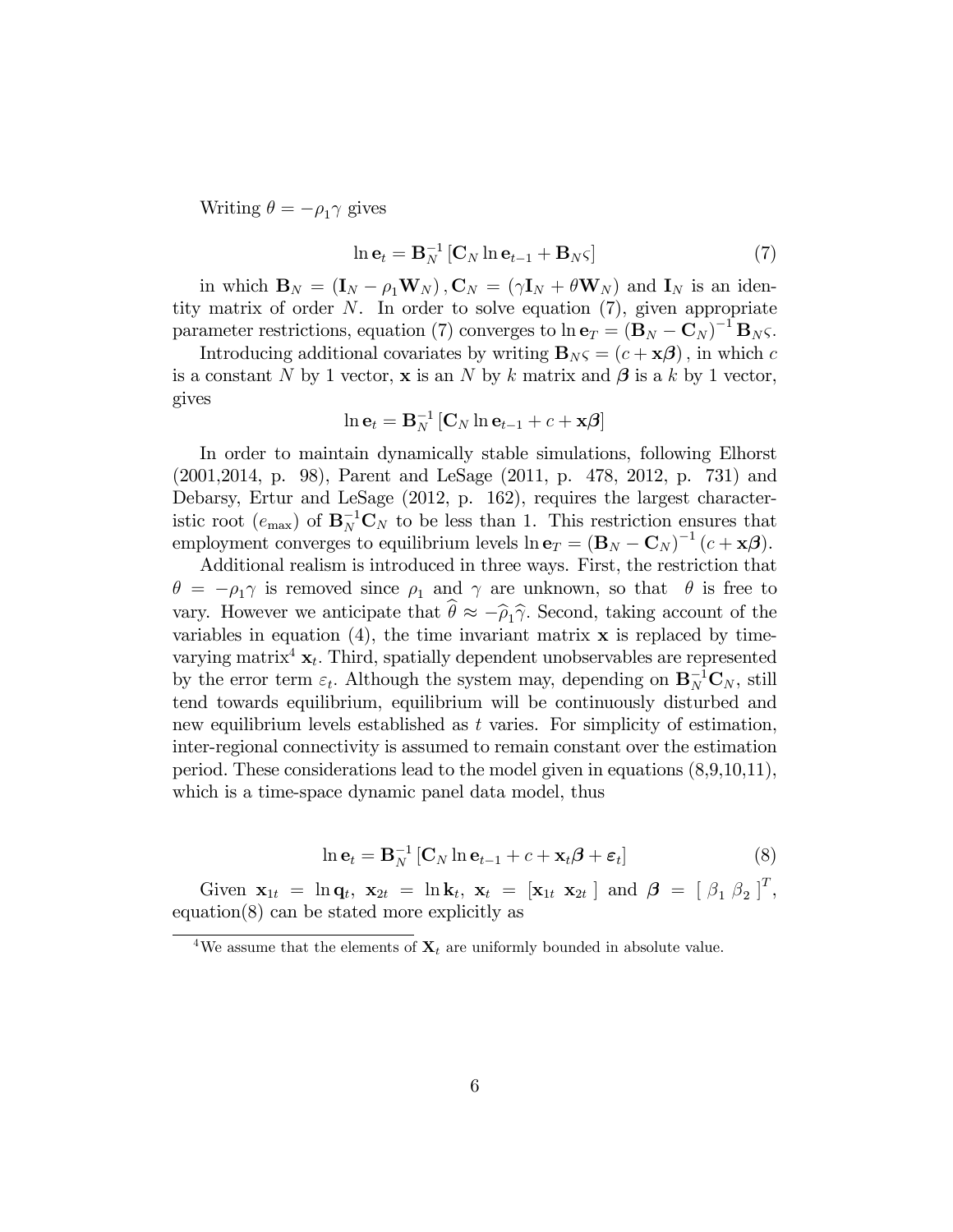$$
\ln \mathbf{e}_t = c + \gamma \ln \mathbf{e}_{t-1} + \rho_1 \mathbf{W}_N \ln \mathbf{e}_t + \beta_1 \ln \mathbf{q}_t + \dots
$$
  

$$
\beta_2 \ln \mathbf{k}_t + \theta \mathbf{W}_N \ln \mathbf{e}_{t-1} + \varepsilon_t
$$
 (9)

$$
\varepsilon_t = \mathbf{u}_t - \rho_2 \mathbf{M}_N \mathbf{u}_t \tag{10}
$$

$$
u_{it} = \mu_i + \nu_{it} \qquad i = 1, ..., N, t = 1, ..., T \qquad (11)
$$

$$
\mu_i \sim \text{iid}(0, \sigma_\mu^2)
$$
  

$$
\nu_{it} \sim \text{iid}(0, \sigma_\nu^2)
$$

The disturbances  $\varepsilon_t$  capture the effects of the spatially dependent unobserved variables, with a compound structure (11) comprising time-invariant unobserved interregional heterogeneity represented by  $\mu_i$  with  $i = 1, ..., N$ and unobserved idiosyncratic shocks represented by  $\nu_{it}; i = 1, ..., N, t =$  $1, \ldots, T$ . These are assumed to be independent of each other and are collectively represented by  $u_{it}$ . It is important to recognize that the  $\mu_i$ s represent unobserved factors creating interregional heterogeneity perhaps as a result of differences in industrial structure and physical and sociocultural environment, which in the short run can be treated as time-invariant. In the longer run, one might introduce a factor structure in which  $\mu_{it} = \lambda_i^T F_t$  where  $\lambda_i$  is a  $(r \times 1)$  vector of factor loadings and  $F_t$  is a  $(r \times 1)$  vector of common factors, such as shocks to industrial structure and environment, with heterogenous regional effects  $\lambda_i$ , in which case  $\mu_{it} = \lambda_{i1}F_{1t} + ... + \lambda_{ir}F_{rt}$ . One might assume that in the short run the common factors do not vary over time, so that  $F_t = F$ . Hence  $\mu_i = \mu_{it} = \lambda_{i1}F_1 + \ldots + \lambda_{ir}F_r$ .

Most usually the assumption is that spatial dependence is an autoregressive (SAR-RE) process, such that  $\varepsilon_t = \rho_2 \mathbf{M}_N \varepsilon_t + \mathbf{u}_t$ . However in this paper the assumption for the error process is a spatial moving average process (SMA-RE) as in equation (10), thus  $\varepsilon_t = \mathbf{G}_N \mathbf{u}_t$ , where  $\mathbf{G}_N = (\mathbf{I}_N - \rho_2 \mathbf{M}_N)$ . This means that the error process is such that a shock in a region affects only neighbouring regions as defined by a row standardized interregional contiguity matrix<sup>5</sup>  $M_N$ . In contrast, an SAR-RE process would entail shocks affecting all regions. There are two reasons for this. First, Assuming SMA-RE rather than SAR-RE errors improves the predictive performance of the

<sup>&</sup>lt;sup>5</sup>The matrix  $M_N$  has  $\tilde{e}_{\text{max}}^{-1} = 1$ , where  $\tilde{e}$  is the vector of purely real characteristic roots of  $M_N$ . We assume that  $M_N$  has the same properties as  $W_N$ , and with the restriction that  $\tilde{\tilde{e}}_{\min}^{-1} < \lambda < \tilde{\tilde{e}}_{\max}^{-1} = 1$  one guarantees the invertibility of  $\mathbf{G}_N$  as in equation(21).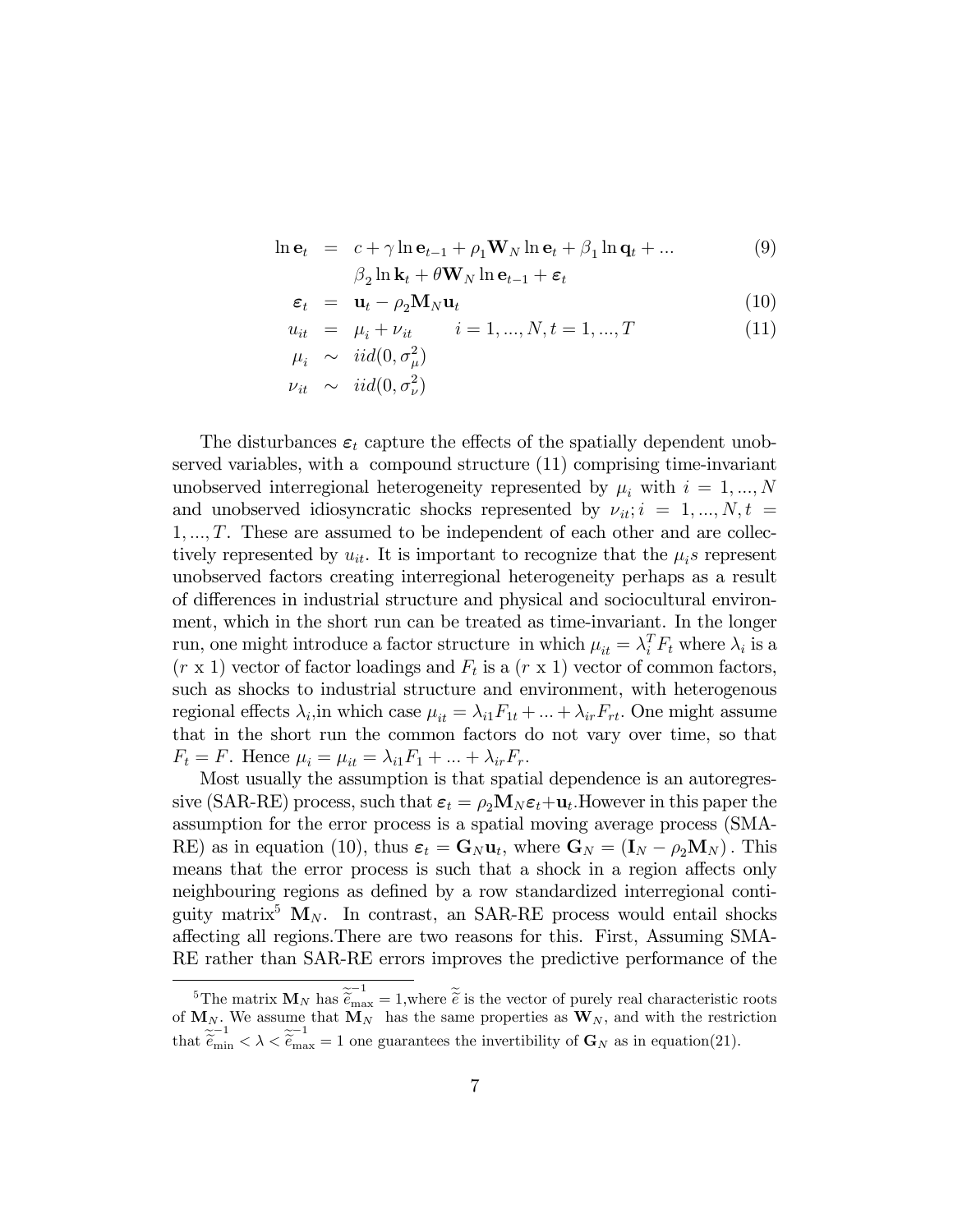estimator, as described in Section 6. Secondly, SMA-RE errors might proxy for omitted spillovers, which otherwise might be captured by the spatial lags  $\mathbf{W}_N \mathbf{x}_t$ . This is pertinent since the presence of  $\mathbf{W}_N \mathbf{x}_t$  on the right hand side of  $(8)$  could adversely affect estimation. As explained by Fingleton, Le Gallo and Pirotte(2017) and Baltagi, Fingleton and Pirotte(2018), an SMA-RE error specification 'mitigates against the problem for instrumental variable estimation identified by Pace et al.  $(2012)$ . In two-stage least squares  $(2SLS)$ estimation, the instrument set should comprise the 'exogenous' variables  $(\mathbf{x}_t)$ and their spatial lags  $(\mathbf{W}_N \mathbf{x}_t)$ , and kept to a low order to avoid linear dependence and retain full column rank for the matrix of instruments (Kelejian and Prucha 1998, 1999) . The performance of the estimation procedure could be suboptimal, as explained by Pace et al. (2012), by including  $\mathbf{W}_N\mathbf{x}_t$ among the set of explanatory variables. This is because with spatial lags  $(\mathbf{W}_N \mathbf{x}_t)$  among the set of regressors, then spatial lags of the spatial lags  $(\mathbf{W}_N^2 \mathbf{x}_t, \mathbf{W}_N^3 \mathbf{x}_t, \dots)$  feature among the instruments, and this could lead to a weak instrument problem. To avoid this, SMA-RE errors are adopted as an alternative way to capture local spillovers.

#### 3 Data

In estimating equation (9), data for employment  $(e_t)$ , output as measured by Gross Value Added (GVA,  $q_t$ ) and capital as proxied by a function of Gross Fixed Capital Formation (GFCF,  $\mathbf{k}_t$ ), both denominated in  $\in \{2005m,$ are taken from the Cambridge Econometrics European Regional Economic database, with observations over the 10 year period 2001 to 2010 used to estimate the model. Data are also available for  $2011 - 2012$ , but are held back to allow out-of-sample prediction tests of the model and some rivals.  $\mathbf{k}_t$ is used to reflect capital stock  $\mathbf{k}_t$ , for which data are unavailable, on the basis of a simple relationship which is assumed to exist between the two variables.  $\mathbf{k}_t$  measures gross net investment (acquisitions minus disposals of produced fixed assets) in fixed capital assets and so provides an indicator of changes to the stock of capital. The assumption is that  $\mathbf{k}_t$  is a non-linear function of a constant fraction  $\tilde{a}$  of  $\mathbf{k}_t$  so that

$$
\mathbf{k}_t = \left(\widetilde{a}\widetilde{\mathbf{k}}_t\right)^{\frac{1}{b}}\tag{12}
$$

hence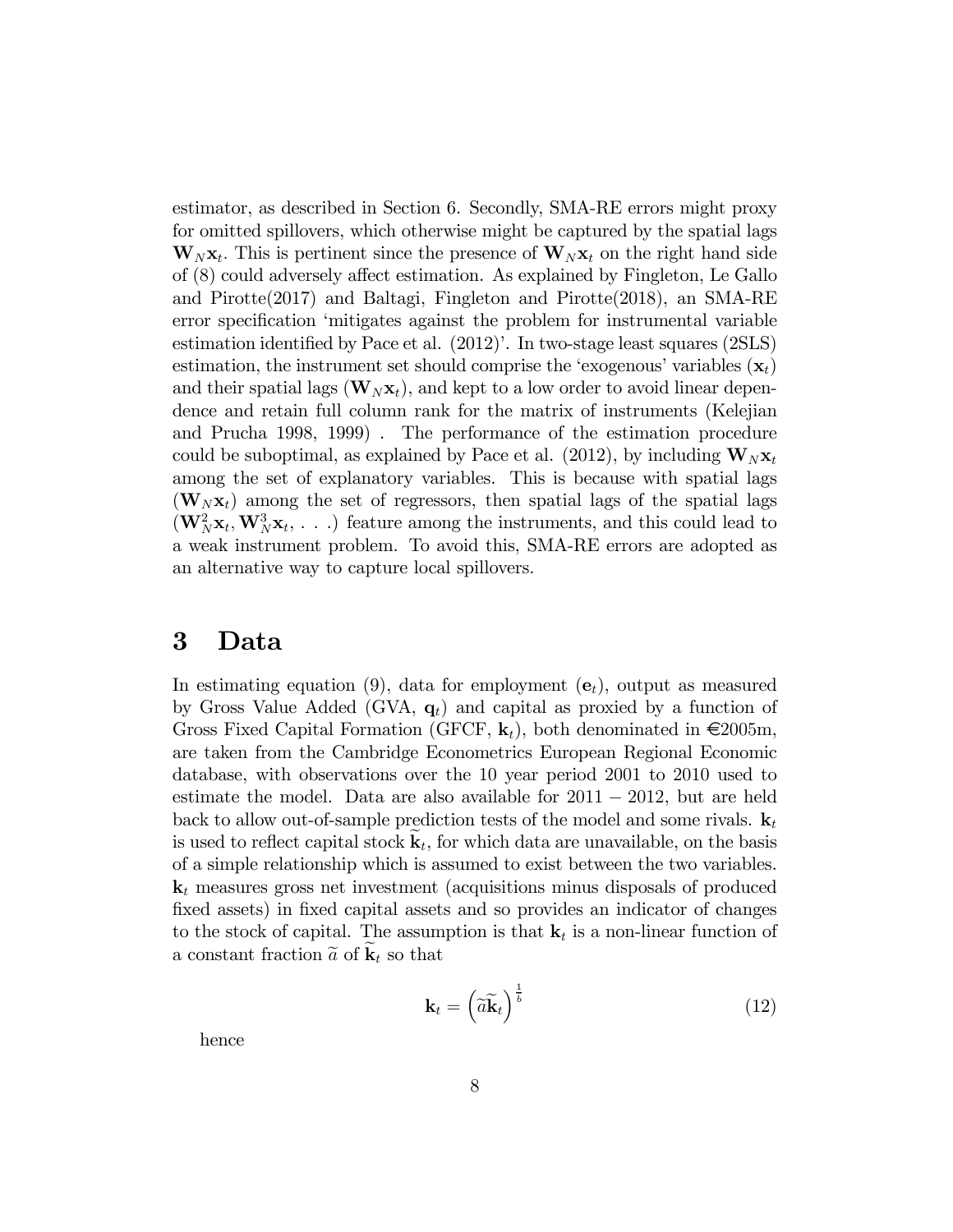$$
\widetilde{\mathbf{k}}_t = \frac{1}{\widetilde{a}} \left( \mathbf{k}_t \widetilde{b} \right) \tag{13}
$$

As a test of the viability of this approximation, assume a standard model for the evolution of capital stock which is depreciating at a constant rate  $d$ so that

$$
\widetilde{\mathbf{k}}_t = \mathbf{k}_t + (1 - \widetilde{d})\widetilde{\mathbf{k}}_{t-1}; t = 2, ..., T
$$
\n(14)

in which  $T$  is a large number. One problem with  $(14)$  is that it requires the initial capital stock at time  $t = 1$ , i.e.  $\mathbf{k}_1$ . However given arbitrary values for  $\mathbf{k}_1$  and d, values for  $\tilde{a}$  and b can be found whereby (13) provides a reasonable approximation to the outcome of iterations (14). A more realistic test is provided by the existence of both (albeit experimental estimates of) capital stock<sup>6</sup> (Derbyshire et al, 2010) and of well-founded GFCF data. Using the latest available data for both  $\mathbf{k}_t$  and  $\mathbf{k}_t$ , which is for the year,  $t = 2008$ , and taking logs of (13), leads to a loglinear regression of  $\ln k_t$  on  $\ln k_t$  which gives OLS estimates of the constant  $\ln \tilde{a}^{-1} = 2.4546$  (t ratio = 13.5628) and slope  $\tilde{b} = 1.0195(t \; ratio = 50.8118)$ , with  $R^2 = 0.8888$ . The plot of  $\ln k_t$ against  $\ln k_t$  shows a significant linear relationship and no evidence of outliers or of heteroscedasticity It thus appears that the model given as equation (12) provides a good approximation. The estimated  $\tilde{a} = 0.0859$  suggests the approximate proportion of the capital stock that is invested, and, by comparison,  $\sum \mathbf{k}_t / \sum \widetilde{\mathbf{k}}_t = 0.0686$ .

The matrix  $\mathbf{W}_N$  is based on estimated bilateral trade flows between EU NUTS2 regions. The data come from the PBL (the Netherlands Environmental Assessment  $\text{Agency}$ <sup> $\prime$ </sup> who developed a new methodology which is close to that of Simini et al (2012). Details of the methodology are given in Thiessen et al. (2013,2013a,2013b), see also Gianelle(2014). The method follows a top-down approach and therefore is consistent with the national accounts of the different countries. Given the total international exports and imports on the country level, interregional trade flows are derived using data on business travel (services) and on freight transport (goods). Additionally, exports that went to EU destination countries' final demand<sup>8</sup> were also included. Trade

<sup>6</sup> I am grateful to Cambridge Econometrics for providing this data.

<sup>&</sup>lt;sup>7</sup>We are grateful to Mark Thiessen, who kindly provided the data. The data can be visualized at http://themasites.pbl.nl/eu-trade/index2.html?vis=net-scores

 $81.$  Final consumption expenditure by households and non-profit organisations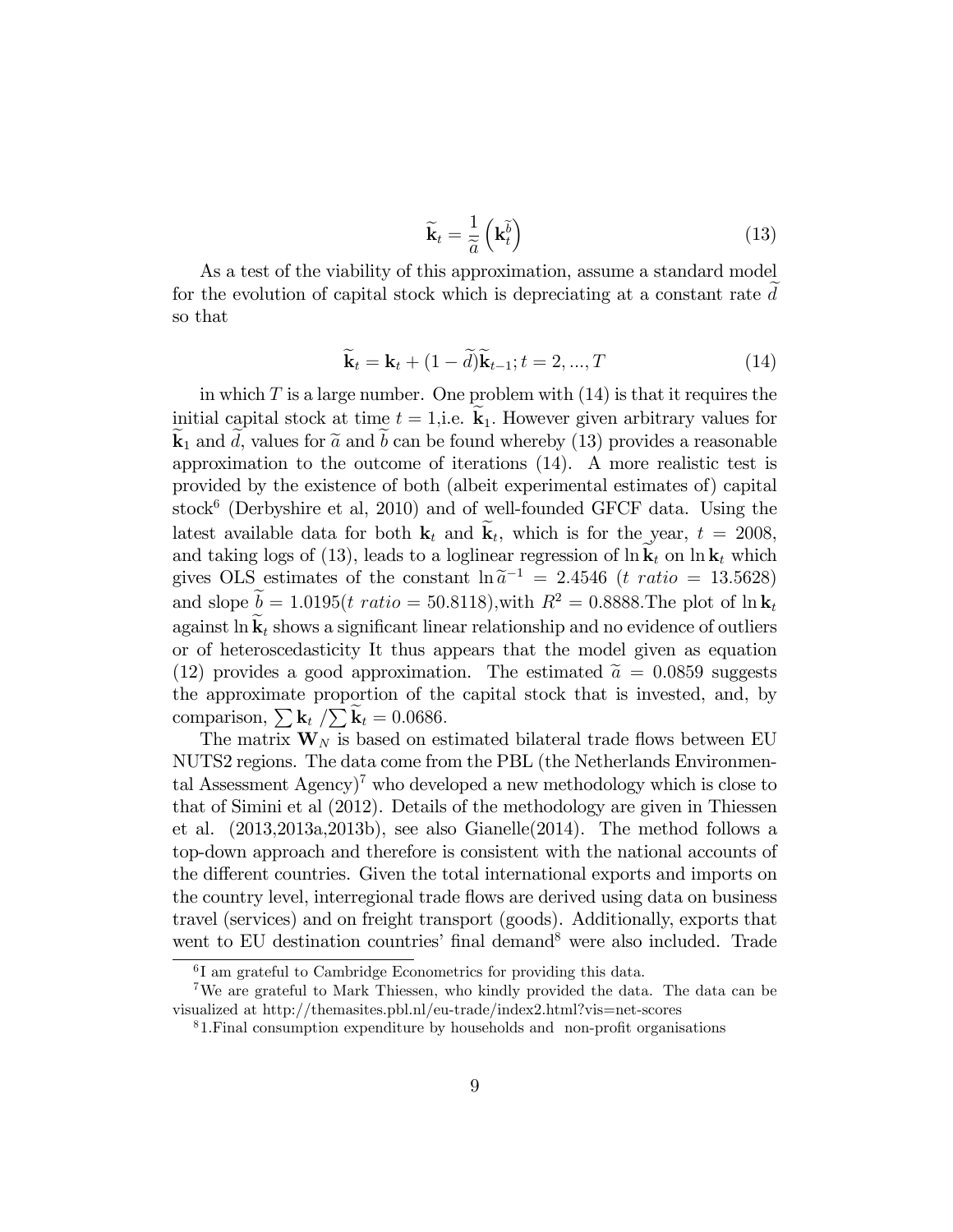flows involving regions of non-EU countries Switzerland and Norway were obtained on the basis of interregional trade áows estimated by the best linear disaggregation method of Chow and  $Lin(1971)$ , which was initially used to break down annual time series into quarterly series (see Abeysinghe and Lee, 1998, Doran and Fingleton, 2014). In this, commencing with aggregate trade values $9$  between 21 EU counties, these were allocated to the NUTS2 regions. A parallel approach has been used by Polasek, Verduras and Sellner (2010), Vidoli and Mazziotta (2010), and Fingleton, Garretsen and Martin (2015). More detail of the method is provided in the Appendix. Finally, OLS regression of the log PBL trade áows on log Chow-Lin trade áows produced parameters used to predict the missing PBL regional trade flows for Switzerland and Norway using the values for these regions obtained via the Chow-Lin approach. For estimation, the start-of-period trade flows for the year 2000 is used. This year is chosen because it is the earliest available, so it is treated as exogenous to  $\mathbf{e}_t$ ,  $\mathbf{q}_t$  and  $\mathbf{k}_t$ , for  $t = 2001$  to 2010. Prediction is based on the 2010 trade flows supplemented in the same way by Chow-Lin data. Estimates are also given in Appendix Table A3 based on a  $\mathbf{W}_N$  matrix constructed entirely from the Chow-Lin trade áows. These simply use great circle distances and year 2000 GVA levels, and so are also be assumed to be exogenous. The comparative predictive performance of each set of estimates is discussed in Section 6.

# 4 Estimator for the time-space dynamic panel data model

Comprehensive overviews of spatial panel econometrics are given by Pesaran(2015, Chapters 29 and 30) and Baltagi(2013, Chapter 13) which highlight its growing importance for the applied econometrician. The estimator used in this paper, introduced by Baltagi et al(2018), adds to the available methodology by allowing a wider range of spatial interaction effects which include the spatial lag of the temporal lag of the dependent variable  $W_N \ln e_{t-1}$ ,

<sup>2.</sup>Final consumption expenditure by government

<sup>3.</sup>Net capital formation

<sup>4.</sup>Inventory adjustment

<sup>&</sup>lt;sup>9</sup>They are downloadable from http://cid.econ.ucdavis.edu/data/undata/undata.html, see also Feenstra et al. (2005).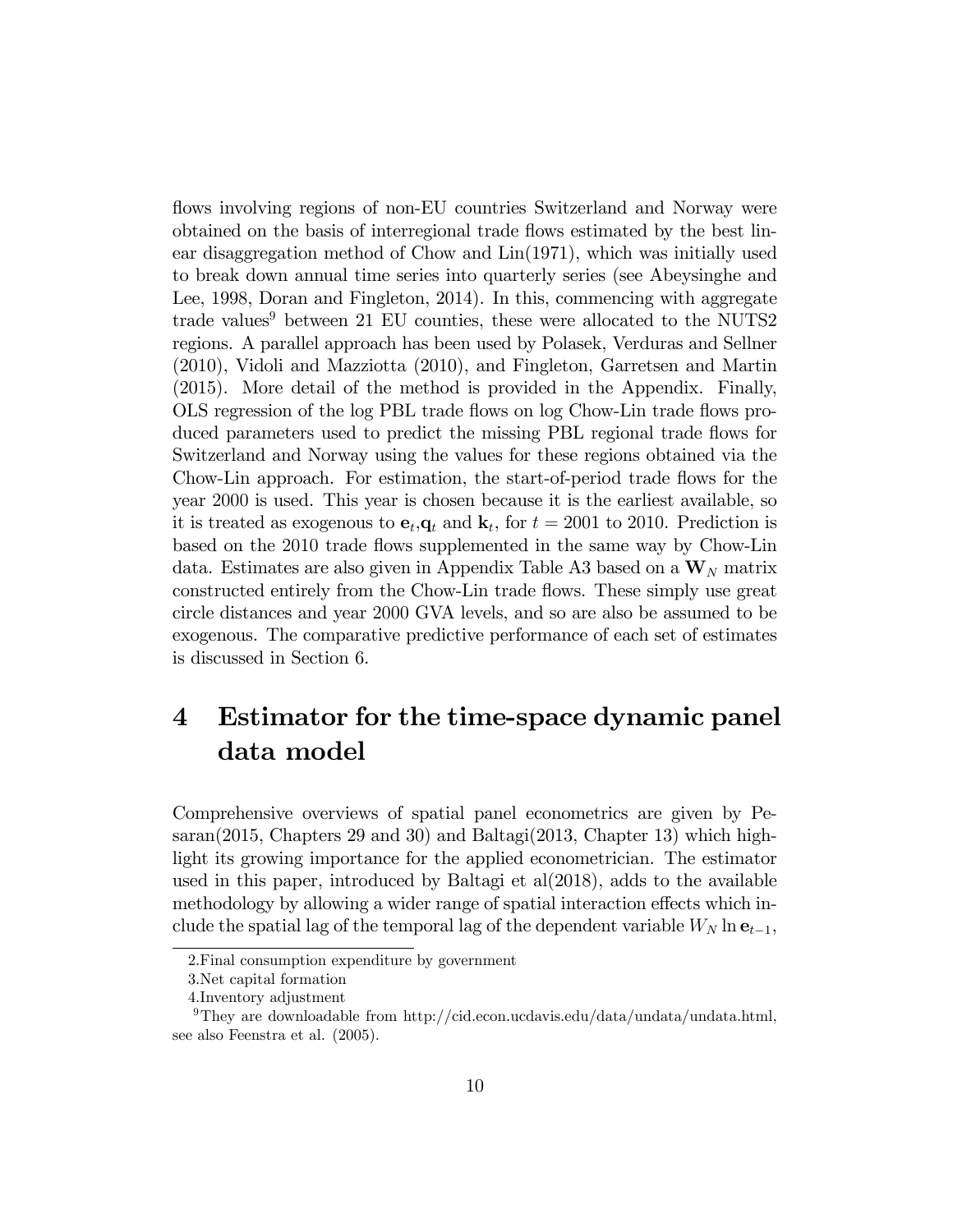thus avoiding bias due to constraints necessary for dynamic stability and stationarity, and also by allowing spatial moving average compound error dependence rather than the usual autoregressive compound error process found in the majority of spatial econometric models. The estimator, which is applied to equation (8), is based on the earlier paper by Baltagi et al. (2014), which extends the approach of Arellano and Bond (1991) by the introduction of extra moments in line with the presence and availability of spatial lags (see also Bouayad-Agha and Védrine, 2010). Since the estimator is described elsewhere, a simple outline sketch is provided here focussing on the treatment of regressors as predetermined rather than  $exogenous^{10}$ . Hence in equation (9),  $\ln \mathbf{q}_t$  and  $\ln \mathbf{k}_t$  are considered to be predetermined alongside endogenous left hand side variables  $\ln \mathbf{e}_{t-1}, \mathbf{W}_N \ln \mathbf{e}_{t-1}$ and  $\mathbf{W}_N \ln \mathbf{e}_t$ .

Focussing on the endogenous dependent variable  $\ln e_t$ , the instruments include  $\ln \mathbf{e}_t$  lagged by two periods, and its spatial lag  $\mathbf{W}_N \ln \mathbf{e}_t$  also lagged by two periods, so that the moments equations (15,16) hold assuming  $\nu_{it}$ is serially uncorrelated and  $E(\Delta v_{it}, \Delta v_{it-2}) = 0$ . Thus following Baltagi et al $(2007)$ , with, we have

$$
E(\ln e_{il}\Delta \nu_{it}) = 0 \quad \forall i, l = 1, 2, ..., T - 2; t = 3, 4, ...T \quad (15)
$$

$$
E(\sum_{i \neq j} w_{ij} \ln e_{il} \Delta \nu_{it}) = 0 \quad \forall i, l = 1, 2, ..., T - 2; t = 3, 4, ...T \quad (16)
$$

in which  $E$  denotes the expectation. Also, if we were to assume exogenous rather than predetermined regressors  $(\mathbf{x}_1, \mathbf{x}_2)$  this leads to (17)

$$
\mathbf{Z}_{t} = \begin{pmatrix} \ln \mathbf{e}_{1}, \dots, \ln \mathbf{e}_{t-2}, \mathbf{W}_{N} \ln \mathbf{e}_{1}, \dots, \mathbf{W}_{N} \ln \mathbf{e}_{t-2}, \mathbf{x}_{11}, \dots, \mathbf{x}_{1T}, \\ \mathbf{x}_{21}, \dots, \mathbf{x}_{2T}, \mathbf{W}_{N} \mathbf{x}_{11}, \dots, \mathbf{W}_{N} \mathbf{x}_{1T}, \mathbf{W}_{N} \mathbf{x}_{21}, \dots, \mathbf{W}_{N} \mathbf{x}_{2T} \end{pmatrix} (17)
$$

for  $t = 3, ..., T$ . Given that in (17) the regressors  $(\mathbf{x}_1, \mathbf{x}_2)$  are exogenous, the moments equations are satisfied including the entire set

 $\mathbf{x}_{11},...,\mathbf{x}_{1T},\mathbf{x}_{21},...,\mathbf{x}_{2T},$  ,  $\mathbf{W}_{N}\mathbf{x}_{11},...,\mathbf{W}_{N}\mathbf{x}_{1T}$  and  $\mathbf{W}_{N}\mathbf{x}_{21},...,\mathbf{W}_{N}\mathbf{x}_{2T}$  regardless of time  $t$ . As explained in Baltagi et. al.  $(2018)$ , additional instruments can be generated via the matrix  $\mathbf{W}_N^2$ , but for simplicity these are omitted from the estimators used in the current paper.

 $10\,\text{We show below that the assumption of predetermined regressors produces superior.}$ one-step ahead predictions compared with assuming exogenous regressors.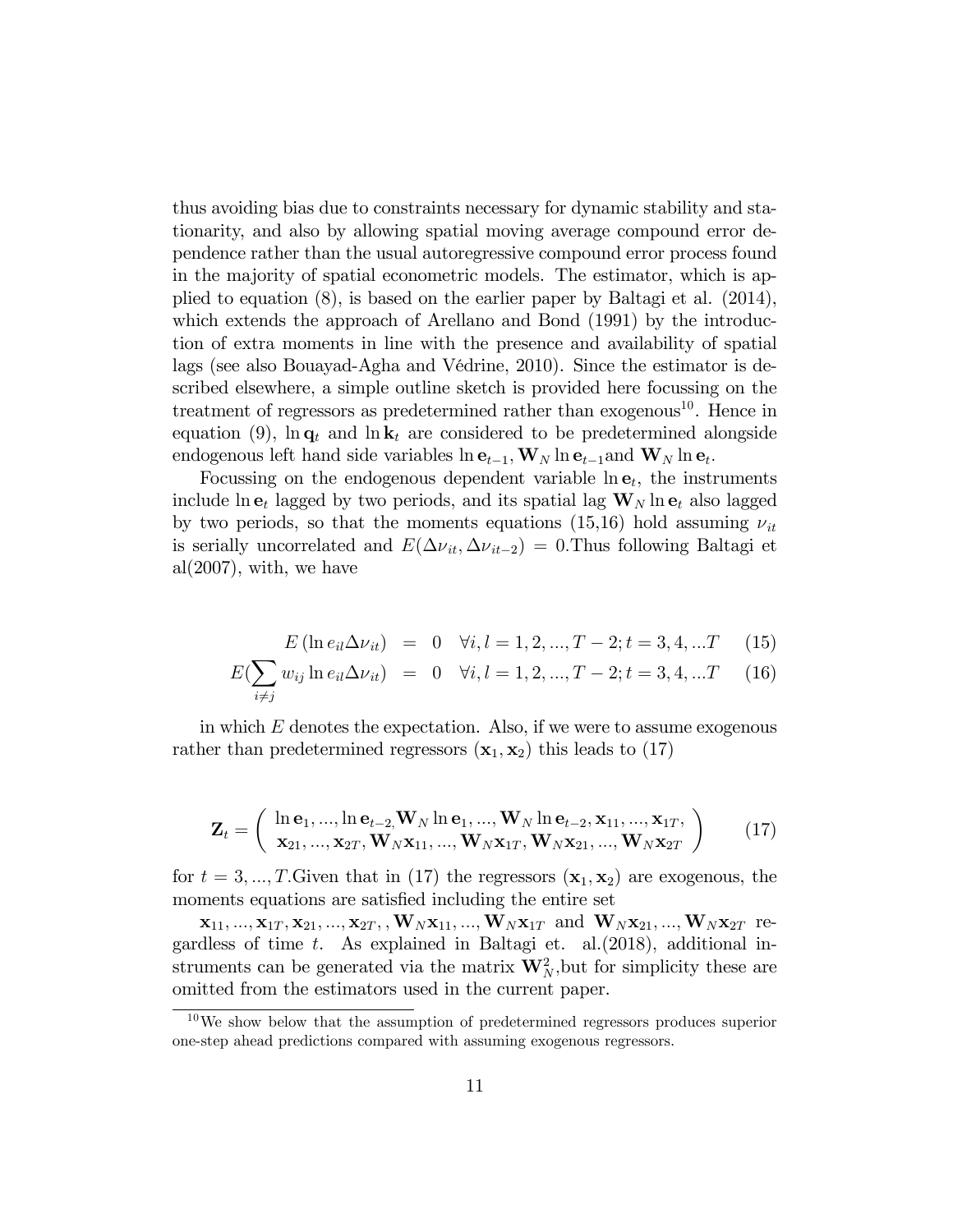Strict exogeneity rules out any feedback from past shocks to current values of the variable, and the need to accommodate feedback leads to the preferred estimator based on predetermined regressors (see Bond, 2002, Pesaran, 2015). Predetermined regressors are contemporaneously uncorrelated, so that  $corr(\mathbf{x}_t, \boldsymbol{\nu}_t) = 0$ , but do depend on earlier shocks so that, for example,  $corr(\mathbf{x}_t, \boldsymbol{\nu}_{t-1}) \neq 0$ . This means that an adjustment to ln e, which embodies  $\nu$ , at time t does not have an instantaneous effect on output and capital investment time t but takes effect at  $t + 1$  and later. This allows an extension to the set of instruments (compared with assuming endogeneity, where all endogenous variables are lagged by two periods), by the inclusion of  $\mathbf{x}_{1t-1}, \mathbf{x}_{2t-1}, \mathbf{W}_N \mathbf{x}_{1t-1}$  and  $\mathbf{W}_N \mathbf{x}_{2t-1}$  so that

$$
\mathbf{Z}_{t} = \left(\begin{array}{c} \ln \mathbf{e}_{1},...,\ln \mathbf{e}_{t-2}, \mathbf{W}_{N} \ln \mathbf{e}_{1},...,\mathbf{W}_{N} \ln \mathbf{e}_{t-2},\\ \mathbf{x}_{11},... \mathbf{x}_{1t-2}, \mathbf{x}_{1t-1}, \mathbf{x}_{21},... \mathbf{x}_{2t-2}, \mathbf{x}_{2t-1},\\ \mathbf{W}_{N} \mathbf{x}_{11},... \mathbf{W}_{N} \mathbf{x}_{1t-2}, \mathbf{W}_{N} \mathbf{x}_{1t-1}, \mathbf{W}_{N} \mathbf{x}_{21},... \mathbf{W}_{N} \mathbf{x}_{2t-2}, \mathbf{W}_{N} \mathbf{x}_{2t-1} \end{array}\right) (18)
$$

Given the set of instruments as in equation (18), these are used to obtain initial estimates of  $\gamma$ ,  $\rho_1$ ,  $\theta$ ,  $\beta_1$  and  $\beta_2$ , having first differenced the data to eliminate the time invariant individual effects  $\mu$  which are correlated with the lagged dependent variable. The resulting estimates are then used to give estimated errors which lead to estimates of the parameters of the spatial moving average error process, namely  $\rho_2$ ,  $\sigma_\mu^2$  and  $\sigma_\nu^2$  using moments equations given in Fingleton(2008). Given these, preliminary one-stage consistent spatial GM estimates are obtained, followed by the two-stage Spatial GM estimates of  $\gamma, \rho_2, \theta$  and  $\beta$  based on a robust version of the variance-covariance matrix.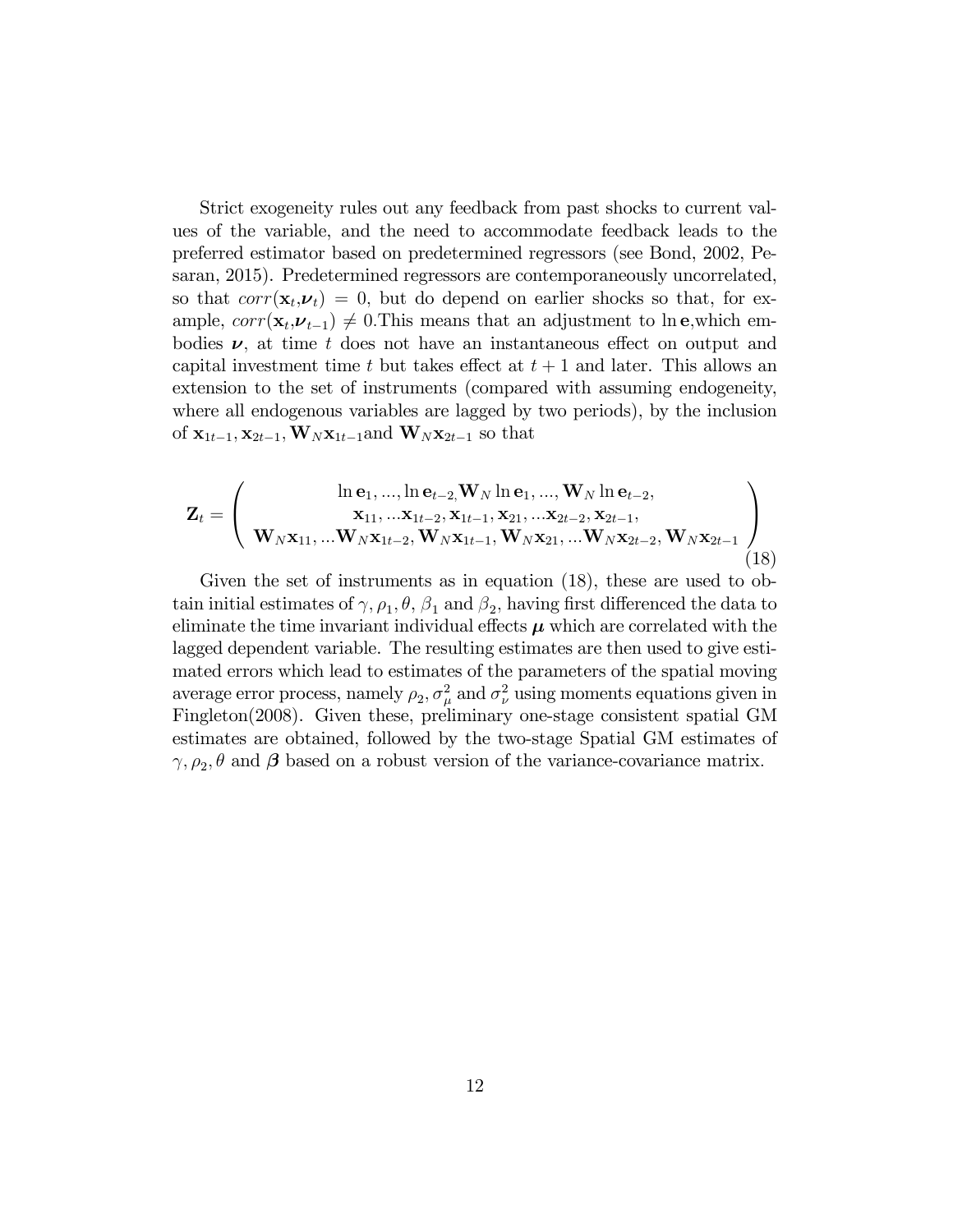# 5 Estimates

| Table 2: Estimates of equation $(8)$ |             |           |  |  |  |  |
|--------------------------------------|-------------|-----------|--|--|--|--|
| parameter                            | param. est. | st. error |  |  |  |  |
|                                      | 0.6525      | 0.003769  |  |  |  |  |
| $\rho_1$                             | 0.5353      | 0.01045   |  |  |  |  |
|                                      | 0.1272      | 0.002116  |  |  |  |  |
| $\mathfrak{I}_{2}$                   | 0.02636     | 0.0006568 |  |  |  |  |
|                                      | $-0.4006$   | 0.008868  |  |  |  |  |
| $\rm \mu_2$                          | $-0.7975$   |           |  |  |  |  |
|                                      | 0.0753      |           |  |  |  |  |
|                                      | 0.0003      |           |  |  |  |  |

Table 2 shows that the  $\theta$  estimate for the spatial lag of the temporal lag ( $\mathbf{W}_N \ln \mathbf{e}_{t-1}$ ) is not dissimilar to  $-\widehat{\gamma} \widehat{\rho}_1$ , in line with expectation stemming from an equilibrium process. Also the Table 2 estimates are stationary and dynamically stable, as shown by the largest characteristic root of  ${\bf B}_N^{-1}{\bf C}_N$  which is equal to 0.6757, and the stationary bounds for  $\rho_2$  are  $\widetilde{e}_{\text{min}}^{-1} = -1.1239 < \rho_2 < \widetilde{e}_{\text{max}}^{-1} = 1.$  Observe that the negative values of  $\widehat{\rho}_2$ imply positive spatial dependence among the errors. Appendix Table A give the estimates of some rival estimators, including one with SMA-RE errors but assuming exogenous regressors (Table A1), and with SAR-RE errors assuming predetermined regressors (Table A2). As noted in Section 6, the predictive ability of these rivals is not as good as obtained via the preferred estimates summarised in Table 2.

# 6 Prediction

In order to support the preferred model summarised by Table 2, a crossvalidation strategy is employed to assess the performance of competing estimators ëby comparing their predictive ability on data which have not been used in model estimationí (Anselin, 1988). Out-of-sample predictions of the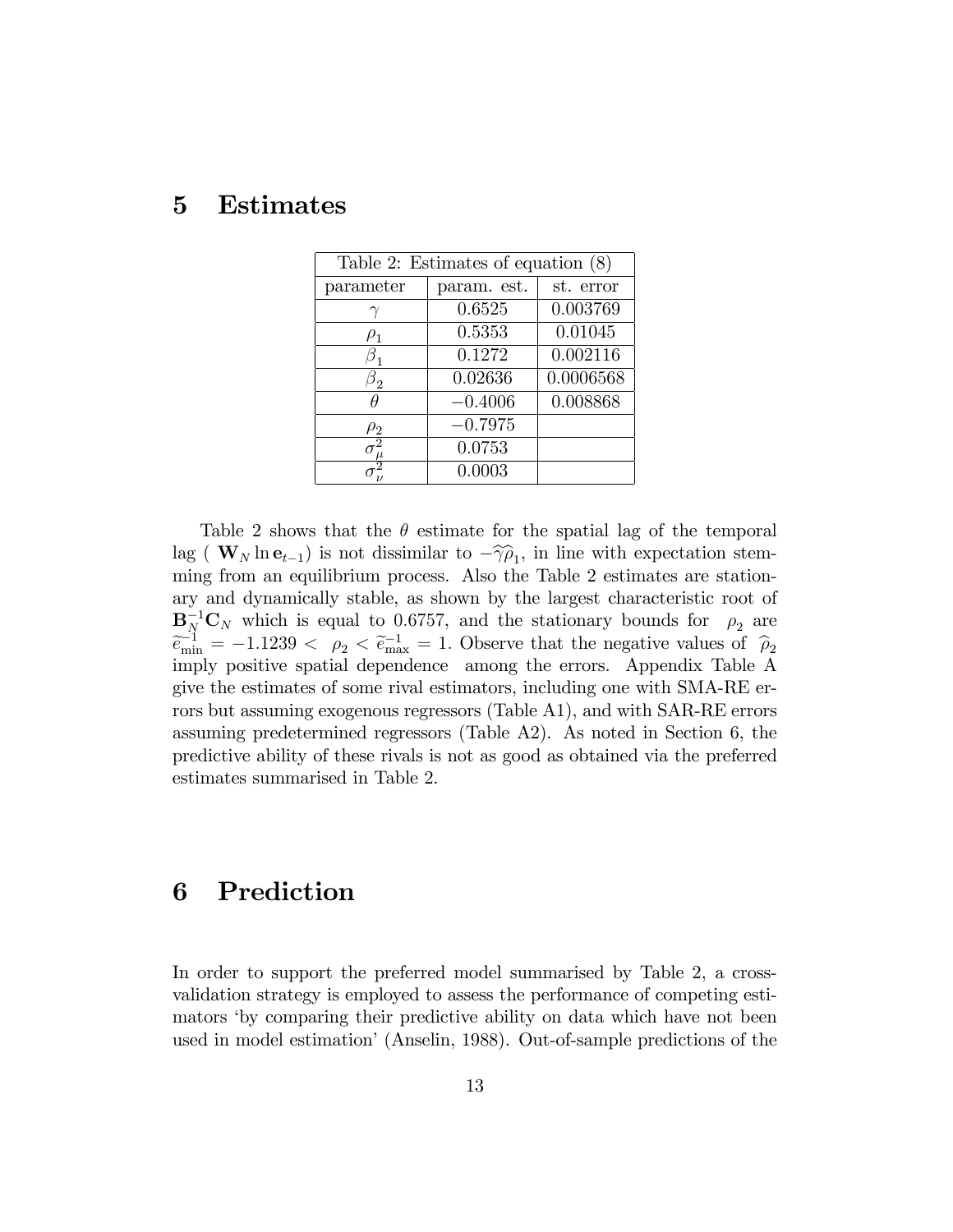level of employment across regions are obtained for the years 2011 and 2012 using 2011 and 2012 data combined with the parameter estimates obtained for data over the estimation period 2001 to 2010.

Following Chamberlain (1984), Sevestre and Trognon (1996), and Baltagi et. al.(2014), the linear predictor is

$$
E\left[\ln \mathbf{e}_t\right] = \mathbf{B}_N^{-1} \left[\mathbf{C}_N E\left[\ln \mathbf{e}_{t-1}\right] + \mathbf{x}_t \boldsymbol{\beta} + c + \mathbf{G}_N E\left[\mathbf{u}_t\right]\right]
$$
(19)

in which  $E[\cdot]$  denotes the expectation, so this can be seen to be identical to equation (8) but with expectations. With regard to the estimate of the time-invariant component of the error term  $\mu$ , assuming a spatial moving average error process gives equation (8) rewritten thus

$$
\varepsilon_t = \mathbf{B}_N \ln \mathbf{e}_t - \mathbf{C}_N \ln \mathbf{e}_{t-1} - \mathbf{x}_t \boldsymbol{\beta} - c
$$
  
\n
$$
\mathbf{G}_N \mathbf{u}_t = \mathbf{B}_N \ln \mathbf{e}_t - C_N \ln \mathbf{e}_{t-1} - \mathbf{x}_t \boldsymbol{\beta} - c
$$
  
\n
$$
\mathbf{u}_t = \boldsymbol{\mu} + \boldsymbol{\nu}_t
$$
\n(20)

$$
\boldsymbol{\mu}^{(t)} = \mathbf{G}_N^{-1} (\mathbf{B}_N \ln \mathbf{e}_t - \mathbf{C}_N \ln \mathbf{e}_{t-1} - \mathbf{x}_t \boldsymbol{\beta} - c) - \boldsymbol{\nu}_t \qquad (21)
$$

In order to obtain estimates  $\hat{\boldsymbol{\mu}}^{(t)}$  estimates  $\hat{\mathbf{G}}_N = (\mathbf{I}_N - \hat{\rho}_2 \mathbf{M}_N)$ ,  $\hat{\mathbf{B}}_N =$  $(\mathbf{I}_N - \widehat{\rho}_1 \mathbf{W}_N)$ ,  $\widehat{\mathbf{C}}_N = (\widehat{\gamma} + \widehat{\theta} \mathbf{W}_N)$  and  $\widehat{\sigma}$  and  $\widehat{\boldsymbol{\beta}}$  are used along with random draws from  $\boldsymbol{\nu}_t \sim N(0, \hat{\sigma}^2_{\nu})$ <sup>2</sup>). We then take the mean over time of the  $\hat{\mu}^{(t)}$  for  $t = 2, ..., T$ , subsequently scaling so that it has variance equal to  $\hat{\sigma}^2_\mu$  $_{\mu}^{2},$ thus giving the estimate  $\hat{\mu}$  of the time-invariant error component. The outcome is the prediction equation (22) for  $T + 1 = 2011$ , in which  $\mathbf{x}_{1T+1} = \ln \mathbf{q}_{T+1}$  and  $\mathbf{x}_{2T+1} = \ln \mathbf{k}_{T+1}, t = 1, ..., T.$ 

$$
\ln \widehat{\mathbf{e}}_{T+1} = \widehat{\mathbf{B}}_N^{-1} \left[ \widehat{\mathbf{C}}_N \ln \widehat{\mathbf{e}}_T + \mathbf{x}_{T+1} \widehat{\boldsymbol{\beta}} + \widehat{c} + \widehat{\mathbf{G}}_N \widehat{\boldsymbol{\mu}} \right]
$$
(22)

For two step ahead<sup>11</sup>,  $\mathbf{x}_{1T+2} = \ln \mathbf{q}_{T+2}$  and  $\mathbf{x}_{2T+2} = \ln \mathbf{k}_{T+2}$ . Figure 1 shows a close correlation between predicted log employment  $\ln \hat{\mathbf{e}}_{T+1}$ and observed log employment, suggesting that the preferred estimator giving the Table 2 estimates would be a good basis for simulating the impact on employment following Brexit.

<sup>&</sup>lt;sup>11</sup>Data limitations mean that for 2012, **k** in each region is estimated using each region's previous growth rate.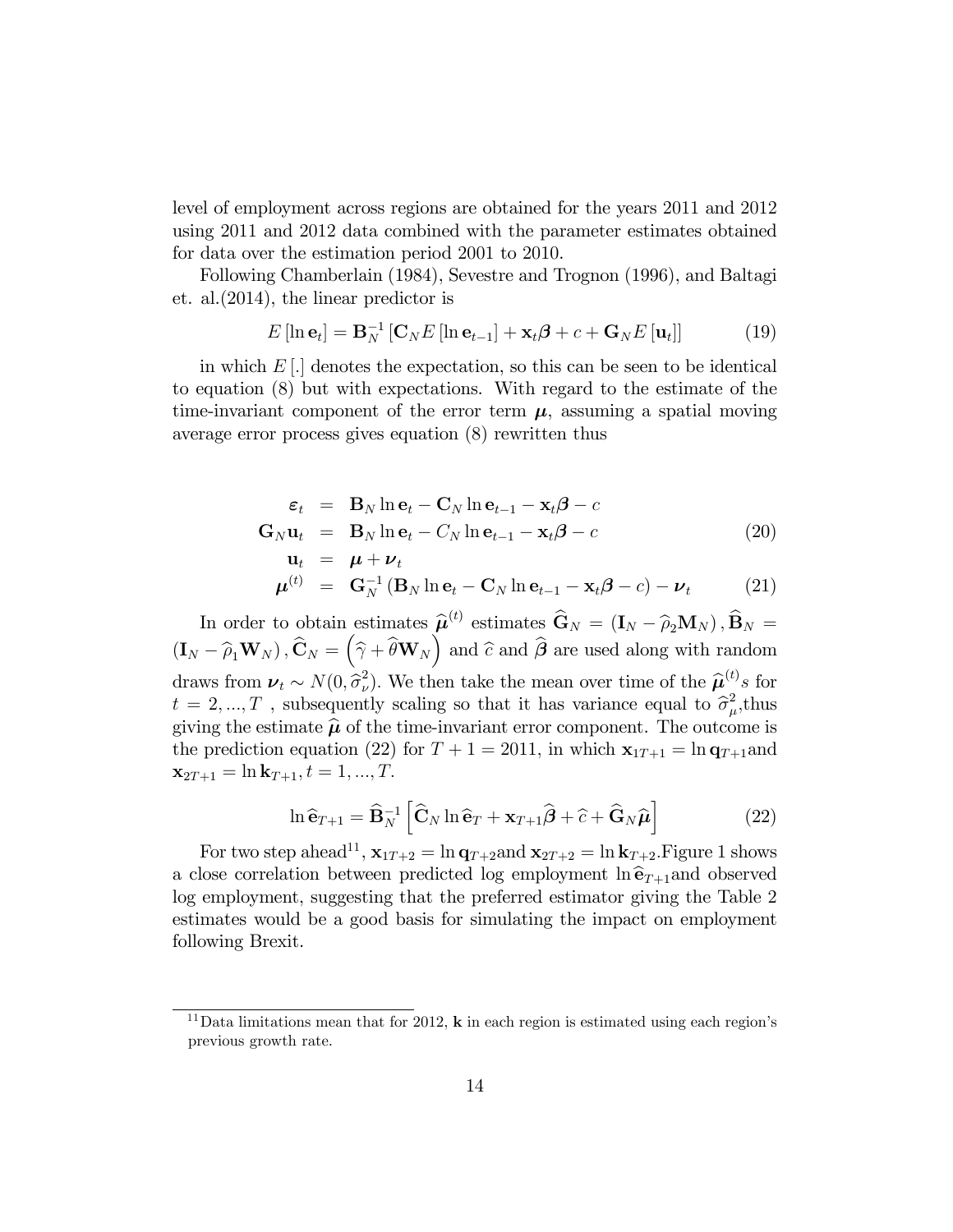

Figure 1 : Out of sample prediction for 2011

The preference for the Table 2 estimates is based on the mean of the  $RMSE =$  $\overline{\phantom{a}}$  $\sum_{i=1}^{N}$  $\sum_{i=1}^{N} (\ln e_{i,T+s} - \ln \widehat{e}_{i,T+s})^2/N$  for  $s = 1, 2$ , denoted by  $\overline{RMSE}$ . In the case of Table 2,  $RMSE = 0.0721$ . Rival estimators (Appendix Table A), give less accurate one- and two-step ahead predictions. In the case of assuming SMA-RE errors and exogenous regressors,  $RMSE = 0.1791$ . Assuming SAR-RE errors with predetermined regressors gives  $\overline{RMSE} = 0.2890$ . Note that in the case of SAR-RE errors,  $\hat{\mathbf{G}}_N = (\mathbf{I}_N - \hat{\rho}_2 \mathbf{M}_N)^{-1}$  in equations (19, 20,22). Table A also gives estimates relating to SMA-RE errors and predetermined regressors, but are based on  $W_N$  derived using the Chow-Lin approach. In this case  $RMSE = 0.2529$ , providing support for the choice of  $W_N$  based on the PBL trade data. Table A also give estimates based on SMA-RE errors and predetermined (and exogenous) regressors, but with the additional variables  $\mathbf{W}_N \mathbf{x}_1$ , the spatial lag of  $\ln q$ , with parameter  $\beta_3$ , and  $\mathbf{W}_N \mathbf{x}_2$ , the spatial lag of lnk, with parameter  $\beta_4$ , with  $\mathbf{W}_N$  given by the PBL trade data. This is thus a form of spatial Durbin specification, but with regressors  $\mathbf{x}_t = (\mathbf{x}_{1t}, \mathbf{x}_{2t}, \mathbf{W}_N \mathbf{x}_{1t}, \mathbf{W}_N \mathbf{x}_{2t})$  the additional covariates evidently cause a problem of weak instruments, giving dynamically unstable nonstationary estimates, as reflected by the largest characteristic root of  $B_N^{-1}C_N$ equal to 1.0663 (1.9041) and, with  $\bf{x}$  in equation (21) and (22)  $\overline{RMSE}$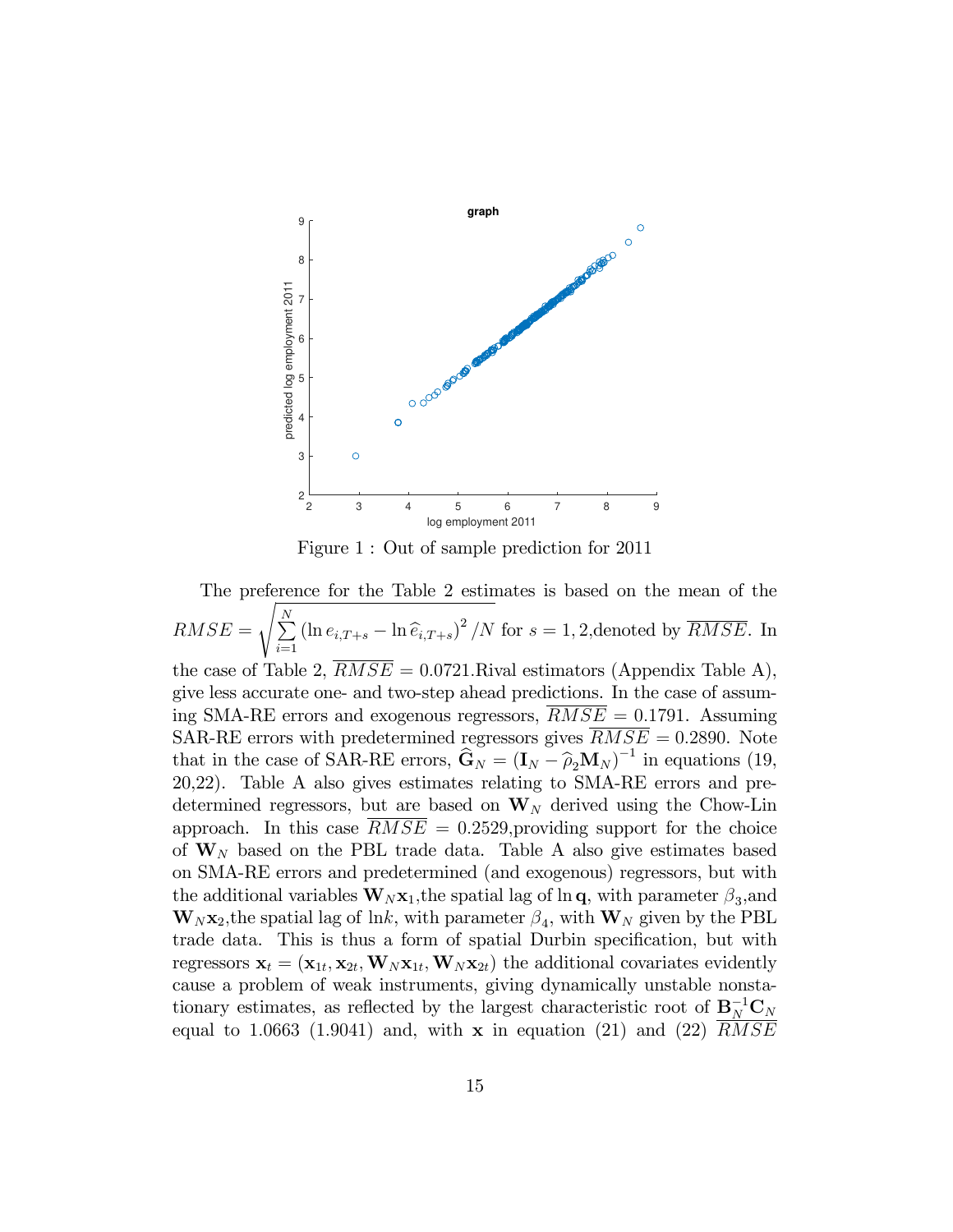$= 7.4403$  (3.0918). The same spatial Durbin specification again assuming predetermined regressors but with  $\rho_2$  restricted to zero gives a largest characteristic root equal to 1.1127 and  $RMSE = 3.3017$ . The same spatial Durbin specification assuming exogenous regressors and with a spatial autoregressive (SAR) error process gives a largest characteristic root equal to 2.489 and  $RMSE = 20.9333$ . These results point to the viability of the Table 2 estimates for prediction purposes.

### 7 Simulating the Brexit effect

The approach adopted is to use the parameters estimates in Table 2 to predict the impact on employment of presumably reduced trade between the UK and the remaining EU regions in the year 2020 and beyond. Attention is focussed on 2020 and later, given that the UK's formal exit from the EU is scheduled for the first half of 2019, so 2020 will the first full year outside the EU. Given a lack of appropriate and accessible data, for instance with the same geography as up to 2011, beyond 2011 employment could be predicted on the basis of alternative assumptions about the level of  $q$  and  $k$  in 2020. One assumption might be that  $q$  and  $k$  in 2020 are at the same level as observed in each region in 2011. An alternative assumption could be that from 2011 onwards they grow at their historical rates, taken over the period 1991 to 2011 in each region. On this basis on average the level of  $q$  and  $k$  in 2025 is approximately 25% more than the 2011 levels. However it is easy to show by simulation, using alternative levels of  $x_{T+s}$  in equation (23) that the assumption made about the future path of  $q$  and  $k$  only has a minor effect on the equilibrium % job shortfall across regions. For example, a 100% increase in the 2011 levels of q and **k** only increases the job shortfall in London from  $-1.829\%$ to  $-1.927\%$ , a factor of approximately 1.054, assuming a 2% reduction in trade. Similarly assuming a 16% reduction in trade in increases Londonís job shortfall from  $-14.58\%$  to  $-15.36\%$ . Table 3 summarizes the outcomes for various trade reductions. Commensurate effects occur across all regions, as exemplified by the outcomes for Paris in Table 4. The conclusion is that irrespective of the  $\%$  reduction in trade, doubling the 2011 levels of q and **k** only increases the  $\%$  job shortfall by a factor of approximately 1.05.

$$
\ln \widehat{\mathbf{e}}_{T+s} = \widehat{\mathbf{B}}_N^{-1} \left[ \widehat{\mathbf{C}}_N \ln \widehat{\mathbf{e}}_{T+s-1} + \mathbf{x}_{T+s} \widehat{\boldsymbol{\beta}} + \widehat{c} + \widehat{\mathbf{G}}_N \widehat{\boldsymbol{\mu}} \right]
$$
(23)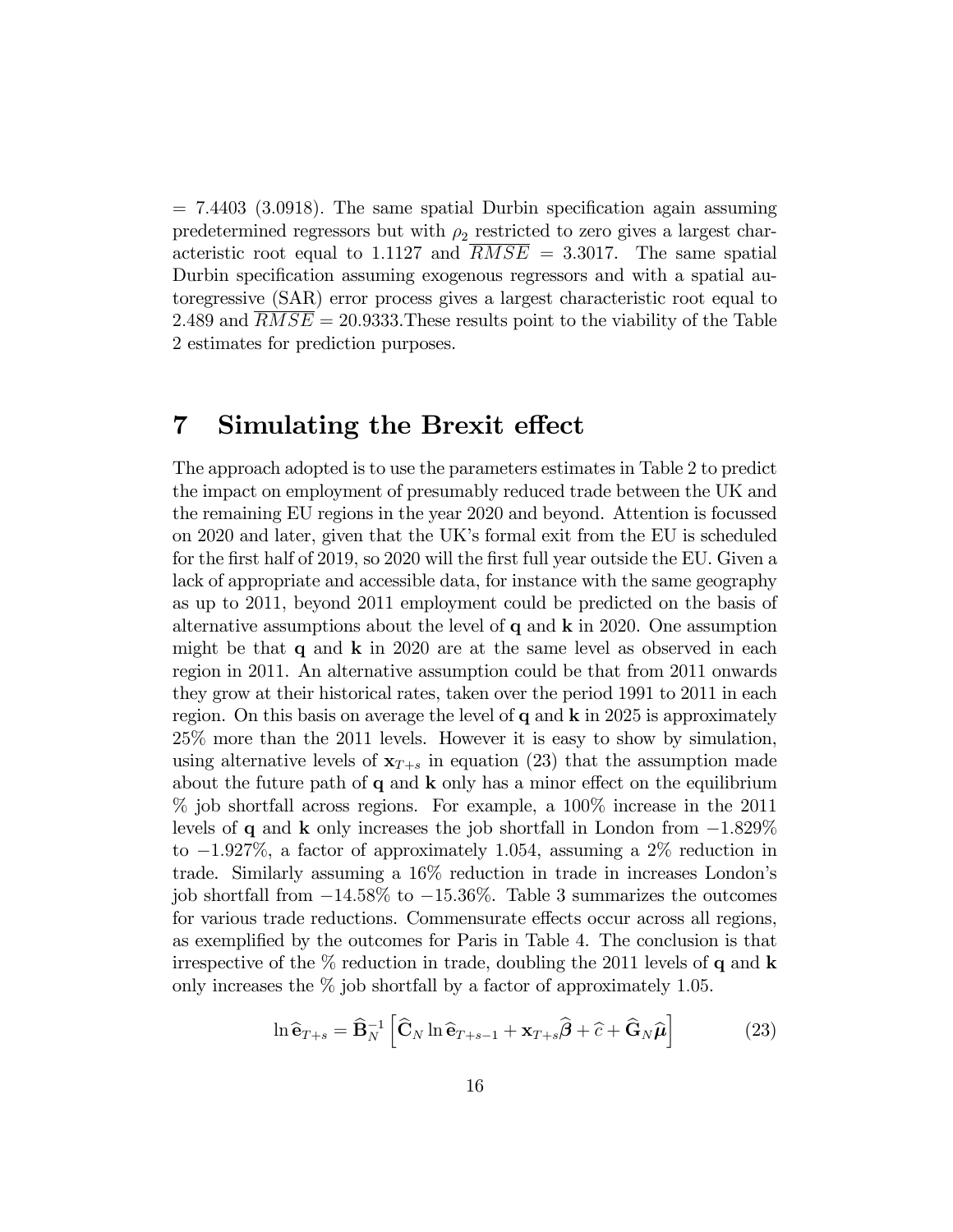Regardless of the assumptions regarding future levels of q and k, from  $\tau =$ 2020 onwards there are two scenarios, on based on the trade flows assuming no Brexit effect, and the other assuming a Brexit effect on trade flows, and the difference between them is taken as the Brexit effect. Regarding the no-Brexit effect scenario, this applies matrix  $\mathbf{W}_N$ , which is based on the latest available trade flows pertaining to the year 2010. The prediction is then given by the solution to equation (24) with  $\widehat{\mathbf{B}}_N = (\mathbf{I}_N - \widehat{\rho}_1 \mathbf{W}_N)$ ,  $\widehat{\mathbf{C}}_N = (\widehat{\gamma} + \widehat{\theta} \mathbf{W}_N)$  and  $\hat{\mathbf{G}}_N = (\mathbf{I}_N - \hat{\rho}_2 \mathbf{M}_N)$ . Also  $\mathbf{x}_{\tau}$  is an  $(N \text{ by } 2)$  matrix containing the forward projections  $\ln \mathbf{q}_{\tau}$  and  $\ln \mathbf{k}_{\tau}$ , thus

$$
\ln \widehat{\mathbf{e}}_{\tau} = \widehat{\mathbf{B}}_{N}^{-1} \left[ \widehat{\mathbf{C}}_{N} \ln \widehat{\mathbf{e}}_{\tau-1} + \mathbf{x}_{\tau} \widehat{\boldsymbol{\beta}} + \widehat{c} + \widehat{\mathbf{G}}_{N} \widehat{\boldsymbol{\mu}} \right]
$$
(24)

The second scenario is to assume that bilateral trade between the UK regions and the (remaining) EU regions is, for example, 2% lower than it would otherwise be. Thus of the  $N = 255$  UK plus EU regions, there are  $N^2 - N = 64,770$  bilateral trade flows in any one year involving the regions. With 37 UK regions and 218 EU regions,  $(2 \times 37 \times 218) = 16,132$  interregional trade flows are assumed to be  $2\%$  smaller than under an assumption of no Brexit effect. This Brexit-affected trade flow matrix is denoted by  $\mathbf{W}_N$ which leads to  $\widetilde{\mathbf{B}}_N = (\mathbf{I}_N - \widehat{\rho}_1 \widetilde{\mathbf{W}}_N), \widetilde{\mathbf{C}}_N = (\widehat{\gamma} + \widehat{\theta} \widetilde{\mathbf{W}}_N)$  and the prediction equation

$$
\ln \widetilde{\mathbf{e}}_{\tau} = \widetilde{\mathbf{B}}_{N}^{-1} \left[ \widetilde{\mathbf{C}}_{N} \ln \widetilde{\mathbf{e}}_{\tau-1} + \mathbf{x}_{\tau} \widehat{\boldsymbol{\beta}} + \widehat{c} + \widehat{\mathbf{G}}_{N} \widehat{\boldsymbol{\mu}} \right]
$$

Thus the % job shortfall is  $\ln \widetilde{\mathbf{e}}_{\tau} - \ln \widehat{\mathbf{e}}_{\tau}$ .

The assumption of a 2% reduction in trade is of course an arbitrary one, and influenced at the time of writing by negotiations, debates and proposals relating to the possibility of a transition period in which the pattern of trade might not be too dissimilar to the typical pattern assumed for the pre-Brexit period. Any % change could be assumed, and indeed in an ideal world one might wish to make changes to trade on an individual region by region and sector by sector basis rather than assume that trade reduces by the same amount across all regions and all sectors. However this is very much the unknown, although some sectorally specific estimates are given below which also have geographically nuanced outcomes. Initially the simulation adopts the simple assumption that all trade between EU and UK regions is reduced by 2%, although the resulting geographical pattern is robust to the  $\%$  reduction assumed. This is exemplified by Tables 3 and 4. These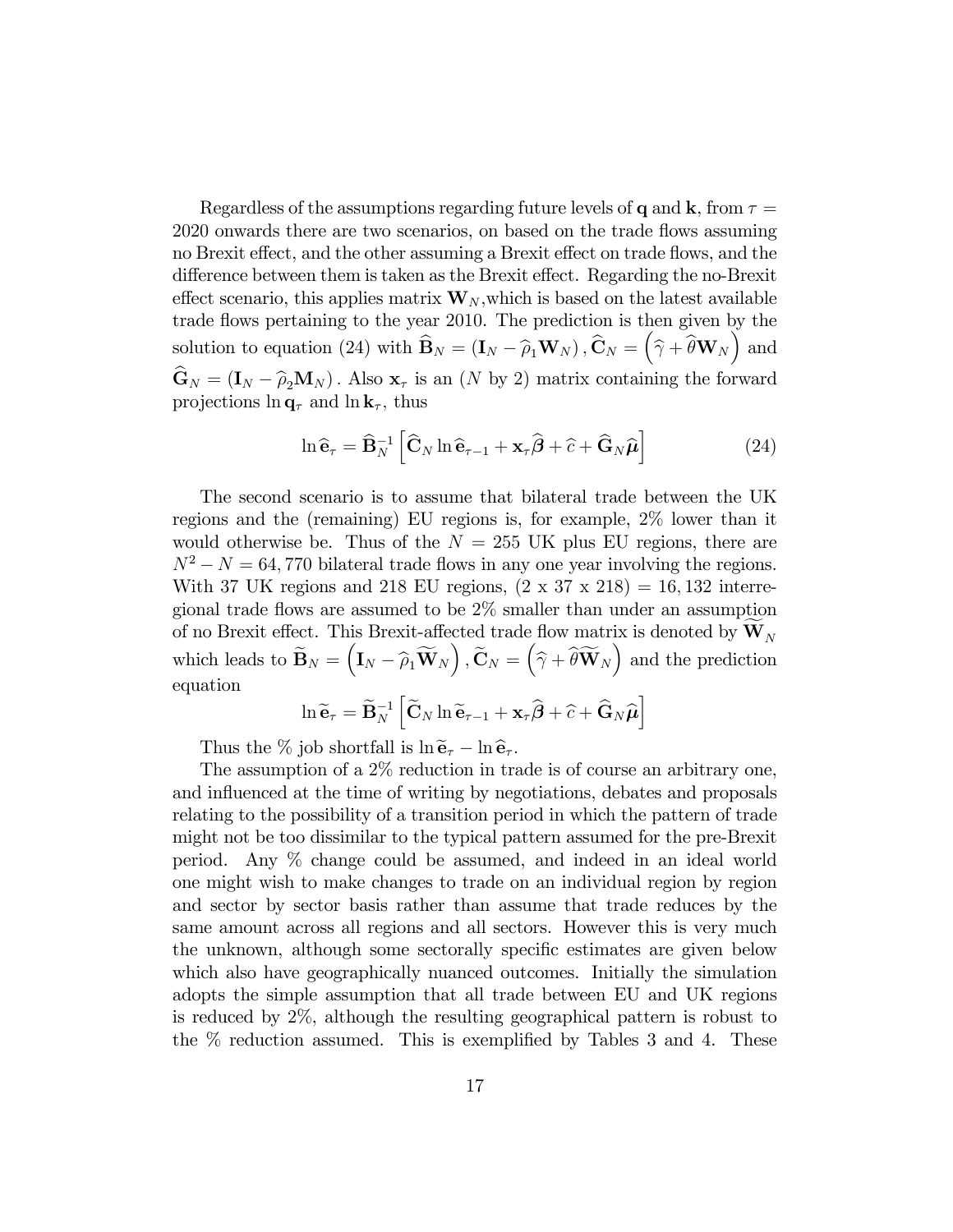show that doubling the reduction in trade approximately doubles the  $\%$  job shortfall. Also these ratios hold regardless of the different assumptions one makes about the future path of  $q$  and  $k$ . For example, assuming 2011 levels, the equilibrium  $\%$  job shortfall in London goes from  $-7.304\%$  assuming an  $8\%$  trade reduction, to  $-14.578\%$  assuming a 16% trade reduction, and from  $-7.697\%$  to  $-15.362\%$  if one doubles the 2011 levels of q and k. A similar pattern is shown for Paris in Table 4, although the % job shortfalls are about 50% of those for London.

| Table 3: London - doubling trade reduction and regressor levels |               |       |        |                                         |        |       |       |
|-----------------------------------------------------------------|---------------|-------|--------|-----------------------------------------|--------|-------|-------|
| trade reduction                                                 | $2\%$         | $4\%$ | 8%     | $16\%$                                  |        |       |       |
|                                                                 | job shortfall |       |        |                                         | ratios |       |       |
| $2011$ levels                                                   | $-1.829$      |       |        | $-3.656$   $-7.304$   $-14.578$   1.999 |        | 1.998 | 1.996 |
| $2x\ 2011$ levels                                               | $-1.927$      |       |        | $-3.853$   $-7.697$   $-15.362$         | 1.999  | 1.998 | 1.996 |
| ratios                                                          | 1.054         | 1.054 | 1 0.54 | 1.054                                   |        |       |       |

| Table 4: Paris - doubling trade reduction and regressor levels |               |          |                     |          |        |       |       |
|----------------------------------------------------------------|---------------|----------|---------------------|----------|--------|-------|-------|
| trade reduction                                                | $2\%$         | $4\%$    | 8%                  | $16\%$   |        |       |       |
|                                                                | job shortfall |          |                     |          | ratios |       |       |
| $2011$ levels                                                  | $-0.917$      |          | $-1.832$   $-3.656$ | $-7.281$ | 1.998  | 1.996 | 1.991 |
| $2x 2011$ levels                                               | $-0.967$      | $-1.932$ | $-3.856$            | $-7.679$ | 1.998  | 1.996 | 1.991 |
| ratios                                                         | 1.055         | 1 055    | 1.055               | 1.055    |        |       |       |

The total impact of Brexit can be broken down into the impact of restricted trade in manufactured goods<sup>12</sup>, the impact of restricted trade in services<sup>13</sup>, and the impact of restricted trade in other sectors<sup>14</sup>. These sectoral trade patterns have different geographies and therefore the impacts have different geographical distributions to the outcomes assuming a global reduction across all sectors. In order to simulate the impact of restricted trade in manufactured goods, the employment levels assuming no disruption to trade across all sectors is compared to the levels of employment in which overall trade is reduced solely as a result of the reduction by 2% in manufactured goods trade between EU regions and UK regions. A similar comparison is made for employment based on no trade reduction versus employment based on reduced overall trade as a consequence of trade between EU and UK regions involving services being reduced by 2%.

<sup>&</sup>lt;sup>12</sup> Including construction but excluding energy supply and transport equipment.

<sup>&</sup>lt;sup>13</sup>Excluding non-market services.

<sup>14</sup>Agricultural goods, mining, non-market services, quarrying and energy supply.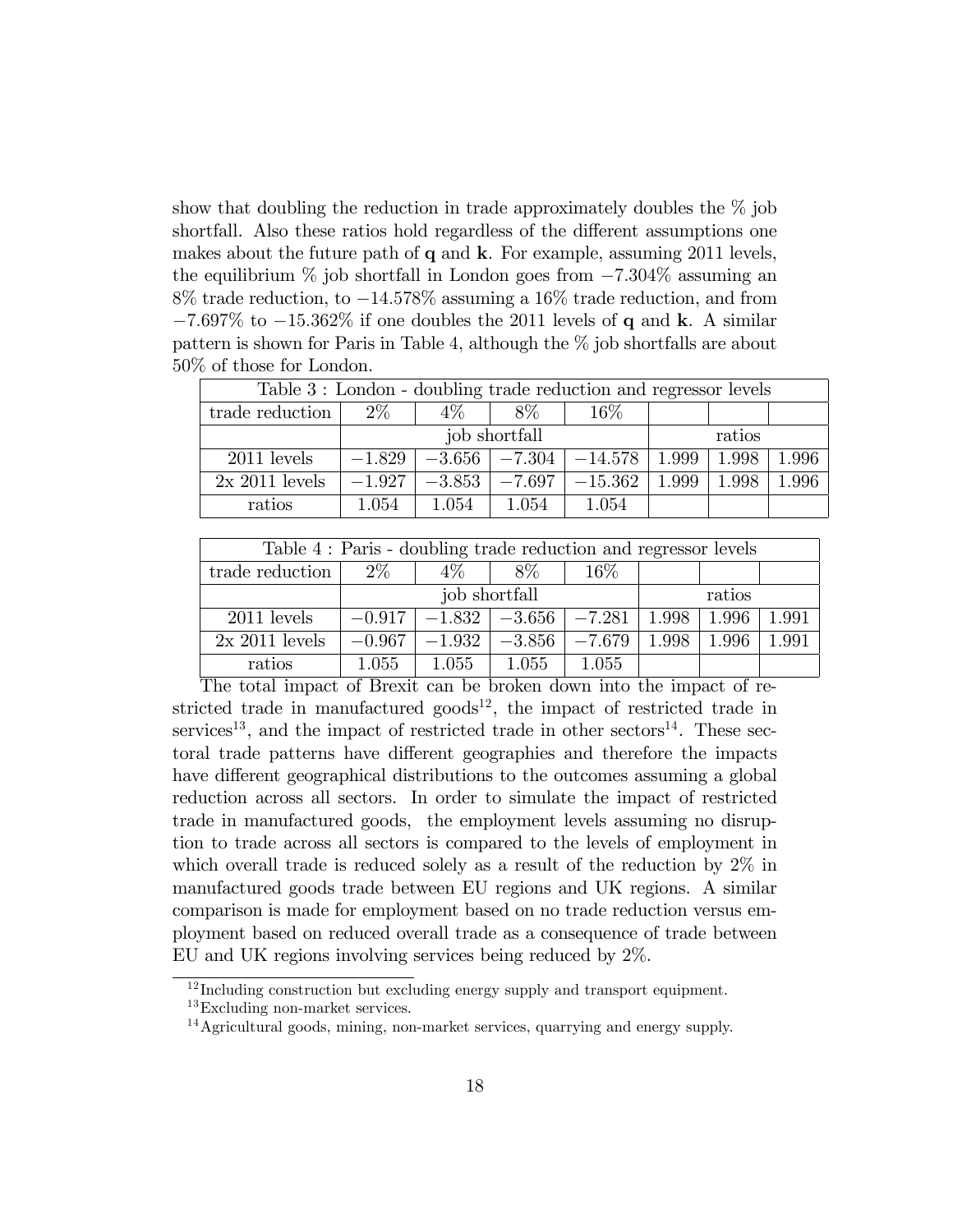# 8 Results

The initial outcomes relate to a reduction in EU-UK trade of 2% across all sectors. I predict  $\%$  change in employment across the EU and UK regions assuming the 2011 levels for  $q$ , and  $k$ . On this basis Figure 2 shows the dynamic paths for each region to 2050, with convergence to steady state occurring after 2030. From this it is evident that the maximum equilibrium job shortfall is  $-1.829\%$ , in the case of Inner London, with most other regions falling below 1%. Figure 3 shows the geographical pattern of the Brexit impact equal to  $\ln \tilde{\mathbf{e}}_{\tau} - \ln \hat{\mathbf{e}}_{\tau}$  for  $\tau = 2025$ , indicating a maximum shortfall by 2025 of  $-1.72\%$  (Inner London). The picture which emerges from the simulation is that the negative Brexit impact is bilateral, with both UK regions and EU regions likely to see an employment shortfall. Figure 3 shows larger negative impacts in regions with strong trading links to the UK, most notably in the Paris region  $(-0.87\%)$ , the Southern and Eastern region of Ireland  $(-1.05\%)$ , and the Oberbayern region centred on Munich $(-0.75\%)$ . Figure 4 gives the frequency distribution of the Figure 3 data, highlighting the fact that despite some large impacts, for about 160 of the 255 regions, Brexit is likely to have close to zero effect on employment. Figure 5 shows that within the UK, Inner  $(-1.72\%)$  and Outer London  $(-0.99\%)$  are expected to have the biggest % shortfall by 2025, with impacts generally higher along the Thames valley in Berkshire, Bucks and Oxfordshire  $(-0.83)$  towards Gloucestershire, Wiltshire and North Somerset  $(-0.9\%)$ . Generally %s are higher around the Greater South East and in some of the large conurbations (Birmingham  $-0.6\%$ , Manchester  $-0.57\%$ , West Yorkshire  $-0.51\%$ ) than in more rural and peripheral regions. Figure 6 gives the frequency distribution of the Figure 5 data, emphasizing the Inner London outlier, with the majority of regions having a job shortfall of less than  $-0.5\%$ . As noted above, if one were to assume different reductions in trade other than  $2\%$ , the outcomes for employment would be different, but proportional to the  $2\%$  impact, and the geographical pattern would be essentially identical.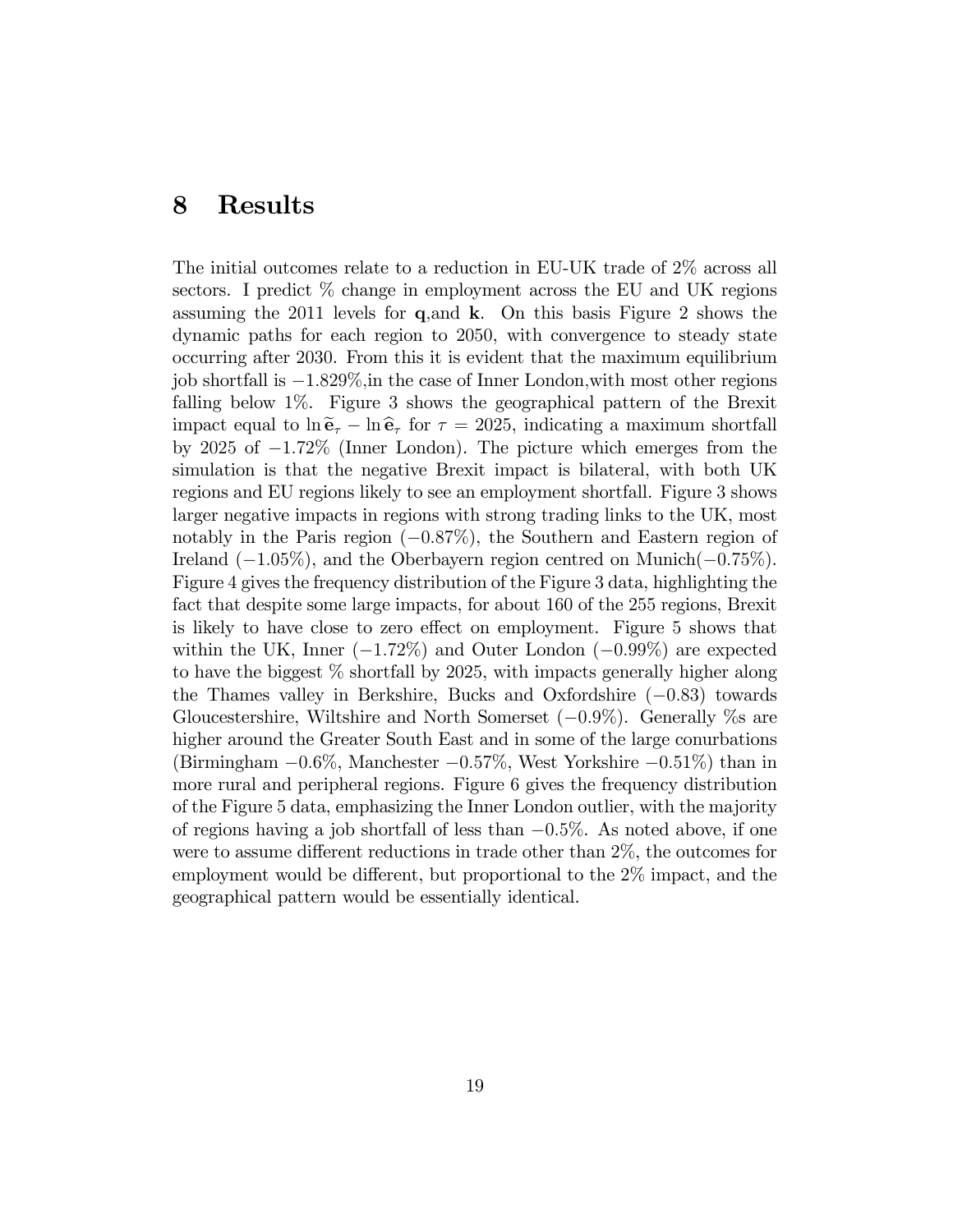

Figure 2 : Dynamic paths for  $\%$  employment shortfall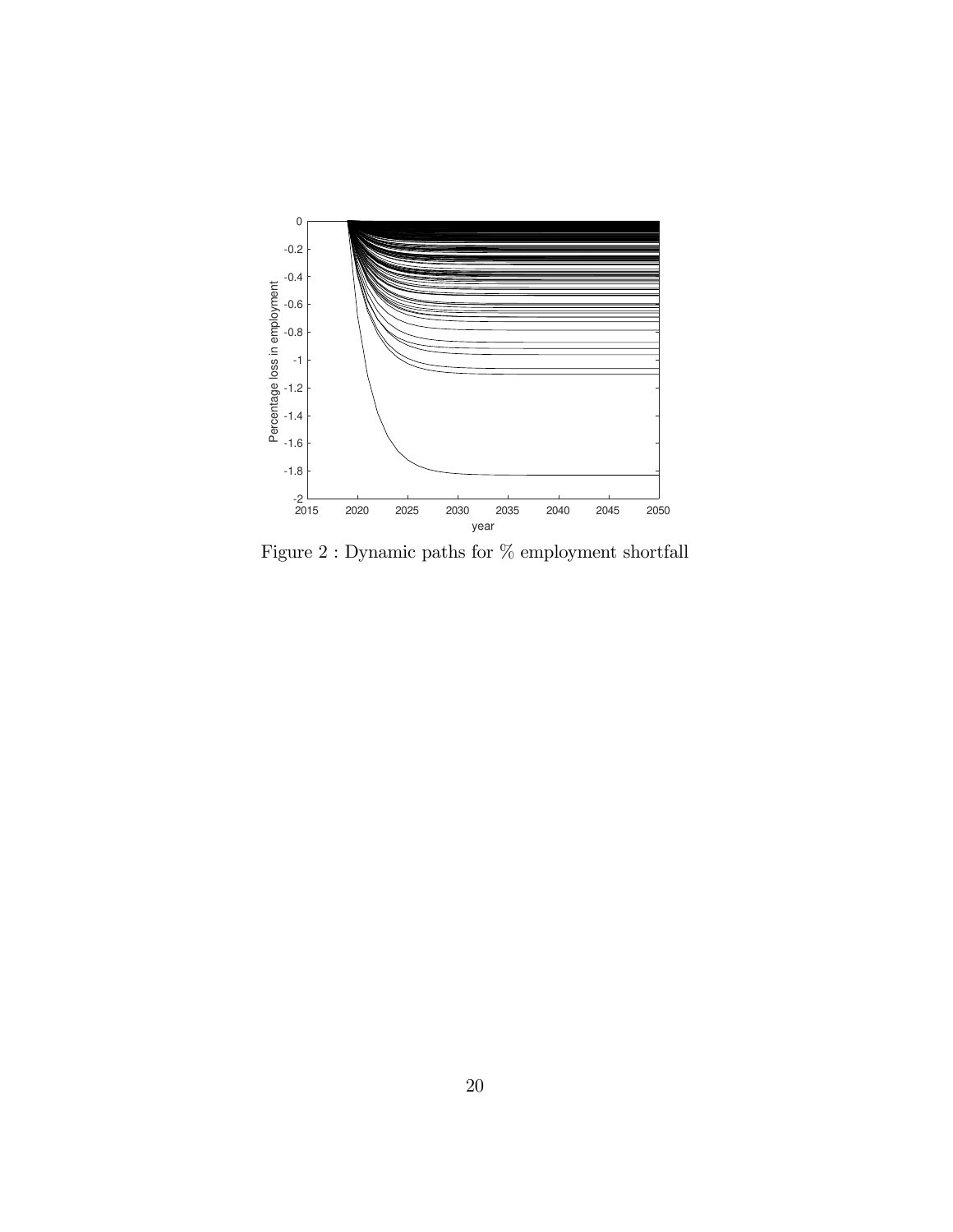

Figure 3 :  $\%$  employment shortfall across 255 EU regions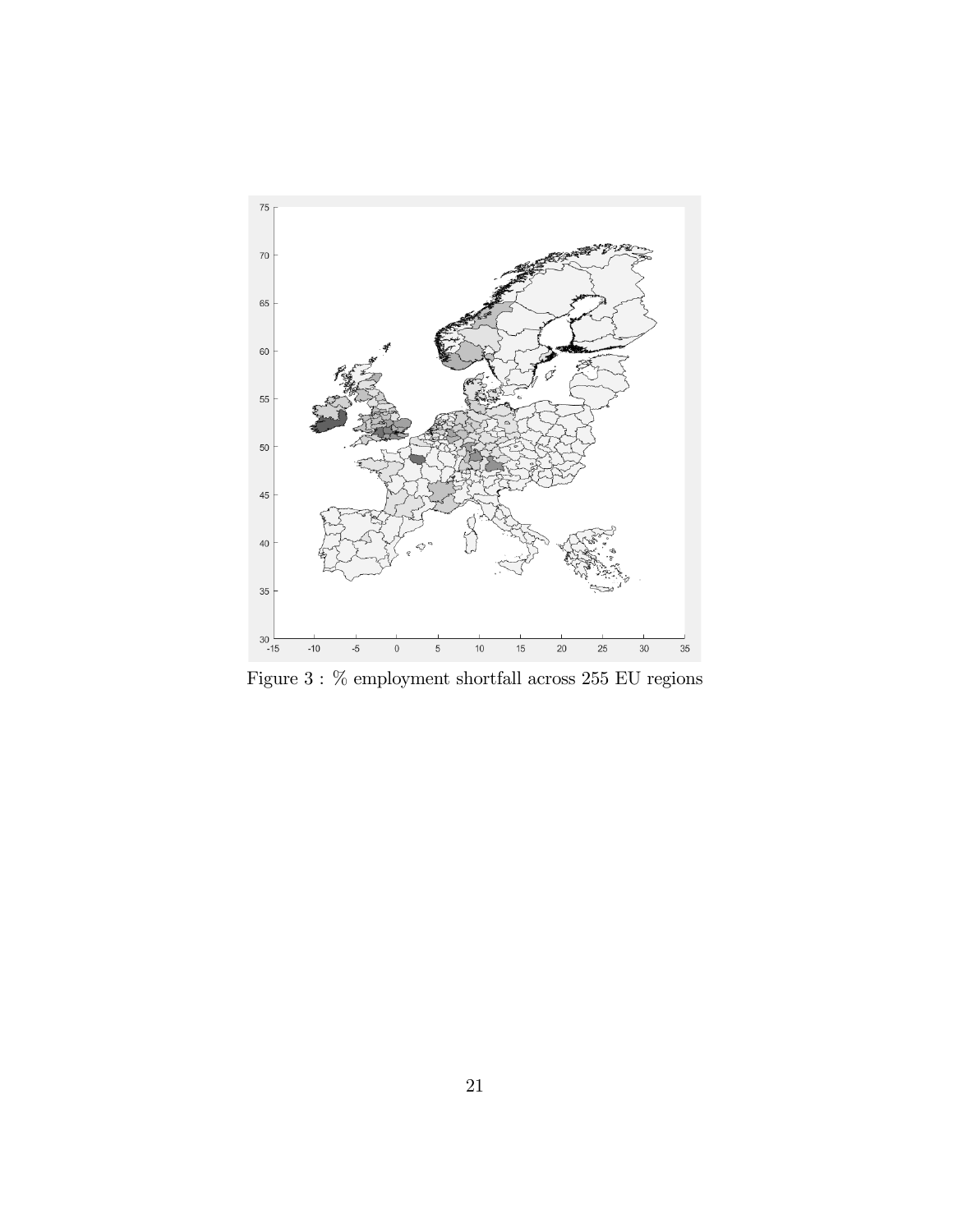

Figure 4 :  $\%$  employment shortfall  $2025$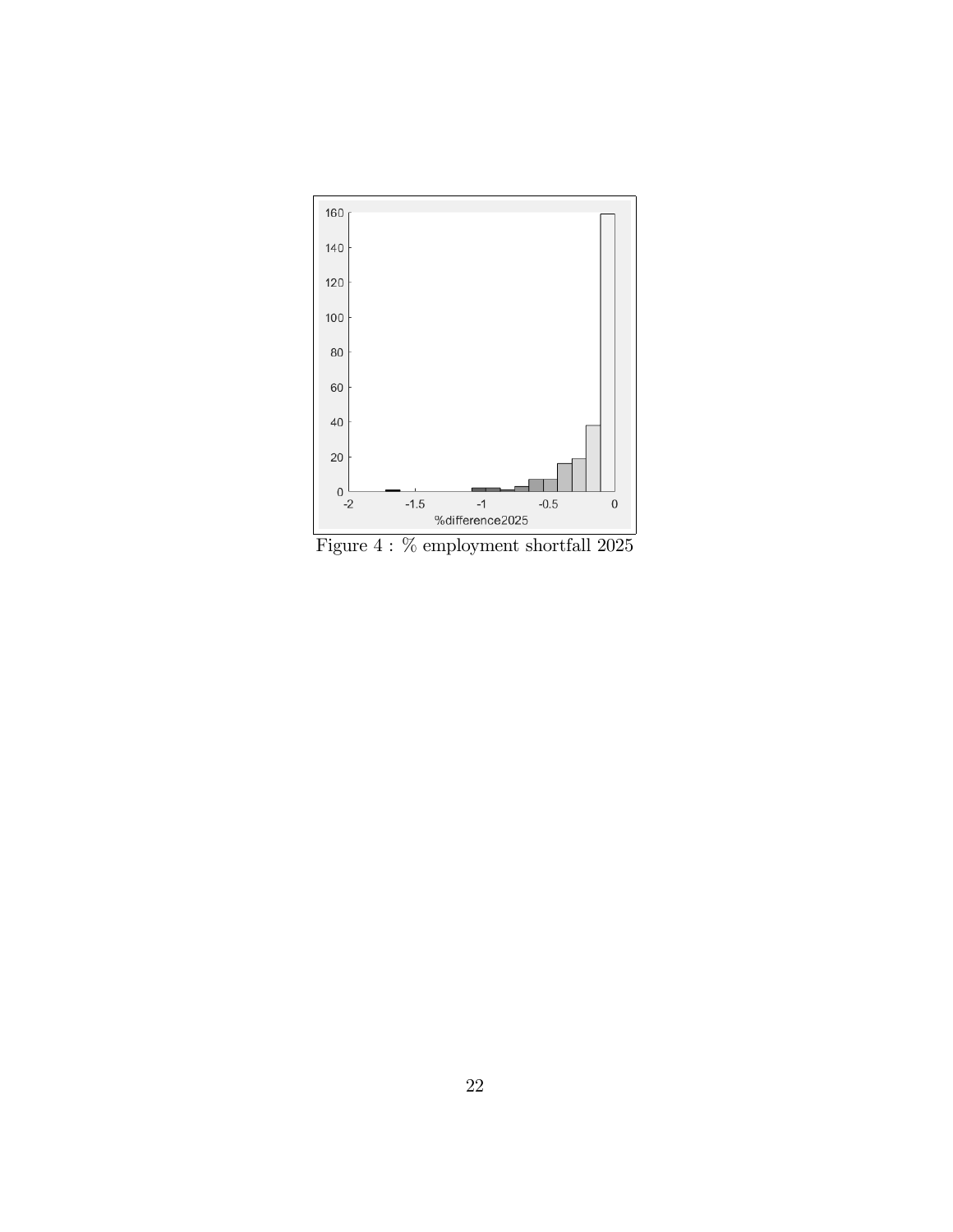

Figure 5 :  $\%$  employment shortfall UK and Ireland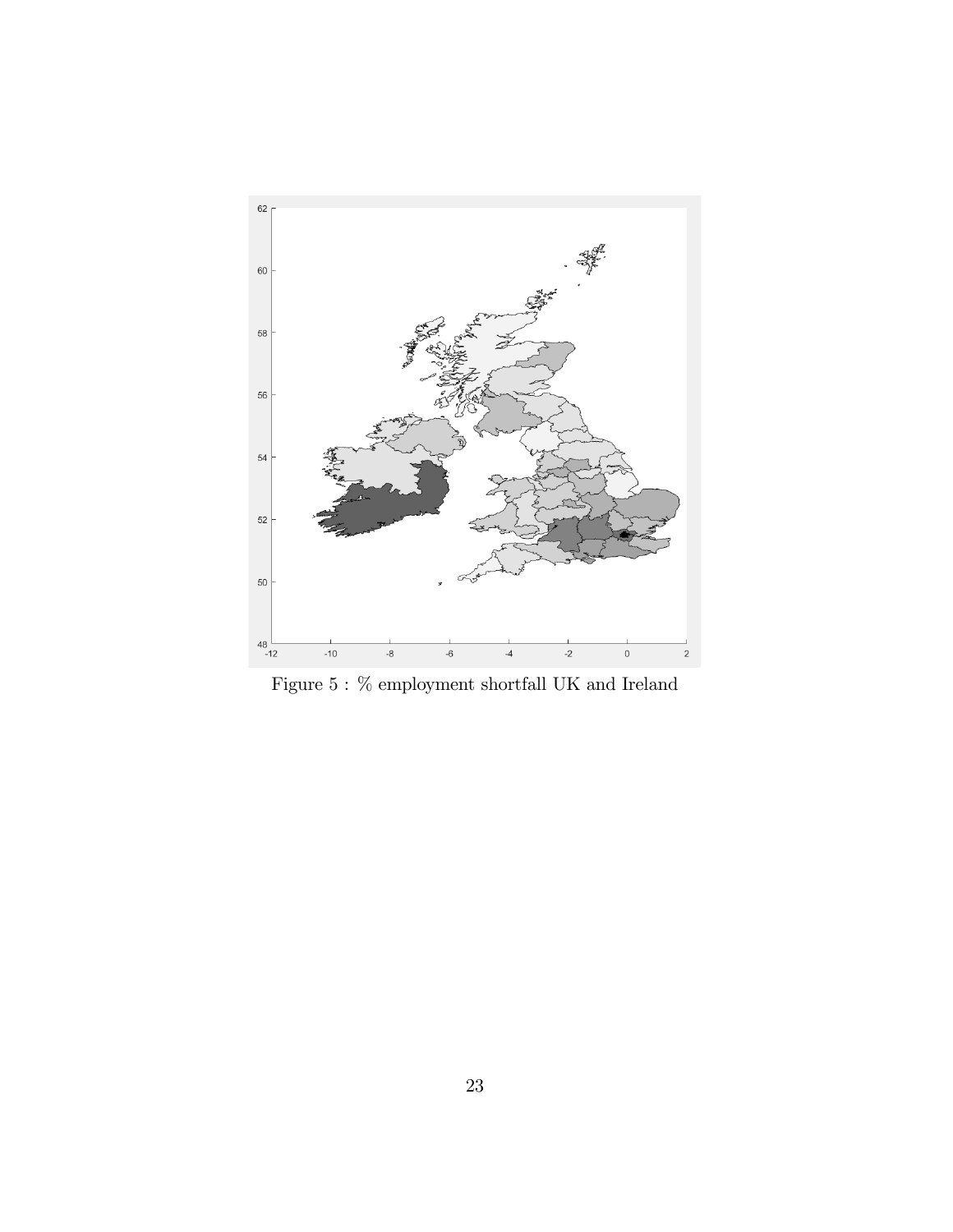

Figure 6 : % employment shortfall

Next consider the separate impacts on employment of restricted trade in manufactures. Simulating on the same basis, region paths converge to equilibrium levels as with Figure 2, although the equilibrium levels differ from those of Figure 2. We take a snapshot across the dynamic paths in Figures 7 to 10, showing the % shortfall in employment in manufactures by region for the year 2025. Figure 7 shows that the geography of the impact due to 2% less industry trade is very similar to the overall pattern shown in Figure 3. However a comparison of Figures 4 and 8 emphasizes the differences in the levels of impact, with the maximum level, equal to  $-0.86\%$  for Inner London. Figures 9 and 10 show the  $\%$  job shortfall in the UK and Ireland. Again the impact in the South and East of Britain and especially London is clear, and the effect on Ireland remains pronounced. Compared with industry, the impact of reduced trade in services is much less symmetrical, with the bulk of the job shortfall occurring in Britain and Ireland. This is clear from Figures 11 and 12. Inner London clearly stands out as having the most significant impact compared with all other EU regions, and apart from the South and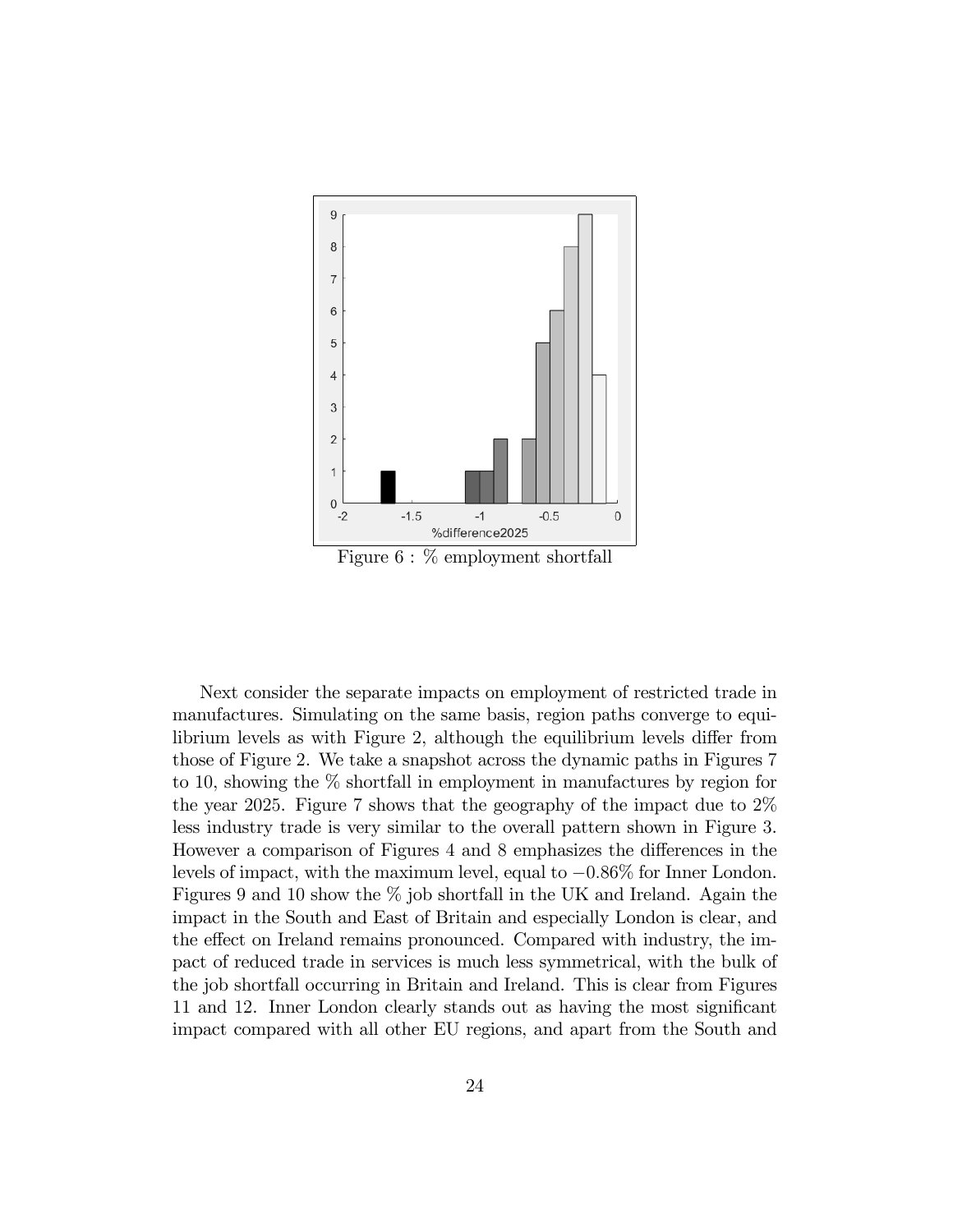Eastern region of Ireland, almost all non-zero employment shortfalls occur in Great Britain. Figures 13 and 14 emphasize the polarized effect of service trade reduction, with Inner London standing out with a job shortfall of  $-0.62\%$ . Outer London is predicted to see a job shortfall of  $-0.29\%$  by 2025, but Southern and Eastern Ireland see a comparable effect, equal to  $-0.3\%$ . All other regions have predictions of  $-0.2\%$  or less.



Figure 7 : Industry impact: % employment shortfall across 255 EU regions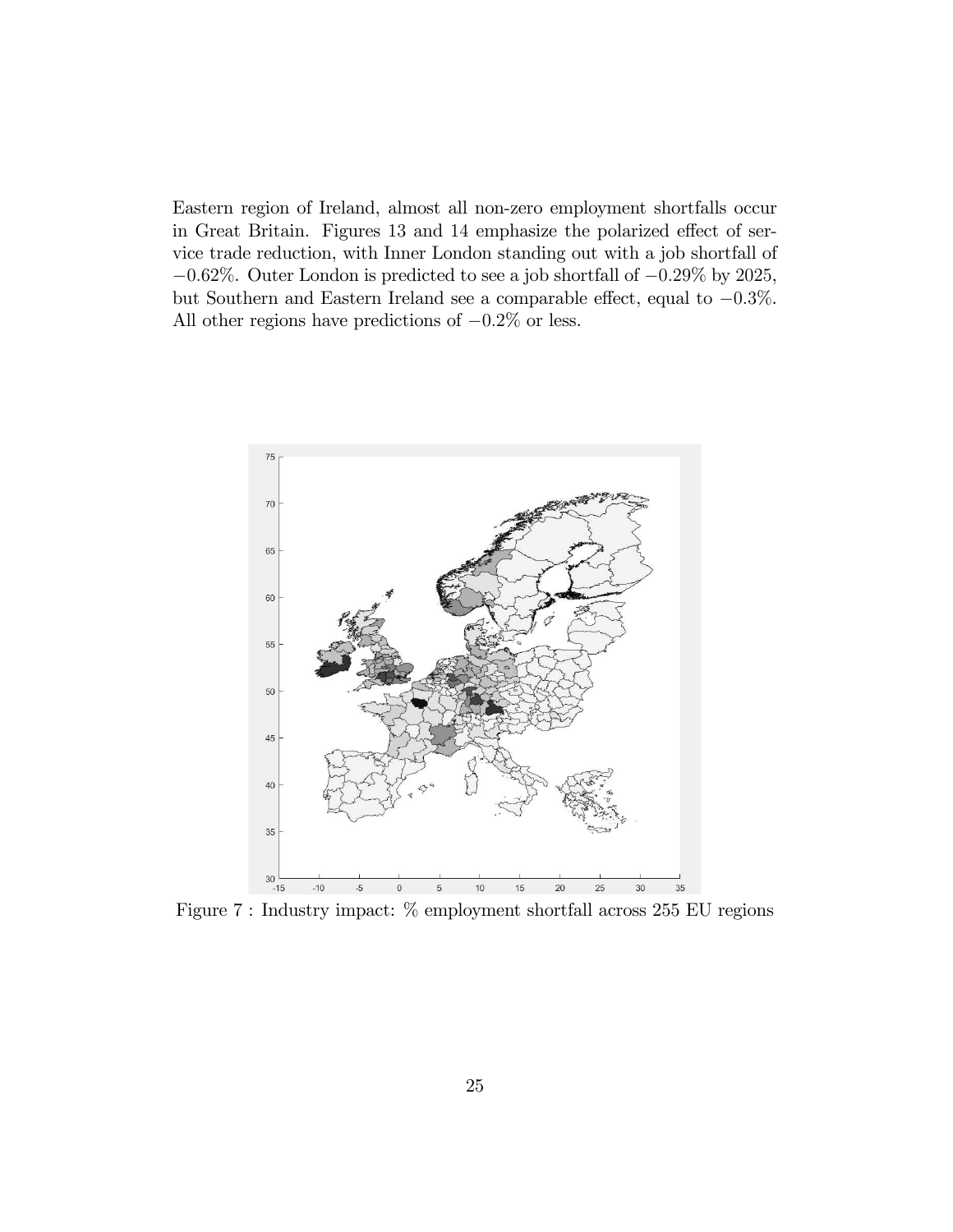

Figure  $8:$  % employment shortfall due to Industry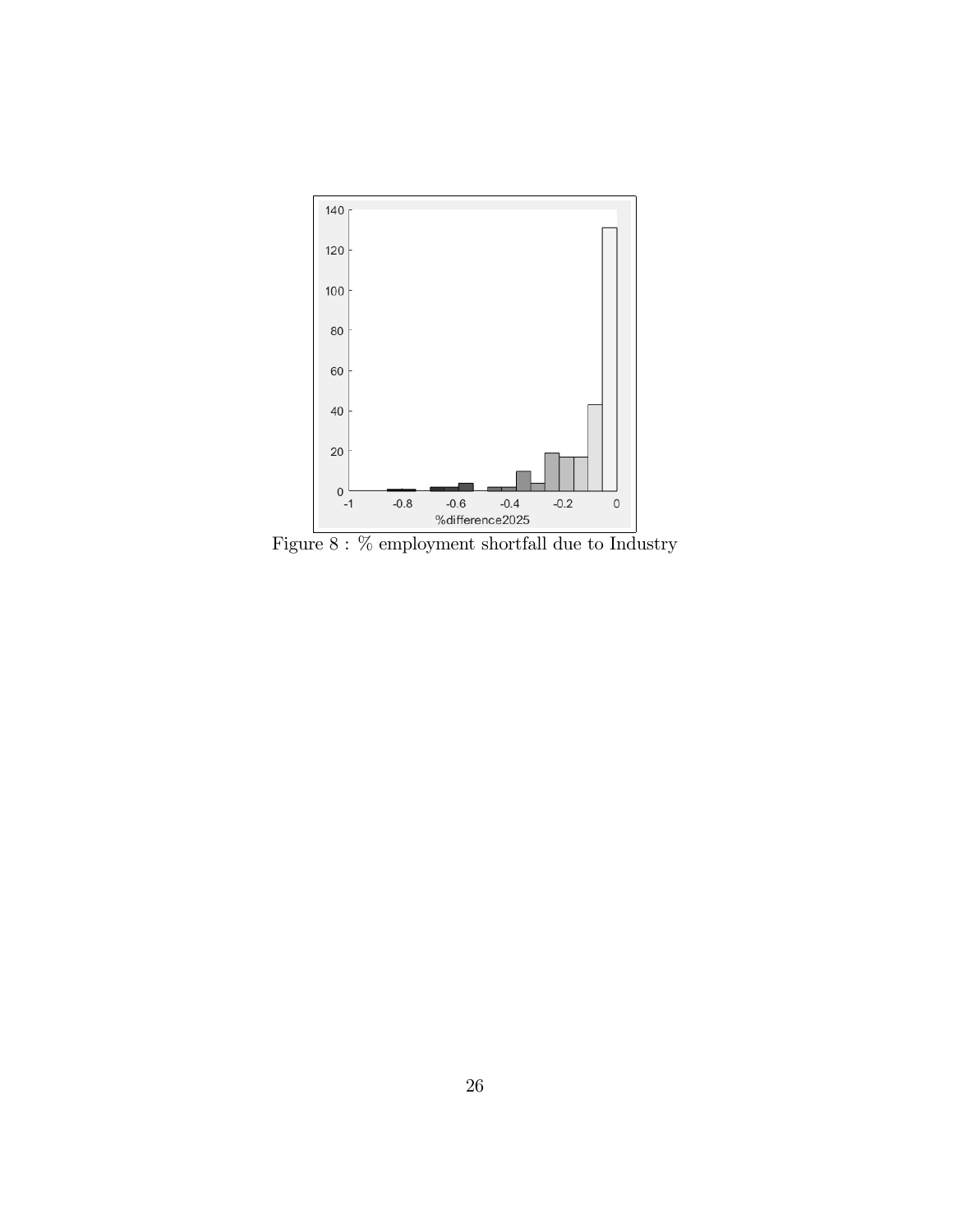

Figure 9 :  $\%$  employment shortfall UK and Ireland due to Industry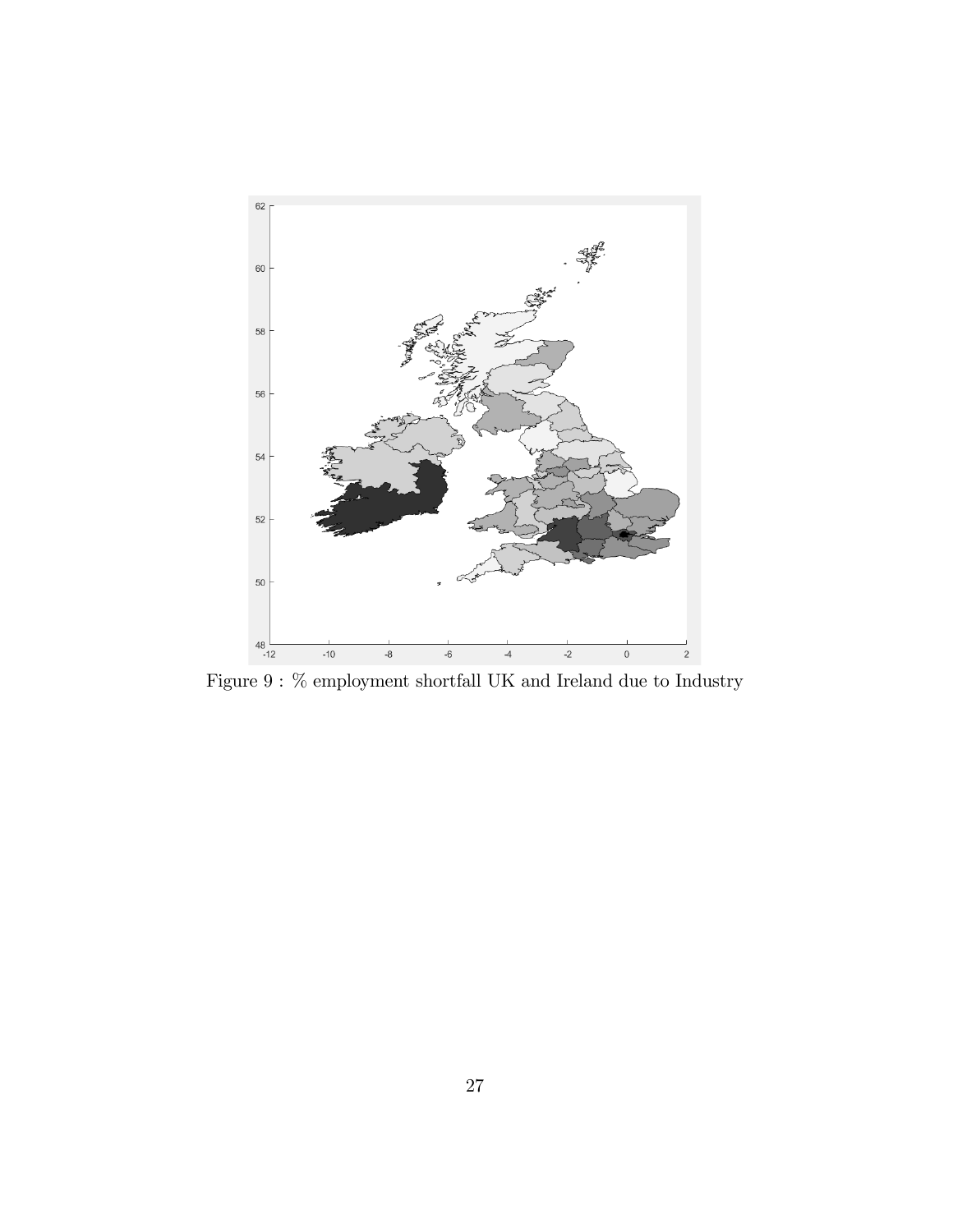

Figure 10 :  $\%$  employment shortfall due to Industry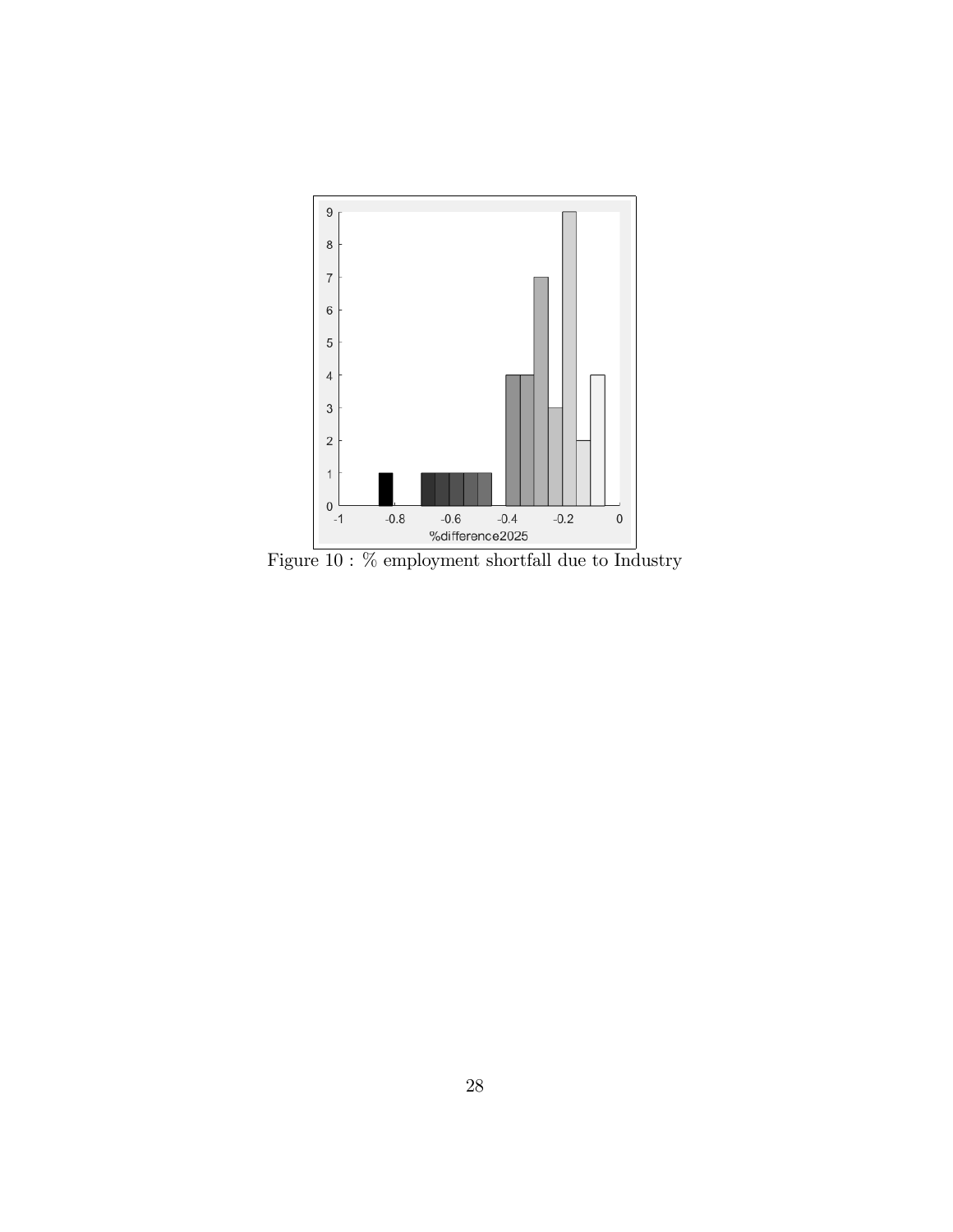

Figure 11: Services impact:  $\%$  employment shortfall across 255 EU regions

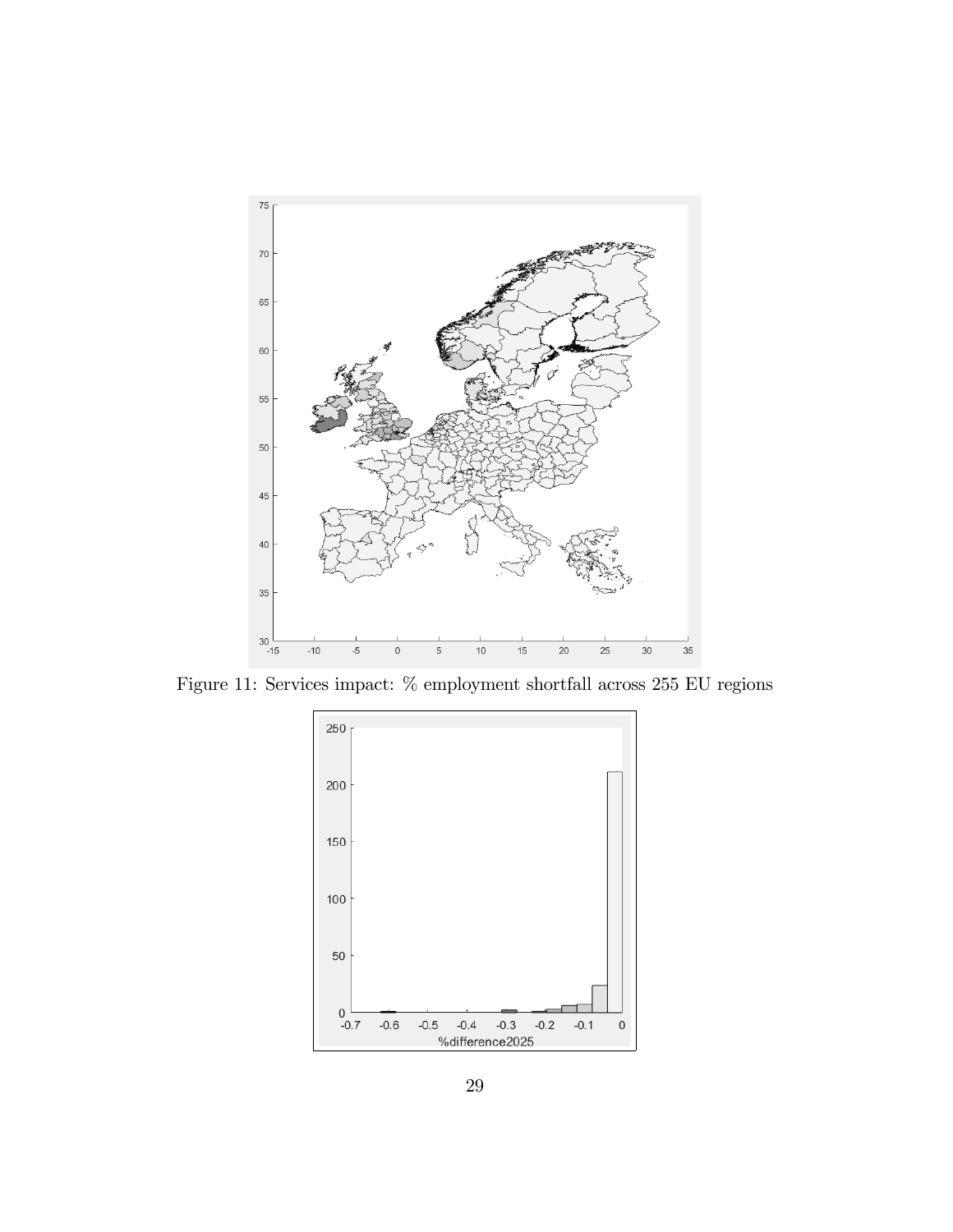

Figure 12 :  $\%$  employment shortfall due to Services

Figure 13: % employment shortfall UK and Ireland due to Services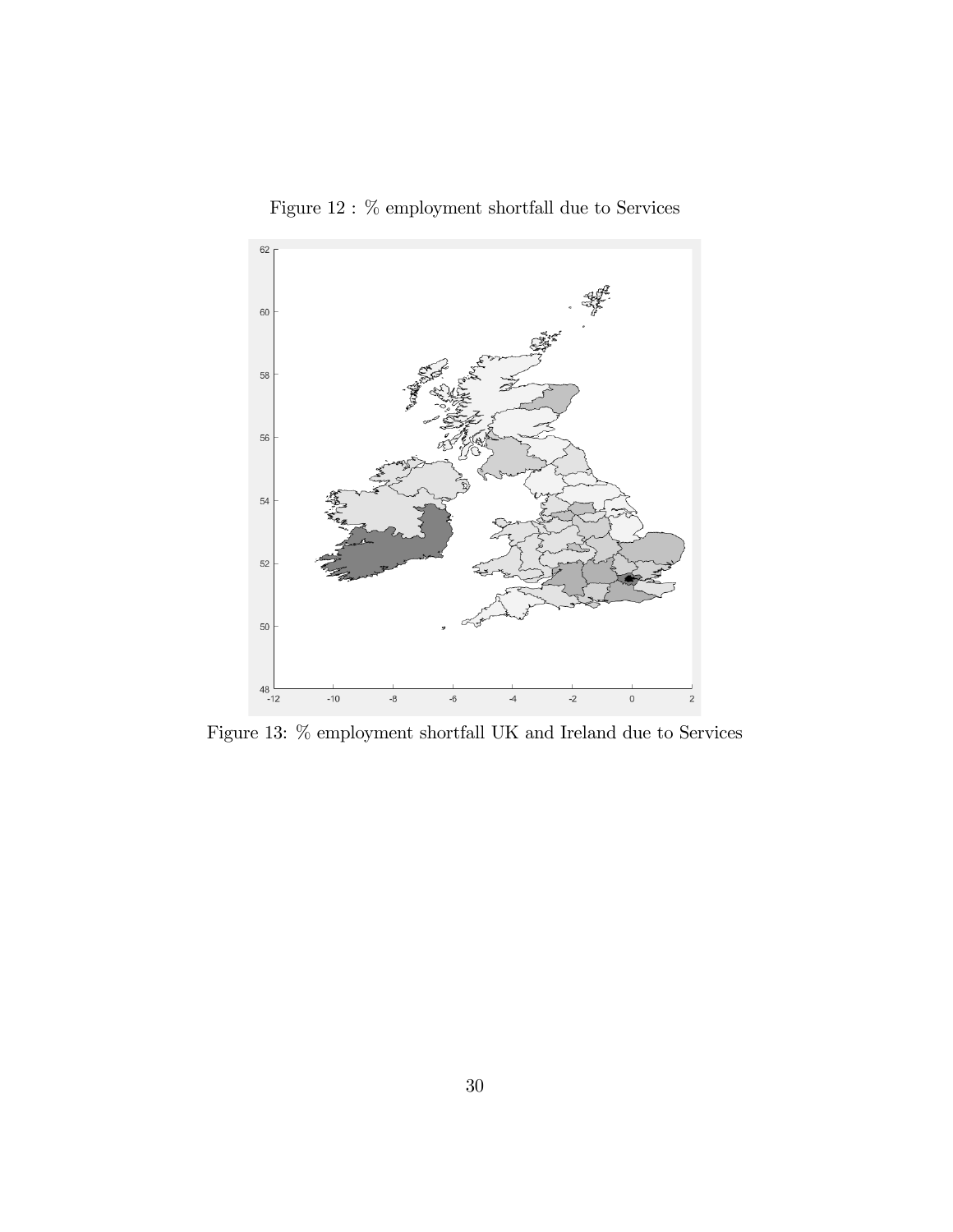

Figure 14 : % employment shortfall due to Services

# 9 Conclusion

In the paper the impact of Brexit is measured in terms of the job-shortfall, which is the reduction in the number of jobs in each region due to Brexit assuming no alternative sources of employment are put in place. This of course might be a false assumption, as the pro-Brexit lobby has consistently emphasized the potential stimulus of new trade deals with other non-EU countries. Therefore our impact as reflected in the maps of job-shortfall indicate those regions which will be in greatest need of alternative employment sources to compensate for the job-shortfall likely as a result of Brexit. Thus the paper is not predicting a job-loss per se, simply a potential job loss without successful alternative trade arrangements post-Brexit. The paper shows negative impacts on employment which affect not only the UK regions but also employment levels in EU regions, especially those which are close trading partners. This pan-European interregional interdependency is captured in the model by spatial and temporal interactions based on state-of-the-art trade áow estimates which determine the strength of interdependence. This means that employment within a region depends on the levels of output and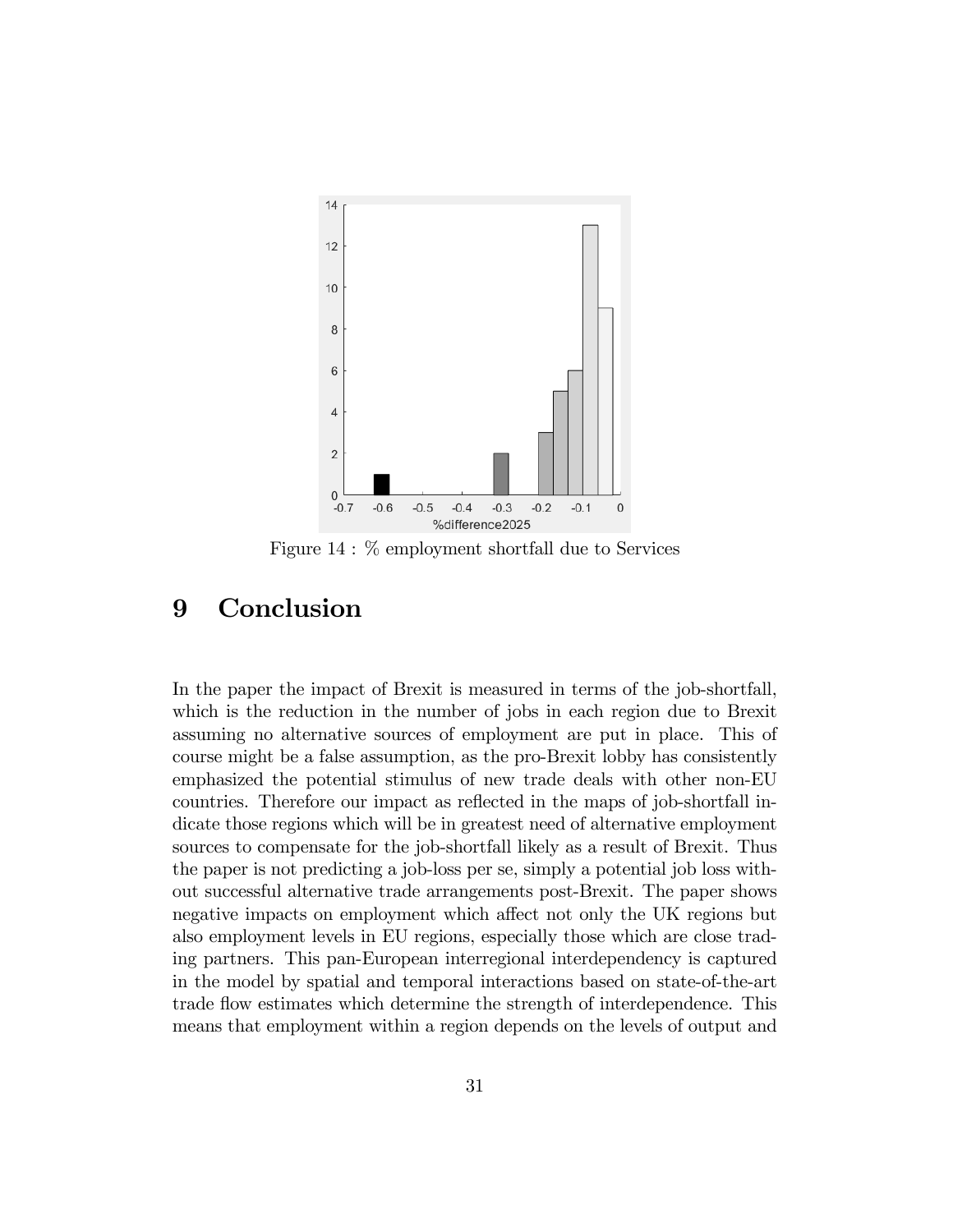capital within the region, but also on demand coming from other regions which are trading partners. The approach adopted has been to assume a reduction in trade between EU and UK regions which gives a corresponding reduction in demand. While the impact levels are proportional to the trade reduction assumed, the model implies that the geography of Brexit impact is robust to the assumptions made. In summary, within the UK the predicted job-shortfall by 2025 tends to be concentrated in the greater South East in and around London, plus some major conurbations. Within the EU regions, while the impact is spread more widely and for most regions is quite limited, Southern and Eastern Ireland, Paris and Oberbayern, Stuggart and Dusseldorf stand out as regions likely to see significant job shortfalls. It would seem that not only is it important for the UK to seek new trade agreements, but also the EU. Breaking down the impact sectorally, it appears that the major part of the overall job shortfall is attributable to a loss of manufacturing trade. The impact of reduced trade in services appears to be less, but interestingly is much less symmetrically distributed across EU and UK regions than for manufacturing, with the bulk of the job-shortfall focussed on UK regions, especially London, but also on Ireland.

These are speculative simulations, conditional on important assumptions, so the numbers SHOULD NOT be taken too literally. Great caution is needed in interpreting the validity and value of any 'prediction' effort. It is worth recalling the words of George Box : "All models are wrong but some are usefulî. David Spiegelhalter, Professor of the Public Understanding of Risk at the University of Cambridge, refers to Donald Rumsfeld as the patron saint of Risk Analysis. He will be remembered for famously saying that ìbut there are also unknown unknowns. There are things we do not know we don't know". We should therefore put forward predictions with all due humility, but clearly and without fear, because we don't want to come across as 'dithering scientists'. In defence of the approach adopted, there is support from the words of Pesaran(1990), who points out that 'Econometric models are important tools for forecasting and policy analysis, and it is unlikely that they will be discarded in the future. The challenge is to recognise their limitations and to work towards turning them into more reliable and effective tools. There seem to be no viable alternatives'.

# 10 Appendices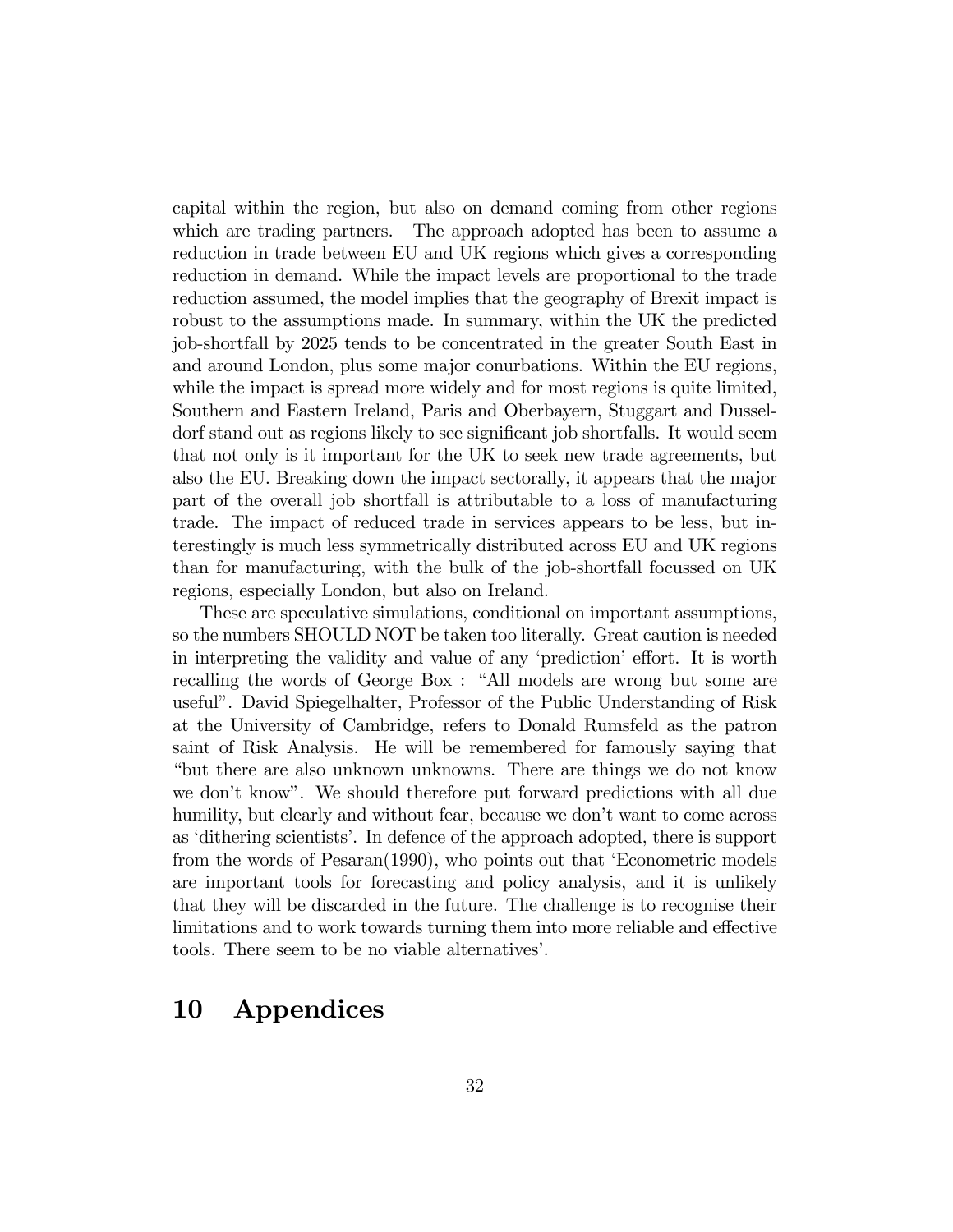#### 10.1 Theoretical background

The theoretical background to the model specification commencing with equation (1) is derived from standard urban economics as given by Abdel-Rahman and Fujita(1990), Ciccone and Hall(1996) and Fujita and Thisse(2002), among others. The theory commences with a constant returns to scale Cobb-Douglas production function for the output  $\tilde{q}$  of the competitive final goods and services sector

$$
\widetilde{q}=\left(m^{\widetilde{\beta}}i^{1-\widetilde{\beta}}\right)^{\alpha}h^{1-\alpha}
$$

in which  $m$  denotes sector-specific labour efficiency units and the level of composite services is given by *i*, and *h* is area of land. Assume  $h = 1$  then

$$
\widetilde{q} = \left(m^{\widetilde{\beta}}i^{1-\widetilde{\beta}}\right)^{\alpha} \tag{25}
$$

Assume that the equilibrium output of each service firm is  $i_e$  and there are  $g$  firms, depending on the total services effective labour. We obtain  $g$  by dividing the total services effective labour by the effective labour per firm, thus

$$
g = \frac{(1 - \tilde{\beta})\tilde{e}}{a i_e + s} \tag{26}
$$

In (26),  $(1-\tilde{\beta})$  equals the services labour share of total effective labour  $\tilde{e}$ under competitive equilibrium in the labour market. For each services firm, we have internal returns to scale, with  $s$  denoting the fixed labour requirement and a the marginal labour requirement, so that  $ai_e + s$  is the effective labour per firm at equilibrium. From the CES production function we obtain

$$
i = g^{\tilde{\mu}} i_e \tag{27}
$$

where  $\tilde{\mu}$  is a measure of monopoly power in the monopolistically competitive services sector, and  $\frac{\tilde{\mu}}{\tilde{\mu}-1}$  is the constant elasticity of substitution. Substituting  $i$  into equation  $(25)$  gives

$$
\widetilde{q} = \left( m^{\widetilde{\beta}} g^{\widetilde{\mu} - \widetilde{\mu}\widetilde{\beta}} i_e^{1 - \widetilde{\beta}} \right)^{\alpha} \tag{28}
$$

Substituting for  $g$  in equation  $(28)$  gives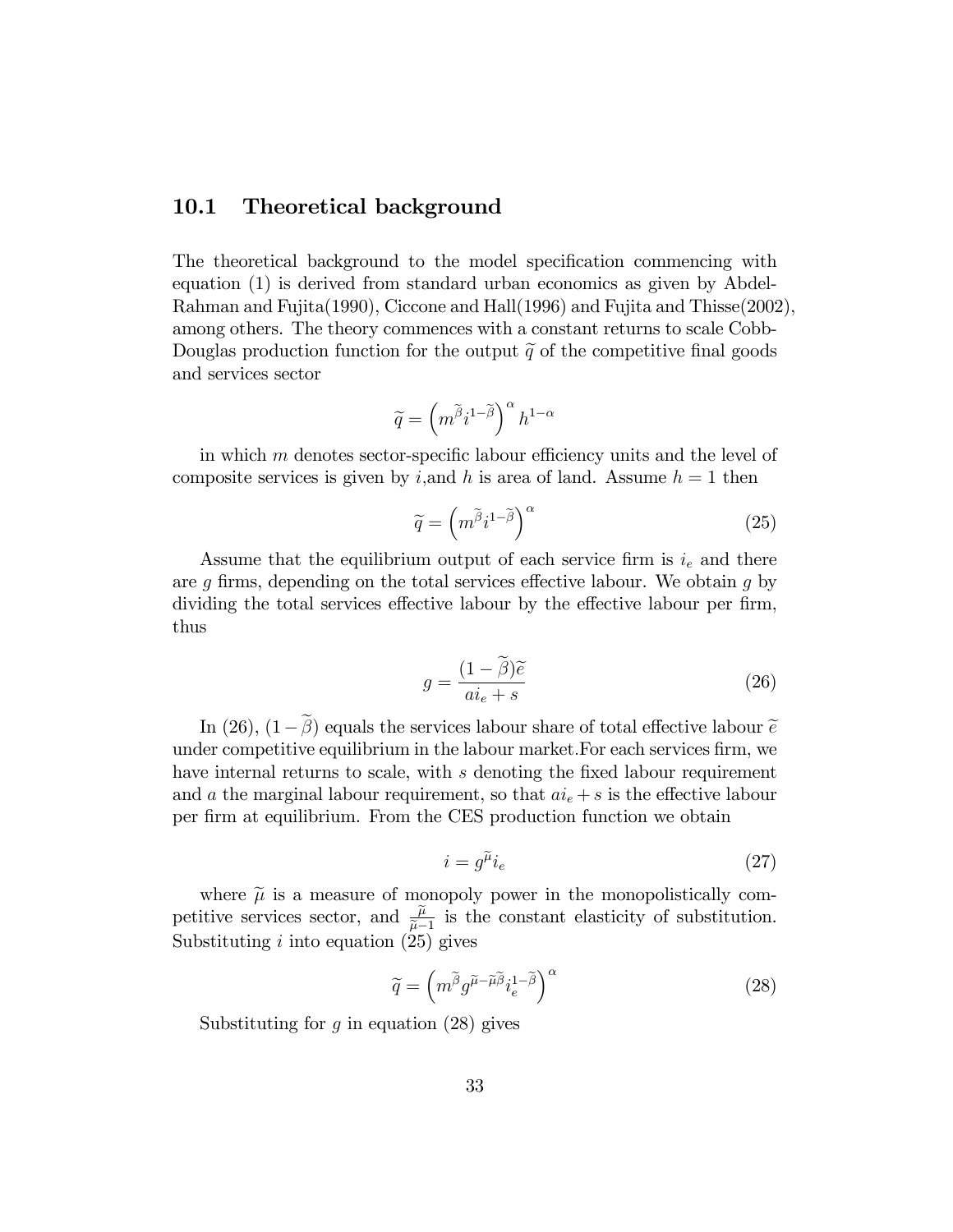$$
\widetilde{q} = \widetilde{e}^{\alpha(\widetilde{\beta} + \widetilde{\mu} - \widetilde{\mu}\widetilde{\beta})} \widetilde{\beta}^{\widetilde{\alpha}\widetilde{\beta}} \left( a i_e + s \right)^{\alpha \widetilde{\mu}(\widetilde{\beta} - 1)} i_e^{\alpha(1 - \widetilde{\beta})} \left( 1 - \widetilde{\beta} \right)^{-\widetilde{\alpha}\widetilde{\mu}(\widetilde{\beta} - 1)} \tag{29}
$$

which simplifies to

$$
\widetilde{q} = \phi \widetilde{e}^{\alpha \left(1 + \left(1 - \widetilde{\beta}\right)\left(\widetilde{\mu} - 1\right)\right)} = \phi \widetilde{e}^{\widetilde{\gamma}} \tag{30}
$$

This shows that with  $\alpha = 1$  there are increasing returns  $(\tilde{\gamma} > 1)$  if service firms are relevant to output in the competitive sector  $(\tilde{\beta} < 1)$  and also possess monopoly power  $(\tilde{\mu} > 1)$ . However  $\alpha < 1$  indicates that land is also a relevant factor, and depending on the value of  $\alpha$  any tendency to increasing returns could be offset by the congestion effect caused by the restriction of production to a unit of land, leading to diminishing returns.

#### 10.2 Other estimates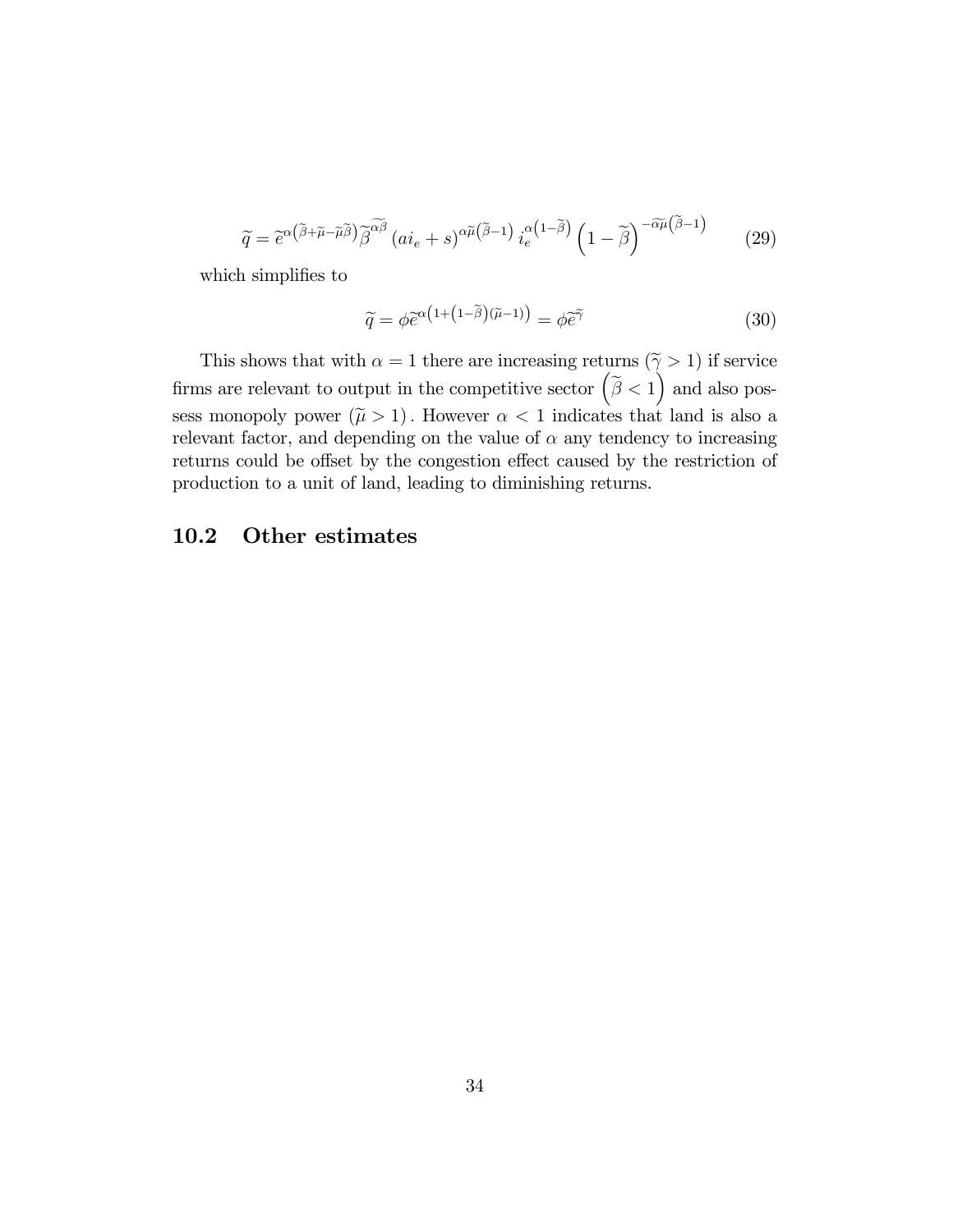| (8)<br>Table A: Estimates of equation |                         |                         |                        |                           |                         |  |  |
|---------------------------------------|-------------------------|-------------------------|------------------------|---------------------------|-------------------------|--|--|
| Parameters                            | A1                      | A <sub>2</sub>          | A3                     | A4                        | A <sub>5</sub>          |  |  |
| $\gamma$                              | 0.5634<br>(0.001425)    | 0.6908<br>(0.003387)    | 0.7102<br>(0.005737)   | 0.3357<br>(0.00209)       | 0.5673<br>(0.002129)    |  |  |
|                                       | (395.2)                 | (204.0)                 | (123.8)                | (160.6)                   | (266.4)                 |  |  |
| $\rho_1$                              | 0.5909<br>(0.006908)    | 0.7355<br>(0.02388)     | 0.6539<br>(0.01081)    | 1.516<br>(0.01156)        | 1.1990<br>(0.01358)     |  |  |
|                                       | (85.54)                 | (30.8)                  | (60.48)                | (131.2)                   | (88.3)                  |  |  |
| $\beta_1$                             | 0.1787<br>(0.0006129)   | 0.1493<br>(0.001614)    | 0.1577<br>(0.002976)   | 0.3604<br>(0.001307)      | 0.1897<br>(0.001245)    |  |  |
|                                       | (291.5)                 | (92.46)                 | (52.98)                | (275.6)                   | (152.4)                 |  |  |
| $\beta_2$                             | 0.01966<br>(0.0001589)  | 0.002392<br>(0.0008091) | 0.01858<br>(0.001353)  | $-0.03702$<br>(0.0007463) | 0.01581<br>(0.0002156)  |  |  |
|                                       | (123.7)                 | (2.956)                 | (13.73)                | $(-49.61)$                | (73.34)                 |  |  |
| $\beta_3$                             | .                       |                         | .                      | 0.2910<br>(0.005024)      | 0.3576<br>(0.006044)    |  |  |
|                                       |                         |                         |                        | (57.91)                   | (59.18)                 |  |  |
| $\beta_4$                             |                         |                         |                        | $-0.3930$<br>(0.003494)   | $-0.3025$<br>(0.002825) |  |  |
|                                       |                         |                         |                        | $(-112.5)$                | $(-107.1)$              |  |  |
| $\overline{\theta}$                   | $-0.3807$<br>(0.005913) | $-0.6739$<br>(0.02267)  | $-0.7551$<br>(0.01528) | $-0.8863$<br>(0.008452)   | $-0.9465$<br>(0.009802) |  |  |
|                                       | $(-64.39)$              | $(-29.73)$              | $(-49.42)$             | $(-104.9)$                | $(-96.56)$              |  |  |
| $\lambda$                             | $-0.6545$               | 0.7119                  | $-0.9456$              | $-0.3079$                 | $-0.5852$               |  |  |
| $\sigma^2_\mu$                        | 0.2786                  | 0.0539                  | 0.1851                 | 0.0097                    | 0.4663                  |  |  |
| $\sigma_v^2$                          | 0.0003                  | 0.0692                  | 0.0005                 | 0.0006                    | 0.0003                  |  |  |
| max char. root                        | 0.5845                  | 0.7595                  | 0.8665                 | 1.0663                    | 1.9041                  |  |  |
| Forecasting RMSE                      |                         |                         |                        |                           |                         |  |  |
| 2011                                  | 0.1413                  | 0.2248                  | 0.2343                 | 7.4094                    | 3.0746                  |  |  |
| 2012                                  | 0.2168                  | 0.3532                  | 0.2715                 | 7.4711                    | 3.1091                  |  |  |
| Average                               | 0.1791                  | 0.2890                  | 0.2529                 | 7.4403                    | 3.0918                  |  |  |

A1 : Assuming exogenous regressors, SMA-RE errors

A2 : Assuming predetermined regressors, SAR-RE errors

A3 : Assuming predetermined regressors, SMA-RE errors, Chow-Lin  $\mathbf{W}_N$ 

A4 : Spatial Durbin, predetermined regressors, SMA-RE errors

A5 : Spatial Durbin, exogenous regressors, SMA-RE errors

# 10.3 The Chow-Lin approach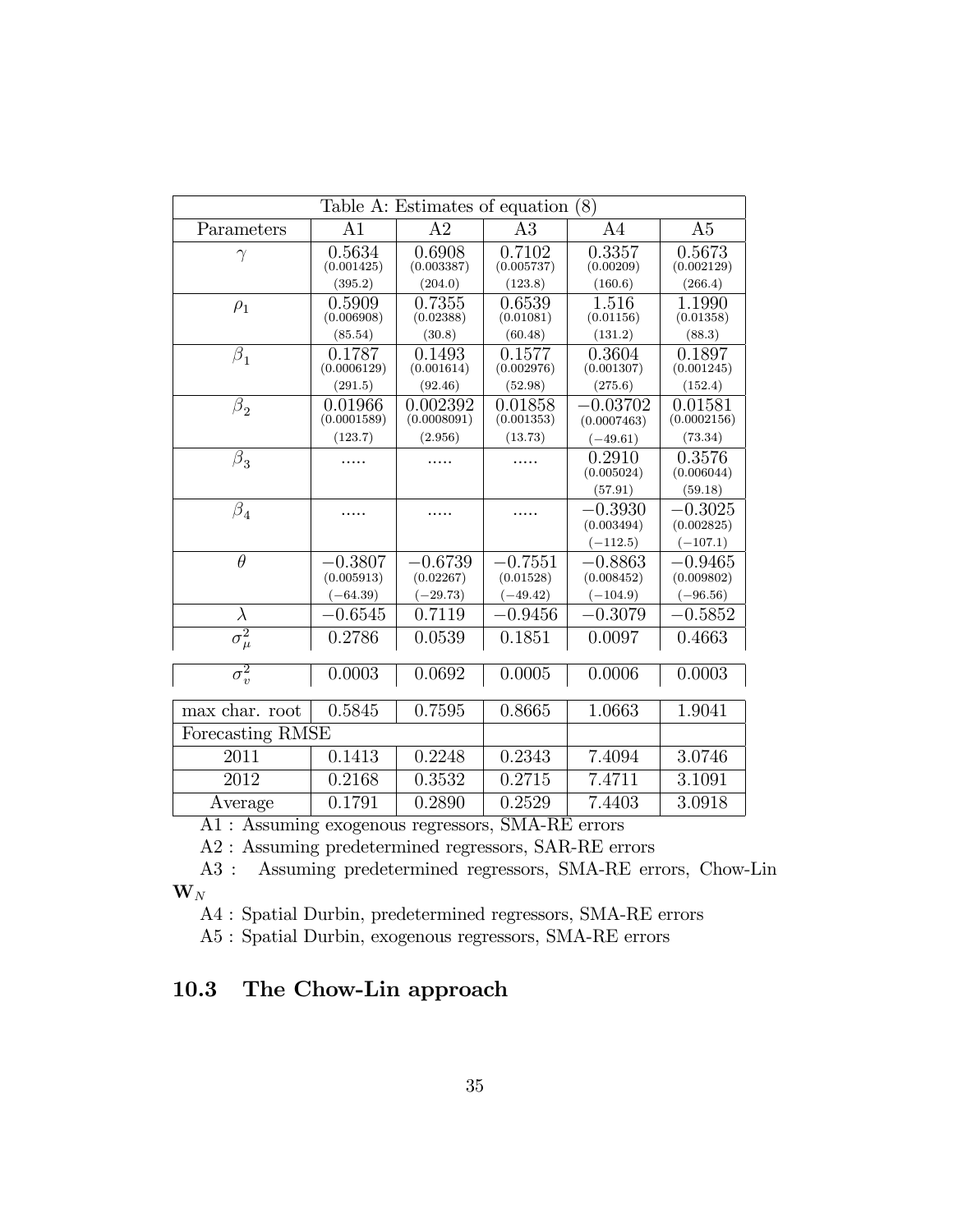This commences with aggregate trade values between  $N = 21$  EU counties (denoted by the square  $(N \times N)$  matrix  $\mathbf{T}_{N}$ , in which the subscript N means national). There are  $N = 21$  unobserved intra-country trade flows, thus giving  $p = 420$  observations for the year 2000. The  $\tilde{N}^2 = 441$  'observations' are the dependent variable in a Weighted Least Squares regression model. All observed trade áows are given the weight 1, and those unobserved weighted zero. In terms of parameter estimates, an entirely equivalent procedure is to estimate the 420 observed trade áows by OLS. In the regression, the explanatory regressors are great circle distances between country pairs  $(G_{\widetilde{\mathcal{N}}})$ , and the product of each pair of country's national GVA level  $(\tilde{\mathbf{q}}_{\tilde{N}})$  in the year 2000, so that given the  $(\tilde{N} \times 1)$  vector  $\tilde{\mathbf{q}}_{\tilde{N}}$ ,  $\mathbf{Q}_{\tilde{N}} = \tilde{\mathbf{q}}_{\tilde{N}} \tilde{\mathbf{q}}_{\tilde{N}}^{\top}$  is an  $(\tilde{N} \times \tilde{N})$ Ne) matrix. Subsequently  $\mathbf{Q}_{\widetilde{N}}$ ,  $\mathbf{G}_{\widetilde{N}}$  and  $\mathbf{T}_{\widetilde{N}}$  are reshaped as  $(N^2 \times 1)$  vectors  $\mathbf{q}_{\tilde{N}}$ ,  $\mathbf{g}_{\tilde{N}}$  and  $\mathbf{t}_{\tilde{N}}$ , and together with  $\mathbf{c}_{\tilde{N}}$  which is an  $(N^2 \times 1)$  vector of ones, these variables provide the input for the regression denoted by equation (31), thus giving the estimates  $\beta_{\tilde{N}}$ . Interregional trade estimates are based on the (national level) regression parameter estimates  $\beta_{\tilde{N}}$  and on the estimated regression residuals  $\hat{\mathbf{e}}_{\tilde{n}}$ . Thus, trade flows between regions, denoted by  $\mathbf{t}_{\tilde{R}}$ , are obtained by applying the national level estimates  $\beta_{\tilde{N}}$  to the regressors measured at the regional level, denoted by  $\mathbf{g}_{\tilde{R}}$  and  $\mathbf{q}_{\tilde{R}}$ . Also, an equal share of the national level residuals  $\hat{\mathbf{e}}_{\tilde{n}}$  is added to regions corresponding to country pairs. This process is summarised by the two equations:

$$
\ln \mathbf{t}_{\widetilde{N}} = \beta_{\widetilde{N},1} \mathbf{c}_{\widetilde{N}} + \beta_{\widetilde{N},2} \ln \mathbf{g}_{\widetilde{N}} + \beta_{\widetilde{N},3} \ln \mathbf{q}_{\widetilde{N}} + \mathbf{e}_{\widetilde{N}}
$$
(31)

with log bilateral interregional trade flows  $\ln t_{\tilde{R}}$  then being obtained using

$$
\ln \mathbf{t}_{\tilde{R}} = \beta_{\tilde{N},1} \mathbf{c}_{\tilde{R}} + \beta_{\tilde{N},2} \ln \mathbf{g}_{\tilde{R}} + \beta_{\tilde{N},3} \ln \mathbf{q}_{\tilde{R}} + \hat{\mathbf{e}}_{\tilde{R}}.
$$
 (32)

To obtain the  $(R^2 \times 1)$  vector  $\hat{\mathbf{e}}_{\tilde{R}}$ , we calculate the  $(R \times R)$  matrix  $\hat{\mathbf{V}}_{\tilde{R}} =$  $\mathbf{h} \widehat{\mathbf{R}}_{\widetilde{N}} \mathbf{h}^{\top}$  where  $\mathbf{h} = \mathbf{d}^{\top} (\mathbf{d} \mathbf{d}^{\top})^{-1}$  and  $\mathbf{d}$  is an  $(\widetilde{N} \times \widetilde{R})$  indicator matrix with ones in each countryís row indicating which regions are within that country, and zeros indicating those which are not. The  $(N \times N)$  matrix of residuals  $\mathbf{R}_{\widetilde{N}}$ is formed by reshaping the  $(N^2 \times 1)$  vector  $\hat{\mathbf{e}}_{\tilde{N}}$  so that  $\hat{\mathbf{R}}_{\tilde{N}}(1 : \tilde{N}, 1) = \hat{\mathbf{e}}_{\tilde{N}}(1 : \tilde{N}, \tilde{N})$  $\hat{N}$ ,  $\hat{\mathbf{R}}_{\widetilde{N}}(1:N,2) = \hat{\mathbf{e}}_{\widetilde{N}}(\hat{N}+1:2\hat{N}),...,\hat{\mathbf{R}}_{\widetilde{N}}(1:N,\hat{N}) = \hat{\mathbf{e}}_{\widetilde{N}}(\hat{N}^2-N+1:N^2).$ 

The outcome  $\mathbf{V}_{\widetilde{R}}$  is an  $(R \times R)$  matrix containing the inter-country residuals  $\hat{\mathbf{e}}_{\tilde{n}}$  allocated equally to all regions corresponding to country pairs. Also there are block diagonal zeros as a result of the unobserved intra-country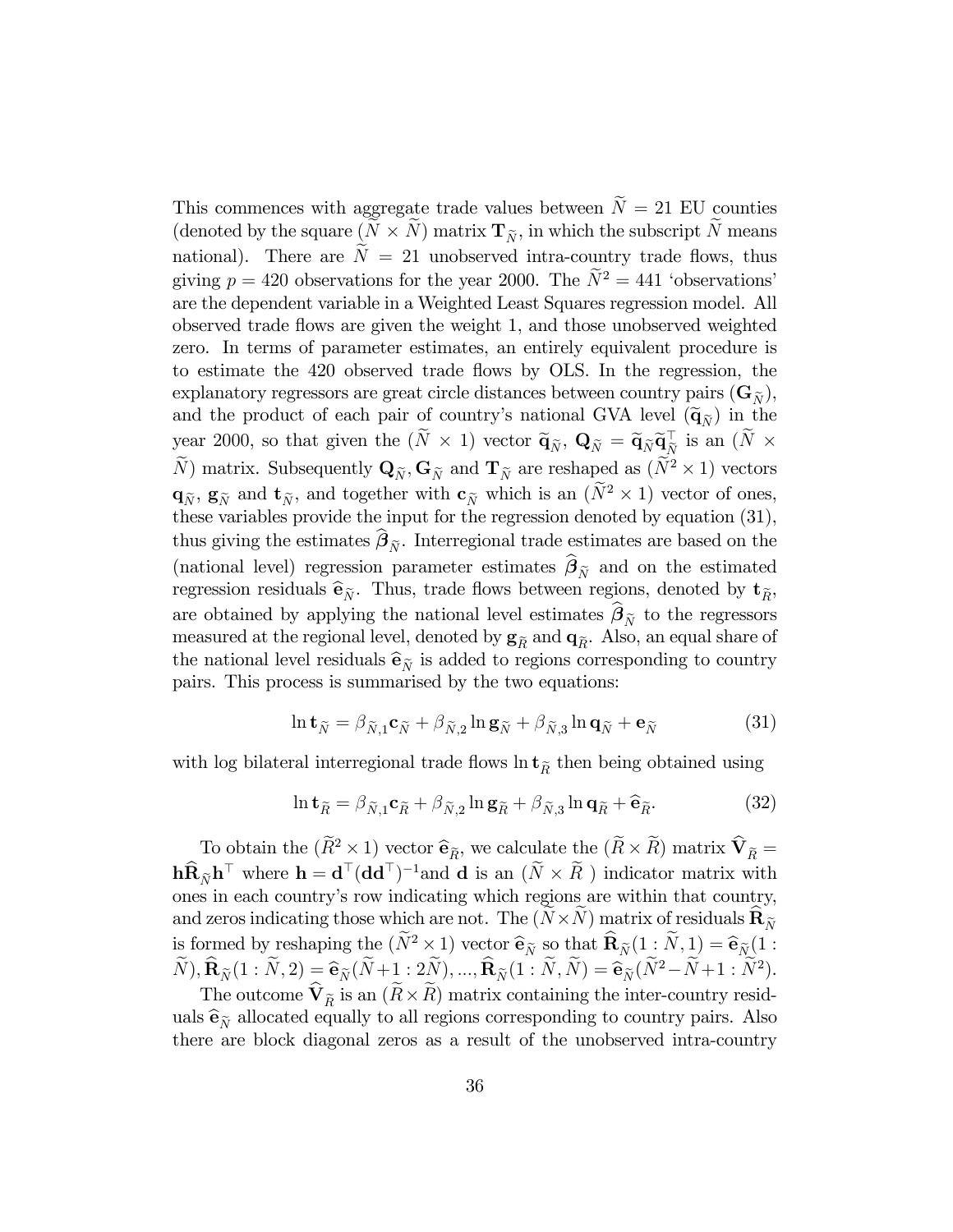trade flows, and zeros across 4 rows representing 4 regions equal to the countries Estonia, Lithuania, Latvia and Luxembourg which were excluded from the initial regression. Finally,  $\hat{\mathbf{V}}_{\tilde{R}}$  is reshaped as the  $(\hat{R}^2 \times 1)$  vector  $\hat{\mathbf{e}}_{\tilde{R}}$  of equation (32) to give  $\ln \mathbf{t}_{\tilde{R}}$ . The resulting  $(\tilde{R} \times \tilde{R})$  matrix of interregional trade flows is  $\mathbf{W}_{N}^{*} = \mathbf{T}_{\widetilde{R}}$ .

#### 11 References

- Anselin, L. (1988). Spatial Econometrics: Methods and Models, Kluwer Academic Publishers, Dordrecht.
- Arellano, M. and Bond, S. (1991). Some tests of specification for panel data: Monte Carlo evidence and an

application to employment', Review of Economic Studies, Vol. 58, pp.  $277 - 297$ .

- Baltagi, B.H., Fingleton, B. and Pirotte, A. (2014). Estimating and Forecasting with a Dynamic Spatial Panel Model', Oxford Bulletin of Economics and Statistics Vol. 76, pp.  $112-138$ .
- Baltagi, B., Fingleton, B., Pirotte, A. (2018). ëA Time-Space Dynamic Panel Data Model with Spatial Moving Average Errors', forthcoming Regional Science and Urban Economics
- Bond, S. (2002). ëDynamic panel data models: a guide to micro data methods and practiceí, Portuguese Economic Journal, Vol. 1, pp. 141-162.
- Bouayad-Agha, S. and Védrine, L. (2010). Estimation strategies for a spatial dynamic panel using GMM. A new approach to the convergence issue of European regions', Spatial Economic Analysis, Vol. 5, pp. 205-227.
- Chamberlain, G. (1984). 'Panel data', in Griliches Z. and Intriligator ,M. (eds), The Handbook of Econometrics, Chapter 22, North-Holland, Amsterdam, pp. 1247–1318.
- Chow, G., Lin, A.-I. (1971). ëBest linear unbiased interpolation, distribution and extrapolation of time series by related series', The Review of Economics and Statistics, Vol. 53, pp 372–375.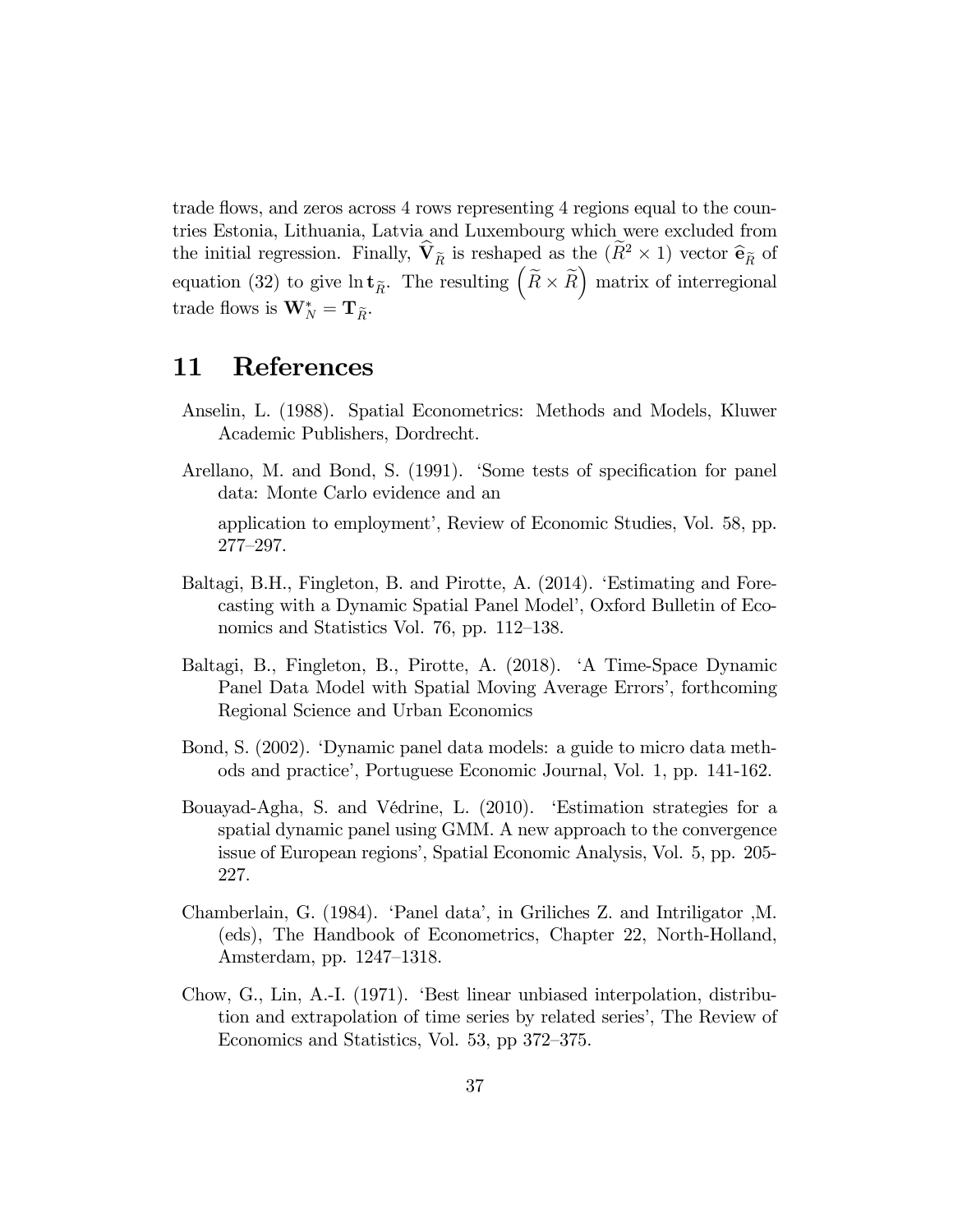- Debarsy, N., Ertur, C. and LeSage, J.P. (2012). 'Interpreting dynamic space-time panel data models', Statistical Methodology, Vol. 9, pp. 158- 171.
- Derbyshire, J., Gardiner, B. and Waights, S. (2010). ëEstimating the capital stock for the NUTS 2 regions of the EU-27<sup>'</sup>. European Union Working Papers no. 01/2011.
- Doran. J., Fingleton, B. (2014). ëEconomic Shocks and Growth: Spatiotemporal Perspectives on Europe's Economies in a Time of Crisis', Papers in Regional Science, Vol. 93, issue S1, pp S137-S165.
- Elhorst, J. P. (2014). Spatial Econometrics : from cross-sectional data to spatial panels. Springer
- Elhorst, J.P. (2001). 'Dynamic models in space and time', Geographical Analysis, Vol. 33, pp. 119-140.
- Fingleton, B. (2008). <sup>A</sup> generalized method of moments estimator for a spatial panel model with an endogenous spatial lag and spatial moving average errorsí, Spatial Economic Analysis, Vol. 3, pp. 28-44.
- Fingleton, B., Le Gallo, J., Pirotte, A. (2017). ëA multi-dimensional Spatial Lag Panel Data Model with spatial moving average nested random effects errors', Empirical Economics DOI 10.1007/s00181-017-1410-7.
- Gianelle, C., Goenaga, X., González, I., Thissen, M. (2014). Smart specialisation in the tangled web of European inter-regional trade<sup>7</sup>, S3 Working Paper Series No. 05/2014, JRC-IPTS, Sevilla.
- Kelejian, H.H., Prucha, I.R. (1999). <sup>A</sup> generalized moments estimator for the autoregressive parameter in a spatial model', International Economic Review, Vol. 40, pp. 509-533.
- Kapoor, M., Kelejian, H. H., Prucha, I. R. (2007). 'Panel data models with spatially correlated error components', Journal of Econometrics, Vol. 140, pp.  $97-130$ .
- LeSage, J.P., Pace, R.K. (2009). Introduction to Spatial Econometrics, Chapman & Hall/CRC Press, Boca Raton.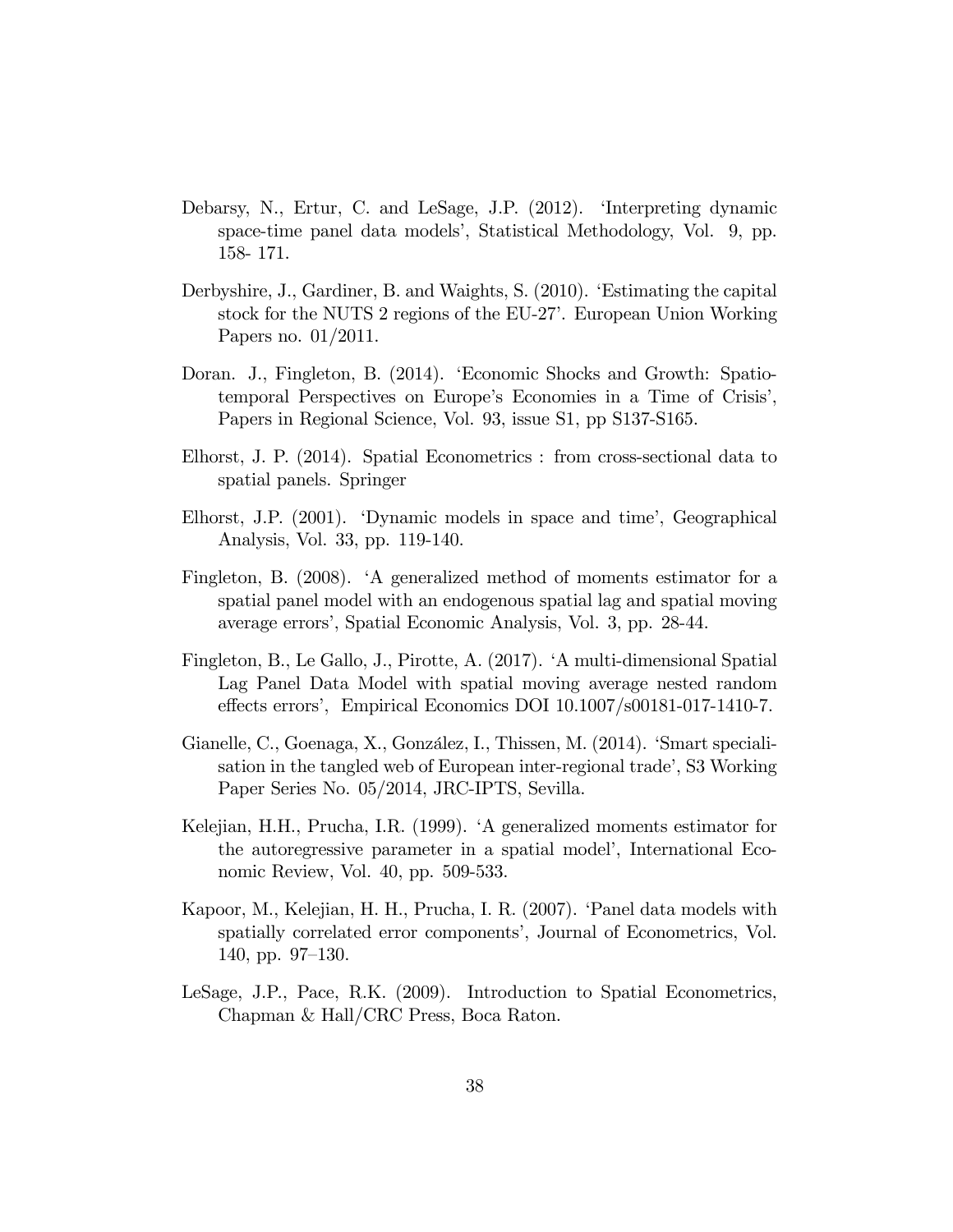- Parent, O., LeSage, J.P. (2011). 'A space-time filter for panel data models containing random effects', Computational Statistics and Data Analysis, Vol. 55, pp. 475-490.
- Pace, R. K., LeSage, J. P., Zhu, S. (2012). 'Spatial Dependence in Regressors', In: Terrell D, Millimet D (eds) Advances in econometrics volume 30, Thomas B. Fomby, R. Carter Hill, Ivan Jeliazkov, Juan Carlos Escanciano and Eric Hillebrand. Emerald Group Publishing Limited, Bingley, pp  $257-295$ .
- Pesaran, M. H. (1990). 'Econometrics', In The New Palgrave: Econometrics, ed. by J. Eatwell, M. Milgate, and P. Newman, 25–6. New York: W.W. Norton and Company.
- Pesaran, M. H. (2015). Time Series and Panel Data Econometrics, Oxford University Press, Oxford.
- Polasek, W., Verduras, C., Sellner, R. (2010). 'Bayesian methods for completing data in spatial models', Review of Economic Analysis, Vol. 2, pp. 194–214.
- Sevestre, P., Trognon, A. (1996). 'Dynamic linear models', in Màtyàs L. and Sevestre P. (eds)., The Econometrics of Panel Data: A Handbook of Theory with Applications, Chapter 7, Kluwer Academic Publishers, Dordrecht, pp.  $121-144$ .
- Simini, F., González, M.C., Maritan, A., Barabási, A. (2012). 'A universal model for mobility and migration patterns', Nature, Vol. 484, pp. 96 100.
- Thissen M., van Oort, F., Diodato,D., Ruijs, A. (2013). Regional Competitiveness and Smart Specialization in Europe: Place-based Development in International Economic Networks. Cheltenham, UK: Edward Elgar Publishing.
- Thissen M., D. Diodato, & F. van Oort (2013a), Integration and Convergence in Regional Europe: European Regional Trade Flows from 2000 to 2010, PBL publication number: 1036, PBL Netherlands Environmental Assessment Agency, The Hague/Bilthoven